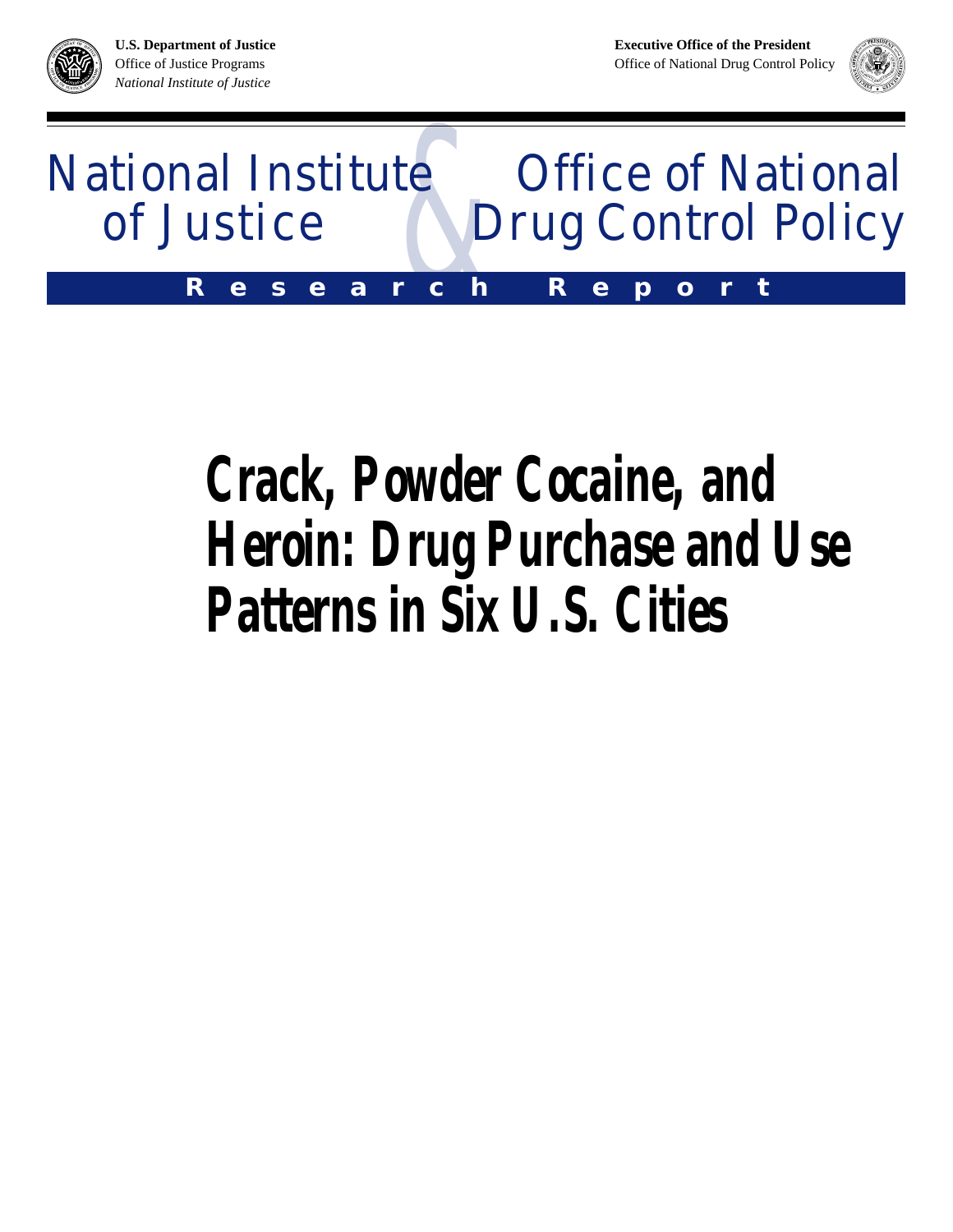**Executive Office of the President Office of National Drug Control Policy** Washington, DC 20503

> **Barry R. McCaffrey** *Director*

**U. S. Department of Justice Office of Justice Programs** 810 Seventh Street N.W. Washington, DC 20531

**Janet Reno** *Attorney General* U.S. Department of Justice

**Raymond C. Fisher** *Associate Attorney General*

**Laurie Robinson** *Assistant Attorney General*

**Noël Brennan** *Deputy Assistant Attorney General*

**Jeremy Travis** *Director, National Institute of Justice*

**Department of Justice Response Center:** 800–421–6770

Office of Justice Programs National Institute of Justice **World Wide Web Site: World Wide Web Site:** *http://www.ojp.usdoj.gov http://www.ojp.usdoj.gov/nij*

> **Office of National Drug Control Policy World Wide Web Site:** *http://www.whitehousedrugpolicy.gov*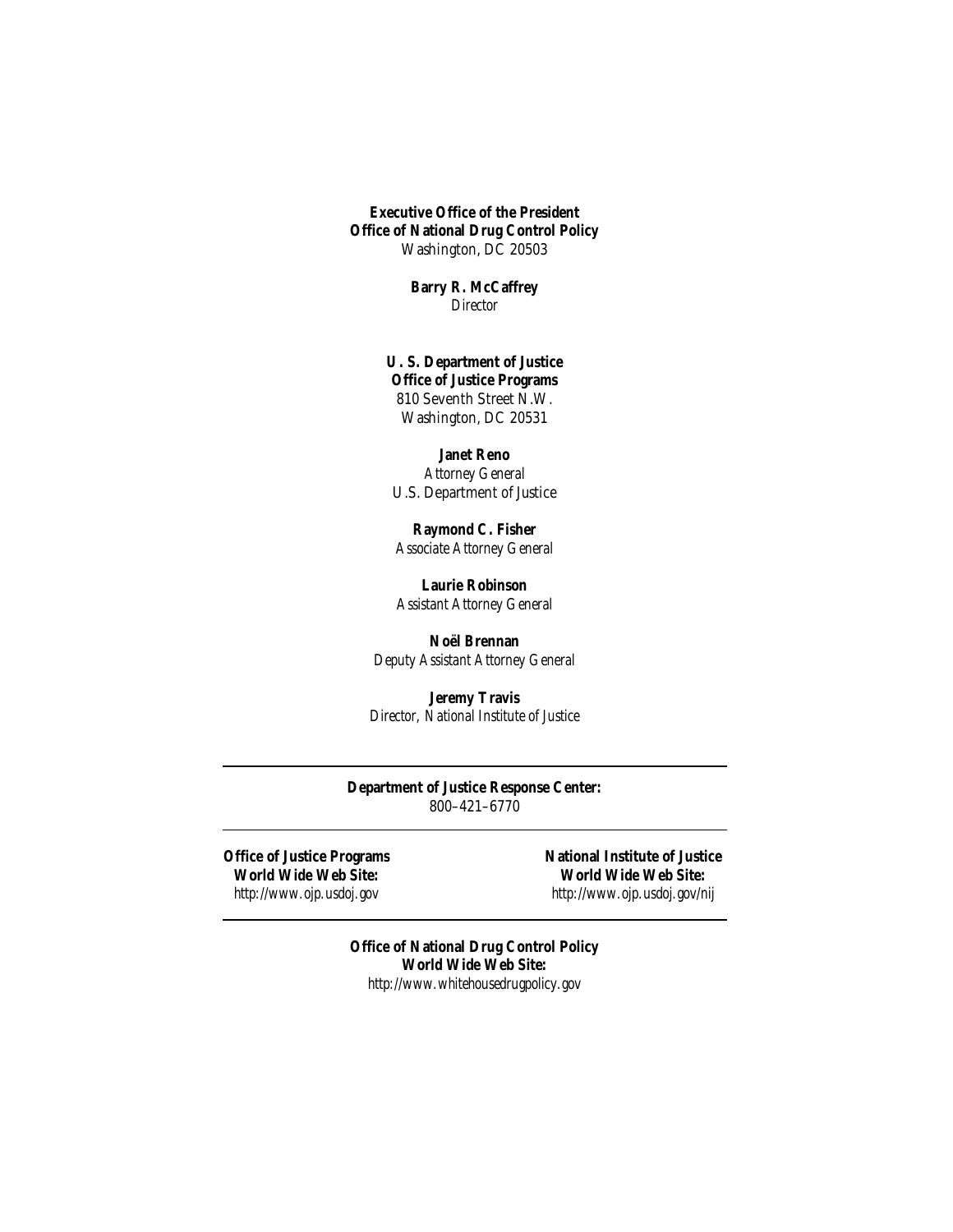# *Crack, Powder Cocaine, and Heroin: Drug Purchase and Use Patterns in Six U.S. Cities*

*K. Jack Riley*

A report on research conducted under the joint auspices of the National Institute of Justice and the Office of National Drug Control Policy

**December 1997**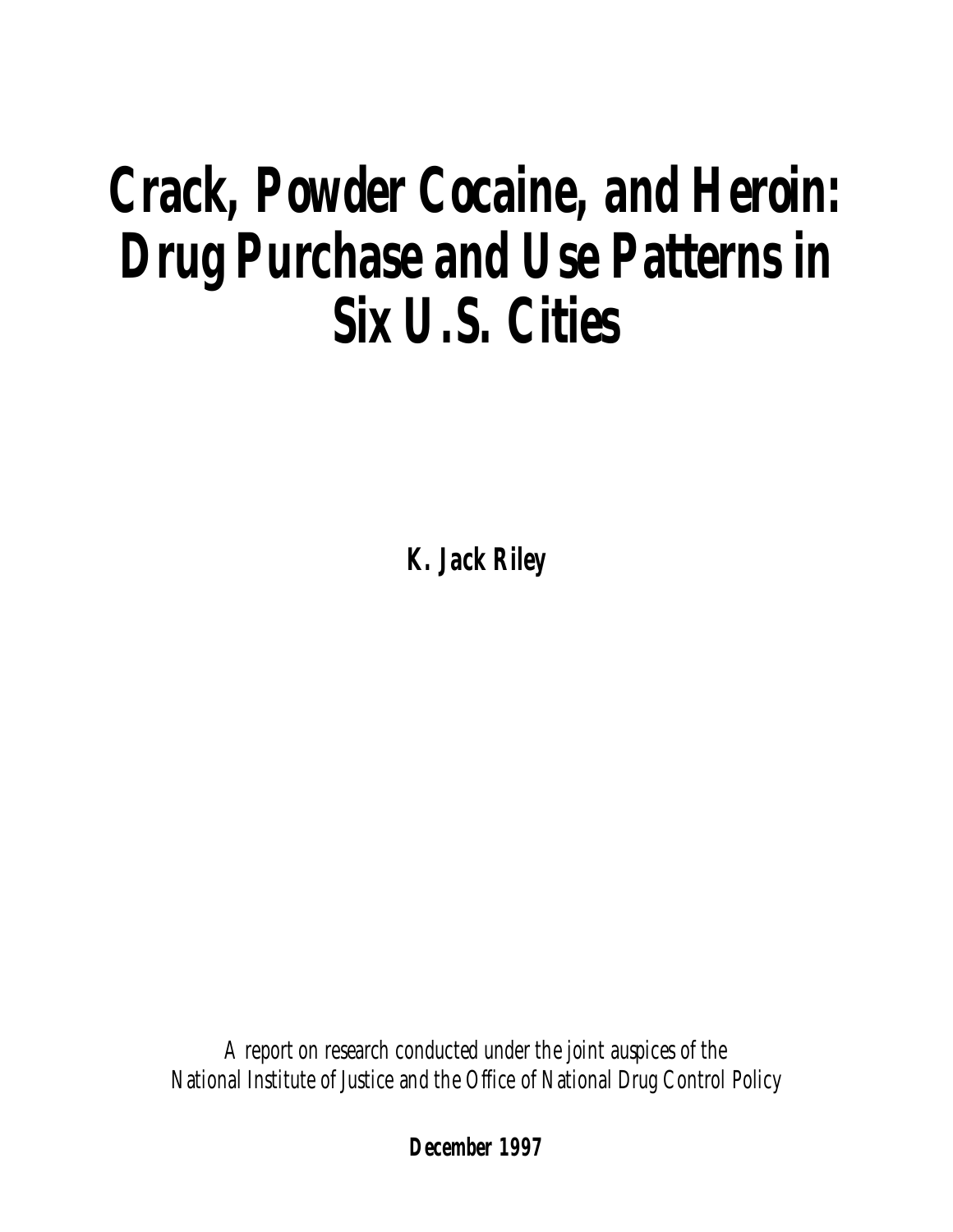**Office of National Drug Control Policy** Barry R. McCaffrey Director

> **National Institute of Justice** Jeremy Travis **Director**

K. Jack Riley, Ph.D., is director of the Arrestee Drug Abuse Monitoring program at the National Institute of Justice.

Opinions or points of view expressed in this document do not necessarily reflect the official position of the U.S. Department of Justice or the Office of National Drug Control Policy.

The National Institute of Justice is a component of the Office of Justice Programs, which also includes the Bureau of Justice Assistance, the Bureau of Justice Statistics, the Office of Juvenile Justice and Delinquency Prevention, and the Office for the Victims of Crime.

**NCJ 167265**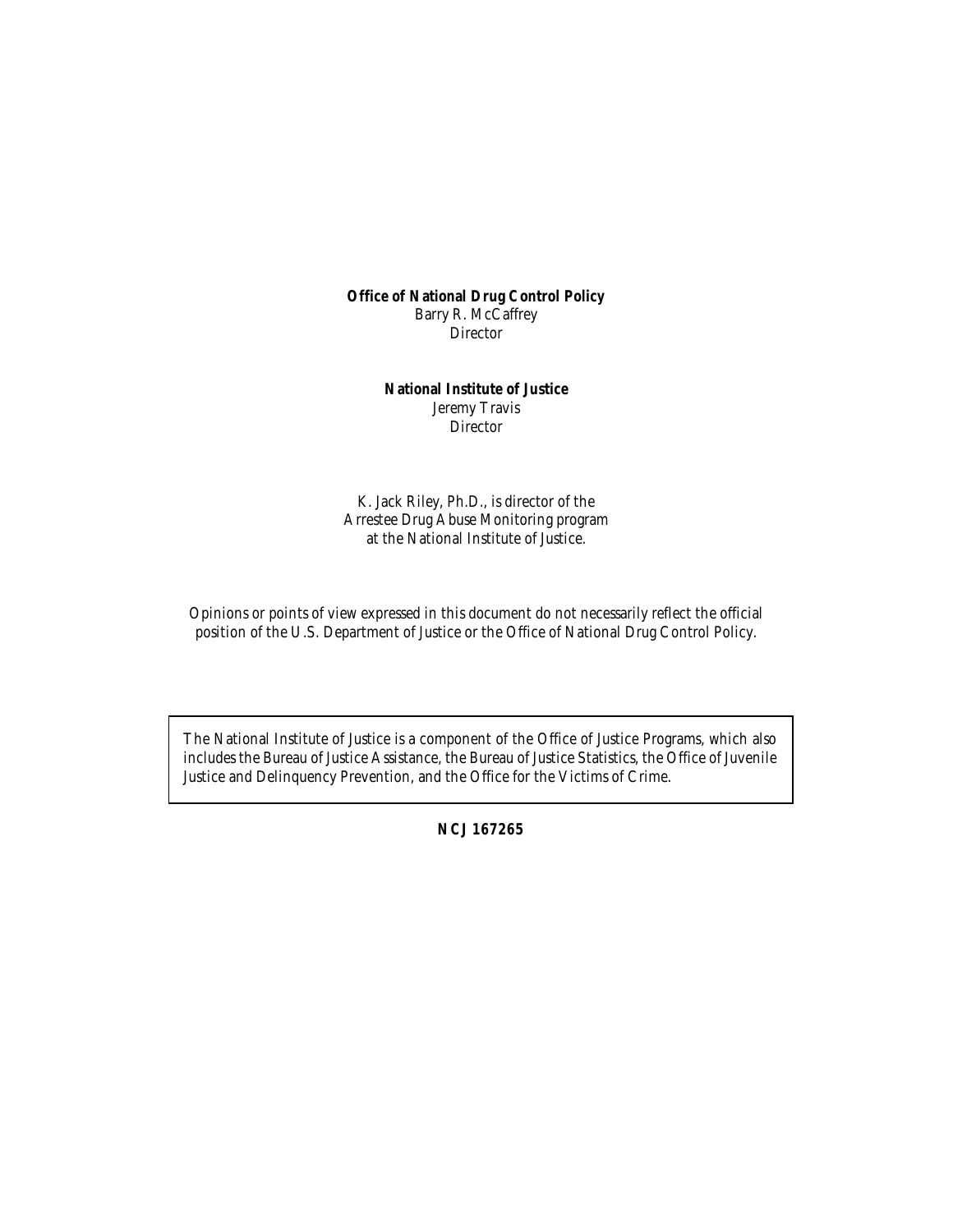# **Contents**

| <b>Summary of User Findings</b><br><b>Summary of Purchase Patterns</b><br><b>Summary of Use Patterns</b><br>Age<br>Living Arrangements<br>Sources of Income<br><b>Arrest Charges</b><br>Race and Drug Use<br><b>Buyer-Seller Relations</b><br><b>Dealer Networks</b><br><b>Location of Purchases</b><br><b>Failed Transactions</b><br>Purchase Frequency<br><b>Guns and Drug Purchases</b><br>Three-Day Use<br>Daily Use<br>Duration of Use<br>Cessation of Use<br>Drug User Profile<br>Drug Purchase Patterns<br>Drug Use Patterns<br><b>Policy Implications</b> |  |
|-------------------------------------------------------------------------------------------------------------------------------------------------------------------------------------------------------------------------------------------------------------------------------------------------------------------------------------------------------------------------------------------------------------------------------------------------------------------------------------------------------------------------------------------------------------------|--|
|                                                                                                                                                                                                                                                                                                                                                                                                                                                                                                                                                                   |  |
|                                                                                                                                                                                                                                                                                                                                                                                                                                                                                                                                                                   |  |
|                                                                                                                                                                                                                                                                                                                                                                                                                                                                                                                                                                   |  |
|                                                                                                                                                                                                                                                                                                                                                                                                                                                                                                                                                                   |  |
|                                                                                                                                                                                                                                                                                                                                                                                                                                                                                                                                                                   |  |
|                                                                                                                                                                                                                                                                                                                                                                                                                                                                                                                                                                   |  |
|                                                                                                                                                                                                                                                                                                                                                                                                                                                                                                                                                                   |  |
|                                                                                                                                                                                                                                                                                                                                                                                                                                                                                                                                                                   |  |
|                                                                                                                                                                                                                                                                                                                                                                                                                                                                                                                                                                   |  |
|                                                                                                                                                                                                                                                                                                                                                                                                                                                                                                                                                                   |  |
|                                                                                                                                                                                                                                                                                                                                                                                                                                                                                                                                                                   |  |
|                                                                                                                                                                                                                                                                                                                                                                                                                                                                                                                                                                   |  |
|                                                                                                                                                                                                                                                                                                                                                                                                                                                                                                                                                                   |  |
|                                                                                                                                                                                                                                                                                                                                                                                                                                                                                                                                                                   |  |
|                                                                                                                                                                                                                                                                                                                                                                                                                                                                                                                                                                   |  |
|                                                                                                                                                                                                                                                                                                                                                                                                                                                                                                                                                                   |  |
|                                                                                                                                                                                                                                                                                                                                                                                                                                                                                                                                                                   |  |
|                                                                                                                                                                                                                                                                                                                                                                                                                                                                                                                                                                   |  |
|                                                                                                                                                                                                                                                                                                                                                                                                                                                                                                                                                                   |  |
|                                                                                                                                                                                                                                                                                                                                                                                                                                                                                                                                                                   |  |
|                                                                                                                                                                                                                                                                                                                                                                                                                                                                                                                                                                   |  |
|                                                                                                                                                                                                                                                                                                                                                                                                                                                                                                                                                                   |  |
|                                                                                                                                                                                                                                                                                                                                                                                                                                                                                                                                                                   |  |
|                                                                                                                                                                                                                                                                                                                                                                                                                                                                                                                                                                   |  |
|                                                                                                                                                                                                                                                                                                                                                                                                                                                                                                                                                                   |  |
|                                                                                                                                                                                                                                                                                                                                                                                                                                                                                                                                                                   |  |
|                                                                                                                                                                                                                                                                                                                                                                                                                                                                                                                                                                   |  |
|                                                                                                                                                                                                                                                                                                                                                                                                                                                                                                                                                                   |  |
|                                                                                                                                                                                                                                                                                                                                                                                                                                                                                                                                                                   |  |
|                                                                                                                                                                                                                                                                                                                                                                                                                                                                                                                                                                   |  |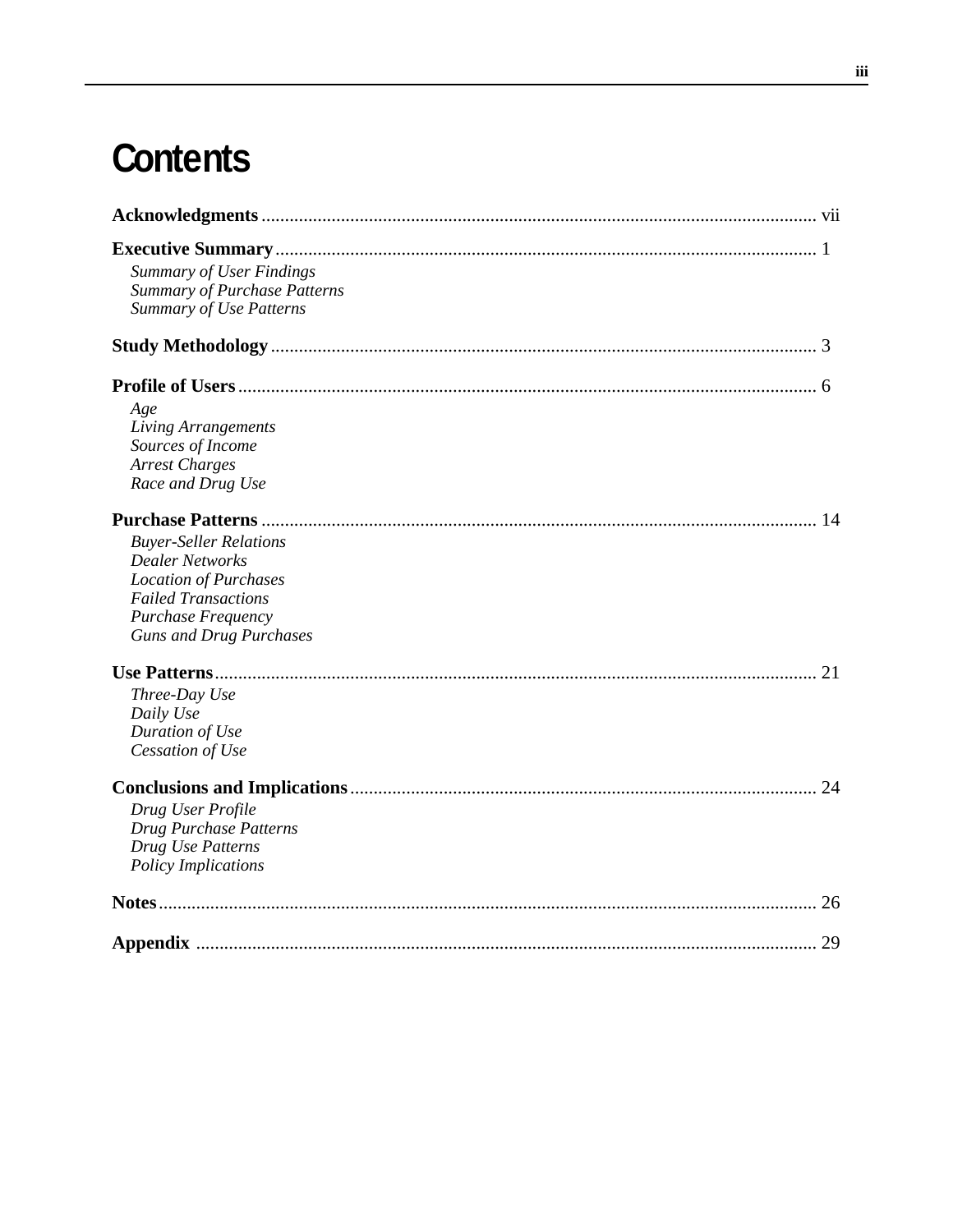# **List of Tables**

| Table 1. |                                                                                            |  |
|----------|--------------------------------------------------------------------------------------------|--|
| Table 2. | Eligibility for Participation in Procurement Study, by Drug, Gender,                       |  |
| Table 3. | Percentage of Eligible Arrestees Participating in Procurement Study, by Gender             |  |
| Table 4. | Number of Individuals Participating in Procurement Study, by Interview Type  5             |  |
| Table 5. |                                                                                            |  |
| Table 6. |                                                                                            |  |
| Table 7. |                                                                                            |  |
| Table 8. | Living Arrangements Prior to Arrest, as Percentage of Total Participants,                  |  |
| Table 9. |                                                                                            |  |
|          | Table 10. Average Monthly Income in Manhattan, by Reported Primary Source of Income 10     |  |
|          |                                                                                            |  |
|          |                                                                                            |  |
|          |                                                                                            |  |
|          | Table 14. Percentage of Respondents Using a Main Source, by Drug  14                       |  |
|          | Table 15. Percentage of Respondents Using a Main Source, by Race and Drug  14              |  |
|          | Table 16. Contingency Table of Use of Main Source Among Crack Users, by Race 15            |  |
|          |                                                                                            |  |
|          | Table 18. Percentage of Respondents Typically Making Purchases Outdoors  17                |  |
|          | Table 19. Percentage of Respondents Typically Making Purchases                             |  |
|          | Table 20. Percentage of Respondents with Failed Purchase Transactions in the Past Year  18 |  |
|          |                                                                                            |  |
|          |                                                                                            |  |
|          |                                                                                            |  |
|          |                                                                                            |  |
|          |                                                                                            |  |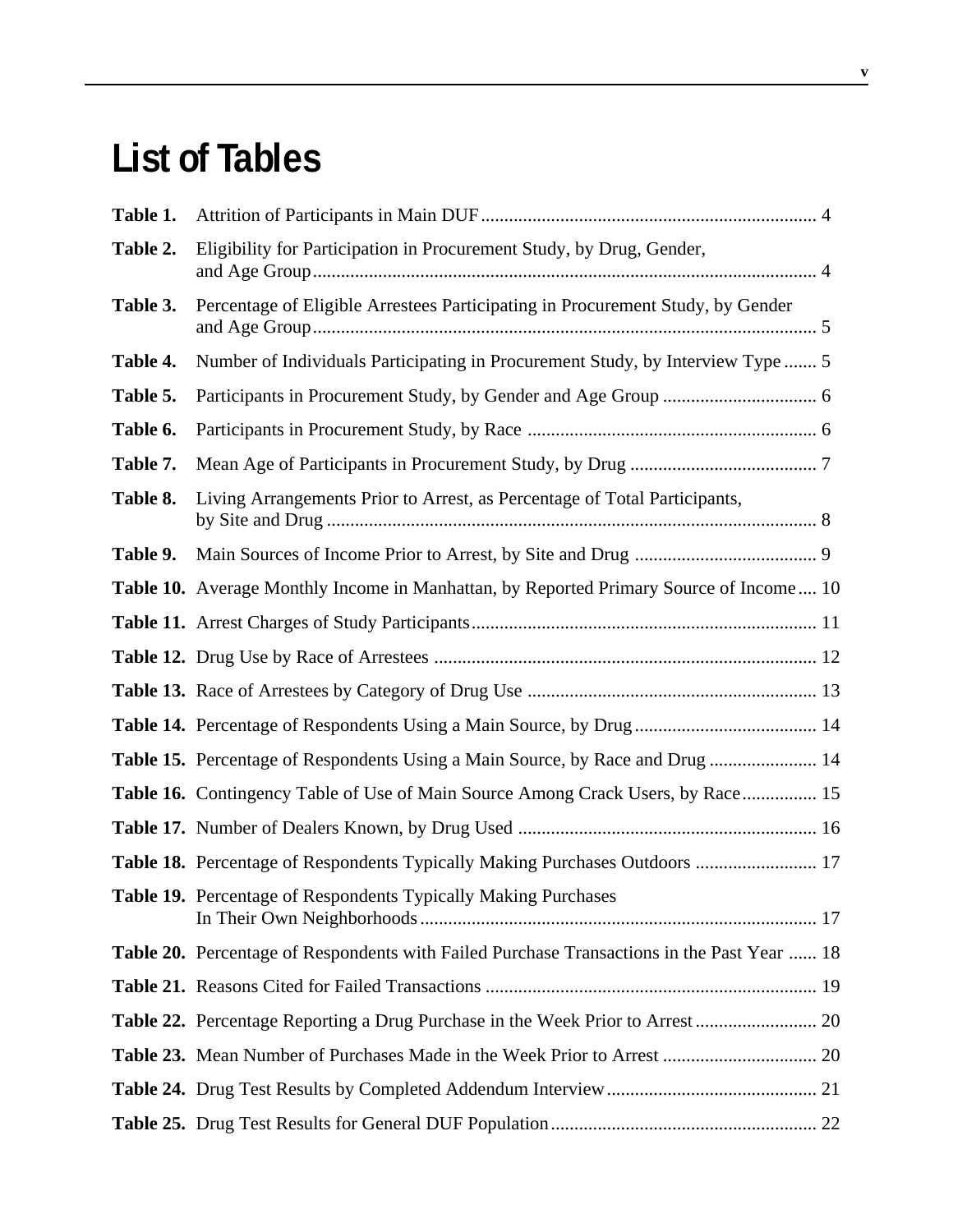| Table 27. Mean Number of Daily Uses Among Those Describing Themselves                         |  |
|-----------------------------------------------------------------------------------------------|--|
| <b>Table 28.</b> Mean Number of Past Week Uses Among Those Describing Themselves              |  |
| Table 29. Percentage of Respondents Reporting 30 or More Consecutive Days of Use              |  |
| <b>Table 30.</b> Percentage of Respondents Reporting 30 or More Consecutive Days              |  |
| <b>Table 31.</b> Motivations for Periods of Abstinence Among Manhattan Arrestees, by Drug  24 |  |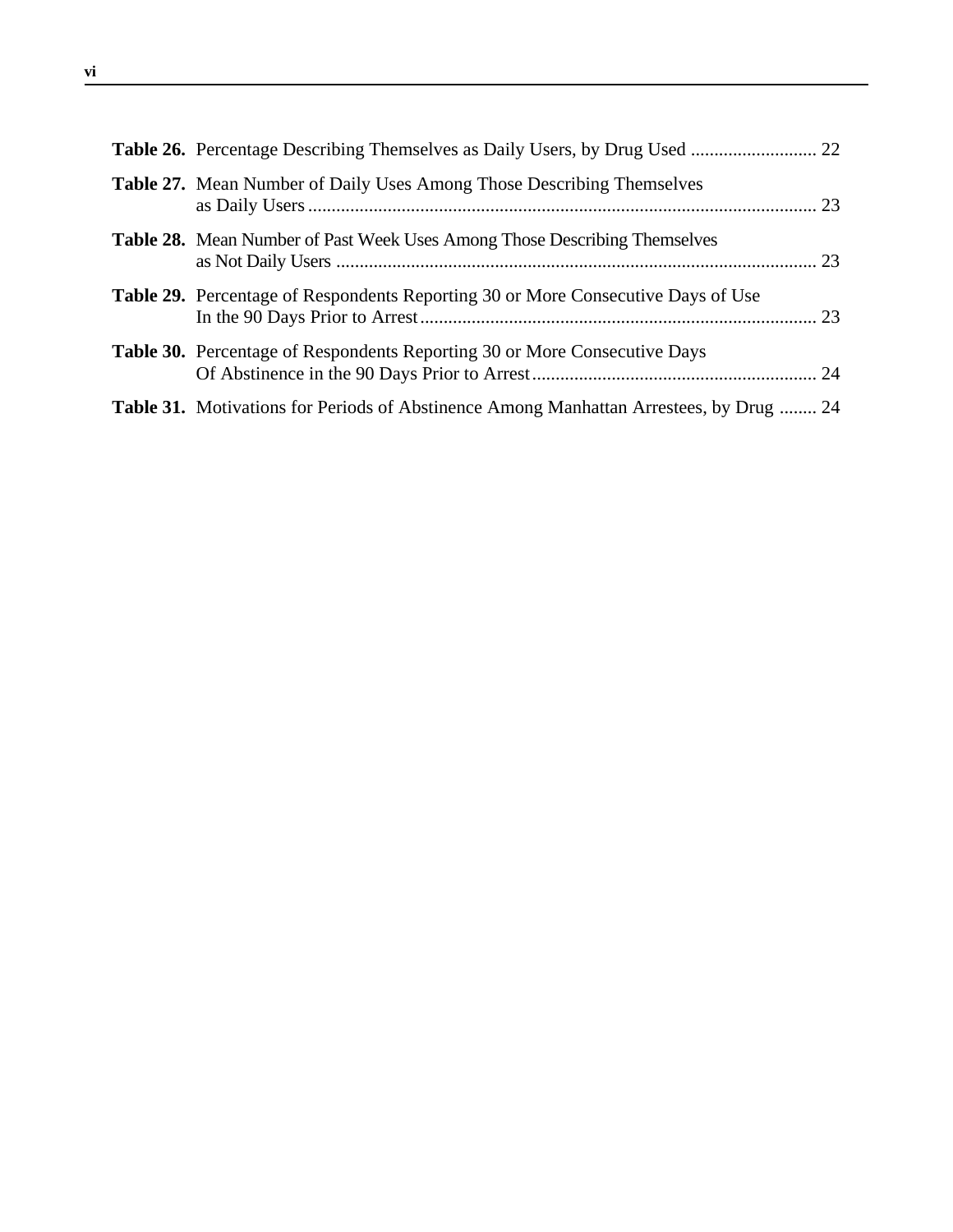# **Acknowledgments**

The National Institute of Justice (NIJ) and the Office of National Drug Control Policy (ONDCP) would like to acknowledge the contributions of individuals and organizations whose efforts made this project possible. ONDCP provided the resources to fund the project. NIJ provided staff resources and access to the Drug Use Forecasting (DUF) sites that participated in the project. Staff of BOTEC Analysis Corporation—including Ann Marie Rocheleau, Jennifer Jackson, and Andrew Lockwood Chalsma—were key to designing the interview instrument, conducting training, and preparing the data. Similarly, Rosalee Copeland and Jeremy Yuan at Aspen Systems Corporation's Applied Management Sciences Group provided data runs and cross-checks between addendum data and DUF data. NIJ and ONDCP staff provided

thoughtful suggestions for the project and helpful reviews of draft reports. In addition, two anonymous reviewers provided valuable critiques of an early draft. Many DUF site staff contributed to making this project happen by collecting the data, and their cooperation is greatly appreciated: James Swartz, Scott Slomka, and Norm Hamilton (Chicago); Bruce D. Johnson, Tom Miller, Phyllis Curry, Elliott Quinones, and Diane Concepcion (Manhattan); Diane Wiscarson (Portland, Oregon); Ed Baca and James Daniels (San Antonio); Susan Pennell and Ami Caldwell (San Diego); and LaVon Williams (Washington, D.C.). Special thanks go out to Bruce D. Johnson, Susan Pennell, and Ami Caldwell for their work on developing the interview instrument and the training curriculum.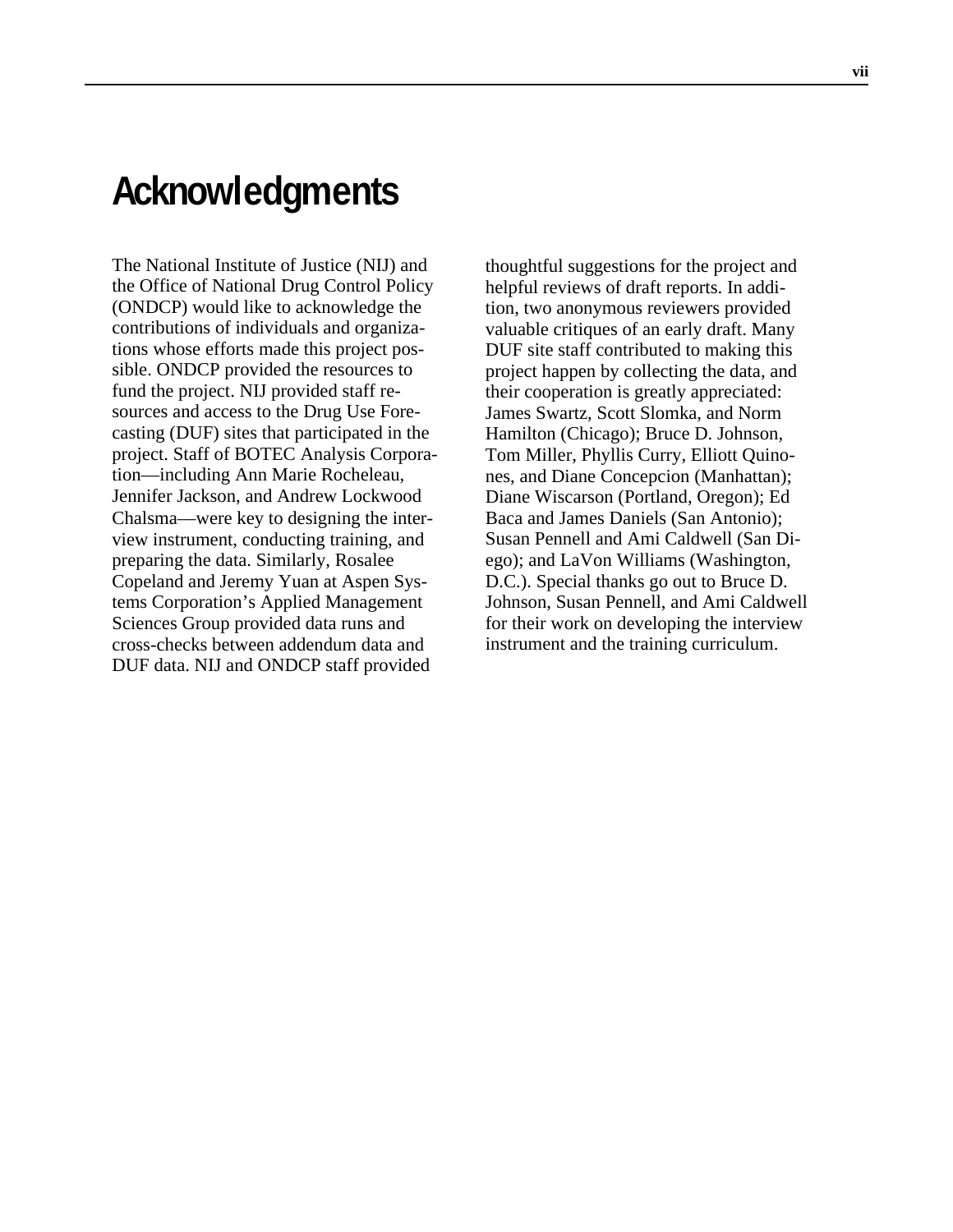# **Crack, Powder Cocaine, and Heroin: Drug Purchase and Use Patterns in Six U.S. Cities**

# **Executive Summary**

This document presents information collected from 2,056 recently arrested powder cocaine, crack cocaine, and heroin users from Chicago; Manhattan; Portland, Oregon; San Antonio; San Diego; and Washington, D.C. It highlights information concerning where and how arrestees obtained and used drugs. Researchers used a survey with approximately 100 questions to gather information on the proximity of drug purchases to the buyer's home and neighborhood; the buyer's relationship to the seller; the elapsed time, duration, and frequency of purchases; the size and price of drug transactions; how income is generated for drug purchases; the presence of firearms during drug transactions; quantities of drugs typically used; the form of drug and mode of administration; frequency of drug use and cessation; reasons for cessation; and polydrug use patterns.

The analysis revealed significant differences within and across drug types. Furthermore, within a given drug type (such as crack) significant differences existed across cities, across racial, ethnic, or age groups, or across other such definable subgroups. Across drug types, there were nearly always differences, no matter what demographic or summary measure was considered. Unless otherwise specified, the results include adult males and females but exclude juveniles.

### *Summary of User Findings*

■ Crack users reported living in shelters or on the streets more frequently than did other drug users in most sites. About 11.5 percent of crack users in Washington, D.C., and 8.5 percent in

Manhattan reported living in a shelter prior to arrest; 16 percent of crack users in San Diego, 13 percent in Manhattan, and 12 percent in San Antonio reported being on the streets prior to arrest.

- Substantial fractions of respondents across all drug types reported that public assistance was their primary source of income prior to arrest. In some cities, certain drug users (such as Manhattan crack users) were more likely to report public assistance as their main form of income than full- and part-time work combined.
- White and Hispanic participants spread their drug use relatively evenly across the powder, crack, heroin, and combination heroin markets. Black participants primarily used crack.

#### *Summary of Purchase Patterns*

- Heroin and powder cocaine users were more likely to report using a main source (a single individual) than crack users.
- For most drugs in most sites, white drug users were more likely than black drug users to report using a main source.
- Respondents were most likely to report using a main source who was of their own racial or ethnic background, regardless of the drug considered.
- On average, crack users reported knowing more dealers from whom they could make purchases than did powder and heroin users.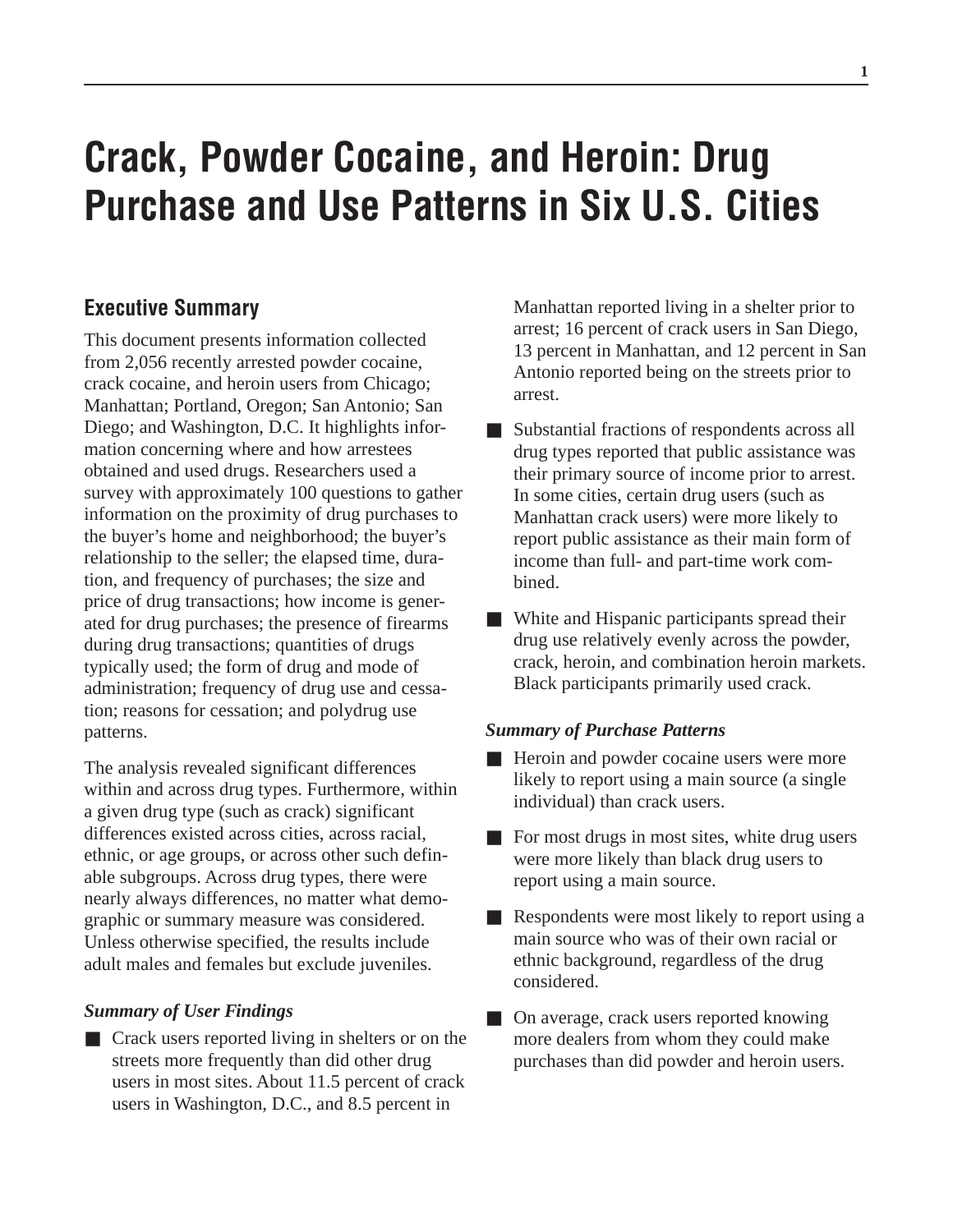- A large majority of crack and heroin users reported that they typically made purchases outdoors. Smaller (though still large) fractions of powder purchasers reported that they usually bought drugs outdoors.
- Similarly, crack and heroin users were more likely than powder users to report that they usually made their purchases in their own neighborhoods.
- Users reported that substantial majorities of indoor purchases were made in residences. Powder users reported that they typically made indoor purchases in places of business more frequently than did other users.
- Large fractions of respondents (although not a majority in most cities or for most drugs) reported being unable to complete a drug purchase at least once in the year prior to arrest. The inability to locate a dealer and the dealer's lack of supply were frequently offered as explanations for failed purchase attempts. In addition, large fractions of Manhattan respondents reported police activity as the reason for their failed transactions.
- Substantial majorities of respondents from all drug use categories and all sites reported making at least one purchase in the week before arrest. Among these, powder users recorded the lowest mean number of purchases (ranging from 3 to 9); heroin and crack users reported much higher mean numbers of purchases in the week prior to arrest (ranging from 6 to 15 for heroin and 6 to 14 for crack).

#### *Summary of Use Patterns*

■ Study participants were very likely to test positive for drugs, indicating that they had used narcotics in the 72 hours before arrest. In all sites, 90 percent or more of the crack respondents tested positive for cocaine, and more than 75 percent of the heroin respondents tested positive for opiates. In five out of six

sites, more than 70 percent of the powder respondents tested positive for cocaine.

- In most sites, substantial majorities of heroin users described themselves as daily users. In contrast, approximately 40 to 50 percent of crack users and 10 to 40 percent of powder users described themselves as daily users.
- Among those describing themselves as daily users, powder and crack users generally reported consuming their drug more times per day than did heroin users.
- Larger proportions of heroin users than of powder or crack users reported daily or neardaily use in the 90 days prior to arrest.
- A majority of powder users in Manhattan claimed that periods of nonuse or abstinence in the 90 days prior to arrest formed part of their regular use patterns, and similar trends were found in other sites. A plurality of crack and heroin users also reported that their regular patterns included periods of nonuse. Substantial fractions of Manhattan crack users reported cost ("could not afford") and being "tired of [the drug] life" as an explanation for periods of nonuse. Among heroin users in Manhattan, more than one-third attributed a recent period of abstinence to either being in treatment programs (nearly 24 percent) or being incarcerated (nearly 12 percent).

In summary, these findings suggest that the powder, crack, and heroin markets differ substantially from one another in a variety of ways, including how users buy and consume the drugs. Detailed information about drug habits and patterns would be a valuable tool for local law enforcement officials, service providers, and policymakers.

In terms of specific drugs and markets, crack stands out for its significant exposure to law enforcement intervention. Crack transactions are more frequent than powder or heroin transactions (in aggregate), and crack transactions are more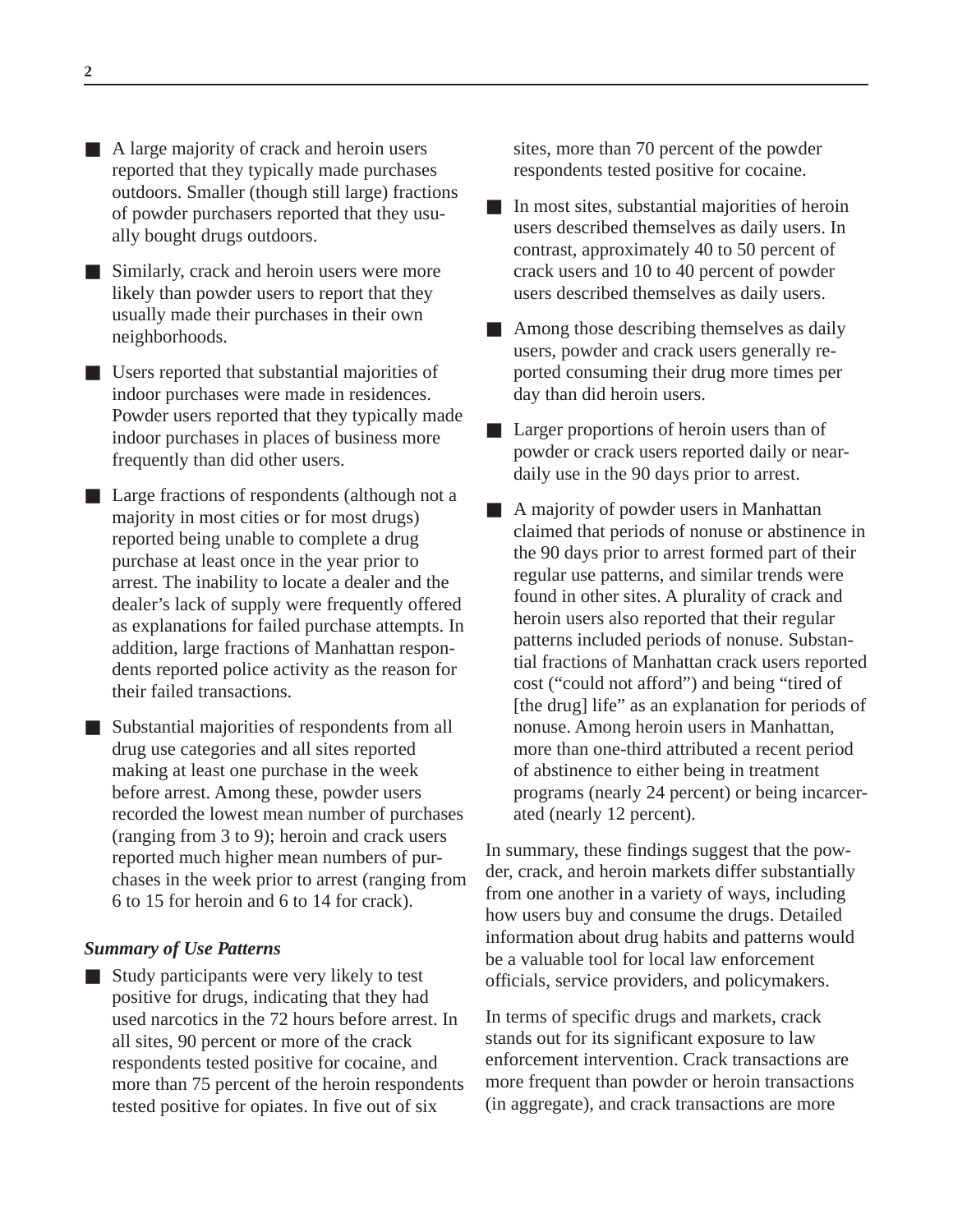likely to take place under conditions that expose users to risk of arrest (for example, outdoors, where they are visible to law enforcement). In addition, crack users also have more extensive networks of dealers; these wider networks introduce additional risks, including the opportunity for compromise by law enforcement.

When reviewing the results of this study, it is important to remember that two design factors prevent the patterns and characteristics exhibited by study participants from being representative of drug users in any other locations. First, these six cities are distinguished by their high rates of heroin use. Second, the population interviewed as part of this project consisted entirely of individuals who were arrested; it is likely that drug users who have not been arrested engage in different drug use and procurement patterns.

Even so, the results suggest that the arrestee population is appropriate for exploring motivations for drug use and the impact of policy interventions. With appropriate questions, arrestee interviews could explore such critical factors as deterrence, substitution of one drug for another, and the interaction between policing operations and the need for treatment services.

### **Study Methodology**

In 1993 and 1994, the Office of National Drug Control Policy (ONDCP) demonstrated that heroin users could be interviewed to describe various aspects of drug market activity, including the length of time it takes heroin users to locate and purchase the drug.<sup>1</sup> Improving the understanding of search costs more accurately portrayed the full costs users pay for drugs and helped policymakers identify factors that affect the availability of drugs. In 1995 ONDCP, in collaboration with the National Institute of Justice (NIJ), extended this analysis to include two additional drugs—powder cocaine and crack cocaine. This new study, called the procurement study, was executed as an addendum to NIJ's Drug Use Forecasting (DUF) program2 and sought to explore additional features of

drug market participation and use, both within and across drug types and cities. While earlier market studies involved developing separate data collection samples, the procurement study was fielded as a supplement to the ongoing interviews of arrestees as part of the DUF program. The study was exploratory and was intended to address the practical and policy implications of different drug market participation patterns. Although this study cannot identify what policies work best in a given drug market, it does provide important insights on how drug markets differ and how drug users and drug markets are affected by different circumstances.

The procurement study, which added 100 questions to the DUF interview, was implemented quarterly for 1 year in six DUF sites (Chicago; Manhattan; Portland, Oregon; San Antonio; San Diego; and Washington, D.C.). These sites were selected because they had consistently shown the highest rates of heroin use among the DUF sites, and they had substantial levels of cocaine use. It was important to select cities with a high heroin prevalence in order to ensure that the study included an adequate number of heroin users.3

The DUF interview consists of fewer than 30 questions and is currently implemented in 23 sites nationwide. The questions generate major demographic and descriptive data, including age, gender, race or ethnicity, education, living arrangements, sources and amounts of income, marital status, drug treatment history, self-assessment of need for treatment, emergency room history, and recent criminal behavior. At the end of the interview, respondents—all of whom are recent arrestees—are asked to provide a urine specimen that is tested for 10 drugs, in order to validate their self-reported drug use.<sup>4</sup> Since the drug-screening assay cannot reliably detect most drugs beyond 72 hours after use, arrestees who have been incarcerated for more than 48 hours do not qualify for the DUF interview. During the procurement study period (third quarter of 1995 through second quarter of 1996), more than 11,000 arrestees in the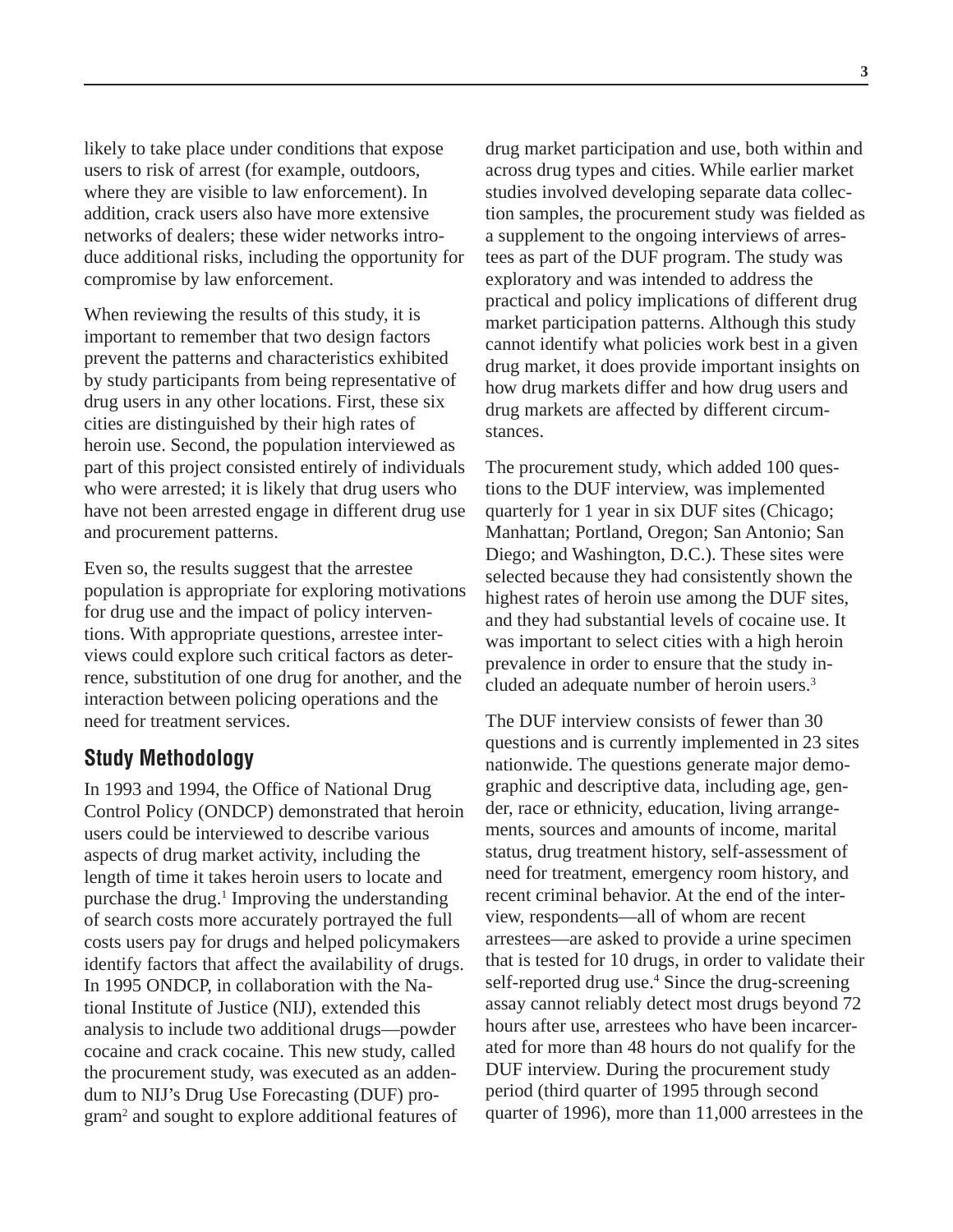|                  | Approached | <b>Interviewed</b> | <b>Provided Specimen</b> | Completed <sup>®</sup> (%) |
|------------------|------------|--------------------|--------------------------|----------------------------|
|                  |            |                    |                          |                            |
| Chicago          | 906        | 870                | 832                      | 91.8                       |
| Manhattan        | 1,499      | 1,470              | 1,436                    | 95.8                       |
| Portland         | 2,591      | 2,105              | 1,902                    | 73.4                       |
| San Antonio      | 1,861      | 1,740              | 1,679                    | 90.2                       |
| San Diego        | 1,986      | 1,801              | 1,593                    | 80.2                       |
| Washington, D.C. | 2,711      | 1,901              | 1,539                    | 56.8                       |
| <b>Total</b>     | 11,554     | 9,887              | 8,981                    | 77.7                       |

six procurement study sites were asked to participate in the DUF interview. Of these, 8,981 agreed to participate in the main DUF interview and to provide a urine specimen. Table 1 provides a summary of participation in the DUF by study city.

Eligibility for the procurement study was defined as having completed the main DUF questionnaire and having reported powder, crack, or heroin use in the 30 days prior to arrest.<sup>5</sup> Arrestees who reported having used more than one type of drug during the 30 days preceding arrest were eligible for more than one interview.<sup>6</sup> More than 2,900 individuals were eligible to participate in the procurement study, potentially representing 3,603 completed interviews (see table 2).

A total of 2,056 drug users were interviewed for the procurement study. Study interviews were conducted with about 42 percent of the eligible powder users, 70 percent of the eligible crack users, and 52 percent of the eligible heroin users, although there was substantial variation by site and gender (see table 3). In addition, two separate interviews were completed with about 63 percent of the eligible heroin-and-powder users and 57 percent of the eligible heroin-and-crack users. Table 3 summarizes eligible arrestees' participation in the study. These differential rates are at least partially explained by the fact that interviewers were instructed to attempt to interview crack users first, followed by heroin users and powder

| Table 2. Eligibility for Participation in Procurement Study, by Drug, Gender, and Age Group |     |        |                                  |       |     |                                  |               |     |    |                          |     |              |                         |              |   |       |
|---------------------------------------------------------------------------------------------|-----|--------|----------------------------------|-------|-----|----------------------------------|---------------|-----|----|--------------------------|-----|--------------|-------------------------|--------------|---|-------|
|                                                                                             |     | Powder |                                  | Crack |     |                                  | <b>Heroin</b> |     |    | <b>Heroin and Powder</b> |     |              | <b>Heroin and Crack</b> | <b>Total</b> |   |       |
|                                                                                             | M   | F      | J                                | M     | F   | J                                | М             | F   | J  | M                        | F   | J            | M                       | F            | J |       |
| Chicago                                                                                     | 106 |        |                                  | 130   |     |                                  | 152           |     |    | 37                       |     |              | 40                      |              |   | 465   |
| Manhattan                                                                                   | 182 | 95     | $\overbrace{\phantom{12322111}}$ | 265   | 201 | $\overbrace{\phantom{12322111}}$ | 191           | 109 |    | 81                       | 46  |              | 65                      | 60           |   | 1,295 |
| Portland                                                                                    | 105 | 79     | 3                                | 95    | 89  | 1                                | 100           | 85  | 4  | 57                       | 51  | 0            | 26                      | 32           |   | 728   |
| San Antonio                                                                                 | 52  | 24     | 10                               | 22    | 8   | 10                               | 43            | 19  | 4  | 18                       | 11  | 2            | 3                       | 2            | 2 | 230   |
| San Diego                                                                                   | 89  | 23     | 9                                | 123   | 35  | 10                               | 73            | 27  | 8  | 33                       | 16  | 0            | 25                      | 6            |   | 478   |
| Washington, D.C.                                                                            | 37  | 16     | $\Omega$                         | 120   | 62  | 1                                | 58            | 41  |    | 21                       | 11  | 0            | 24                      | 14           |   | 407   |
| <b>Total</b>                                                                                | 571 | 237    | 22                               | 755   | 395 | 22                               | 617           | 281 | 17 | 247                      | 135 | $\mathbf{2}$ | 183                     | 114          | 5 | 3,603 |

Note: A dash indicates data were not collected from that gender or age group at a given site.

Key:  $F =$  adult female,  $J =$  juvenile,  $M =$  adult male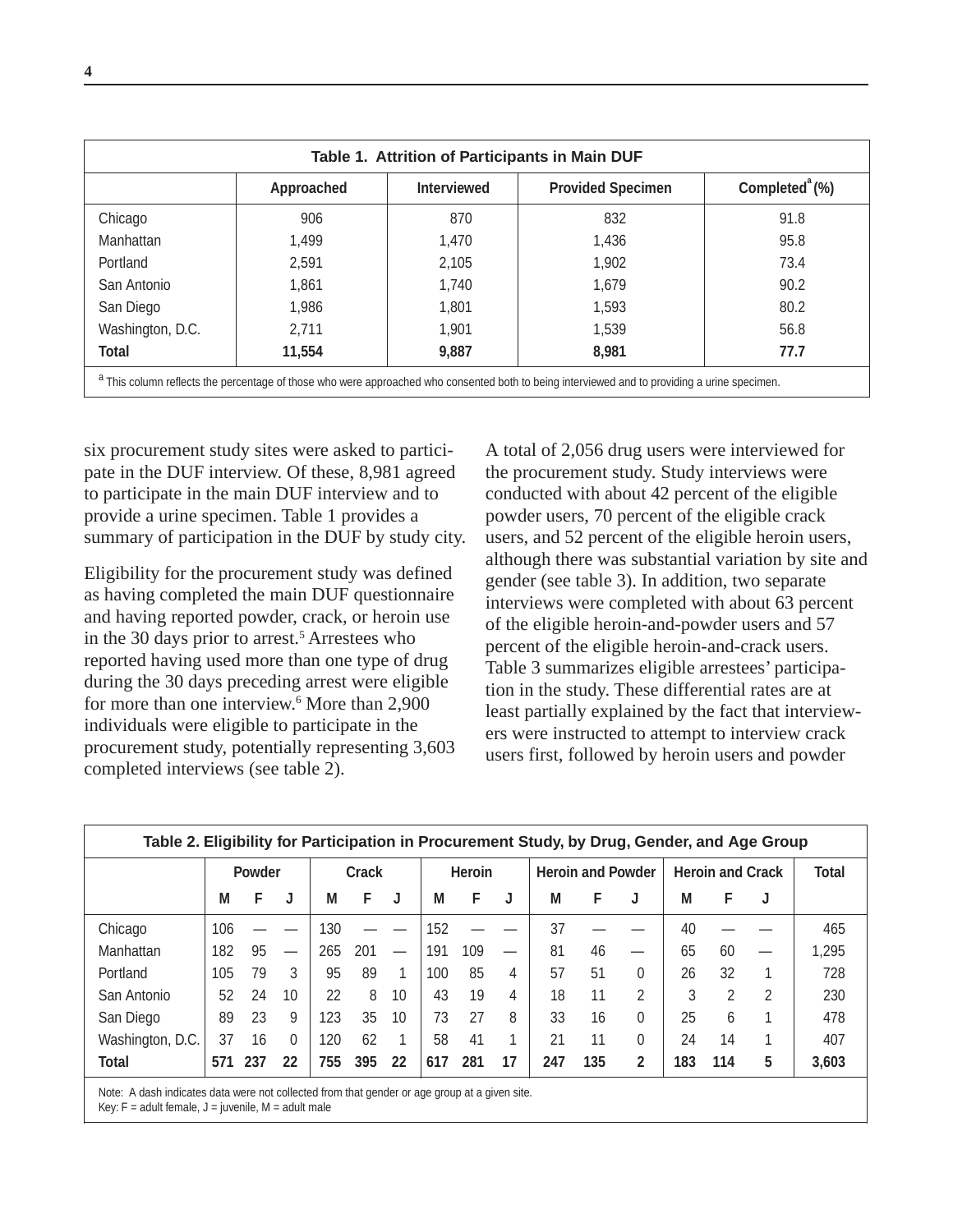|                                                                                                                                                                       | Table 3. Percentage of Eligible Arrestees Participating in Procurement Study, by Gender and Age Group |    |                               |       |    |                   |    |               |          |    |                          |     |    |                         |          |    |
|-----------------------------------------------------------------------------------------------------------------------------------------------------------------------|-------------------------------------------------------------------------------------------------------|----|-------------------------------|-------|----|-------------------|----|---------------|----------|----|--------------------------|-----|----|-------------------------|----------|----|
|                                                                                                                                                                       | Powder                                                                                                |    |                               | Crack |    |                   |    | <b>Heroin</b> |          |    | <b>Heroin and Powder</b> |     |    | <b>Heroin and Crack</b> | Total    |    |
|                                                                                                                                                                       | M                                                                                                     | F  | J                             | М     | F  |                   | М  | F             | J        | М  | F                        | J   | M  | F                       | J        |    |
| Chicago                                                                                                                                                               | 34                                                                                                    |    |                               | 68    |    |                   | 80 |               |          | 14 |                          |     | 55 |                         |          | 59 |
| Manhattan                                                                                                                                                             | 43                                                                                                    | 28 | $\overbrace{\phantom{12333}}$ | 67    | 69 | $\hspace{0.05cm}$ | 37 | 33            |          | 78 | 67                       |     | 65 | 78                      |          | 55 |
| Portland                                                                                                                                                              | 40                                                                                                    | 33 | 67                            | 69    | 58 | $\Omega$          | 49 | 42            | 50       | 77 | 59                       | 100 | 35 | 41                      | 0        | 52 |
| San Antonio                                                                                                                                                           | 29                                                                                                    | 50 | 100                           | 64    | 38 | 20                | 63 | 53            | 0        | 78 | 72                       | 100 | 67 | 50                      | 50       | 63 |
| San Diego                                                                                                                                                             | 53                                                                                                    | 26 | 100                           | 77    | 91 | 40                | 55 | 41            | 63       | 52 | 63                       | 100 | 68 | 67                      | 100      | 63 |
| Washington, D.C.                                                                                                                                                      | 30                                                                                                    | 25 | $\star$                       | 77    | 90 | $\Omega$          | 55 | 76            | $\Omega$ | 33 | 36                       | 100 | 38 | 29                      | $\Omega$ | 62 |
| <b>Total</b>                                                                                                                                                          | 45                                                                                                    | 32 | 73                            | 71    | 71 | 27                | 55 | 44            | 41       | 61 | 61                       | 100 | 55 | 61                      | 40       | 57 |
| Note: A dech indicates data were not collected from that gender or age group at a given site. An asterisk indicates that there were no eligible (i.e., reporting past |                                                                                                       |    |                               |       |    |                   |    |               |          |    |                          |     |    |                         |          |    |

Note: A dash indicates data were not collected from that gender or age group at a given site. An asterisk indicates that there were no eligible (i.e., reporting past 30-day drug use) arrestees at the site.

Key:  $F =$  adult female,  $J =$  juvenile,  $M =$  adult male

users. Because previous studies provided an overview of heroin markets, this research emphasized interviewing crack users.<sup>7</sup>

The procurement interview consisted of approximately 100 questions and collected data on both drug purchase patterns and drug use patterns. The purchase pattern questions addressed such issues as the proximity of purchases to the buyer's home and neighborhood; the relationship between buyer and seller; frequency of purchases; source of income for drug purchases; and the presence of firearms during drug transactions. Use pattern questions focused on the amount of narcotics typically used; frequency of use and cessation; and polydrug use patterns.

Two-thirds (1,620) of the interviews were conducted with adult males; 785, with adult females. Among juvenile participants, 49 were boys and 16 were girls.<sup>8</sup> Of all these individuals, 350 completed an interview only for powder, 821 only for crack, and 471 only for heroin; 242 completed separate instruments for both powder and heroin, and 172 completed separate instruments for both crack and heroin. (These latter two groups are often referred to as combination heroin users in the text.) Because some respondents completed more than one form, there were actually 2,470 completed interview forms—993 for crack, 592 for powder, and 885 for heroin. Table 4 summarizes participation in the study by site. Table 5 breaks this information

|                  | Table 4. Number of Individuals Participating in Procurement Study, by Interview Type |       |               |                                    |                            |                                                |  |  |  |  |  |  |  |  |
|------------------|--------------------------------------------------------------------------------------|-------|---------------|------------------------------------|----------------------------|------------------------------------------------|--|--|--|--|--|--|--|--|
|                  | <b>Powder</b>                                                                        | Crack | <b>Heroin</b> | <b>Heroin and</b><br><b>Powder</b> | <b>Heroin and</b><br>Crack | <b>Total Individuals</b><br><b>Interviewed</b> |  |  |  |  |  |  |  |  |
| Chicago          | 36                                                                                   | 89    | 122           | 5                                  | 22                         | 274                                            |  |  |  |  |  |  |  |  |
| Manhattan        | 105                                                                                  | 316   | 106           | 94                                 | 89                         | 710                                            |  |  |  |  |  |  |  |  |
| Portland         | 70                                                                                   | 118   | 87            | 78                                 | 22                         | 375                                            |  |  |  |  |  |  |  |  |
| San Antonio      | 61                                                                                   | 19    | 37            | 25                                 | 4                          | 146                                            |  |  |  |  |  |  |  |  |
| San Diego        | 63                                                                                   | 131   | 56            | 28                                 | 22                         | 300                                            |  |  |  |  |  |  |  |  |
| Washington, D.C. | 15                                                                                   | 148   | 63            | 12                                 | 13                         | 251                                            |  |  |  |  |  |  |  |  |
| <b>Total</b>     | 350                                                                                  | 821   | 471           | 242                                | 172                        | 2,056                                          |  |  |  |  |  |  |  |  |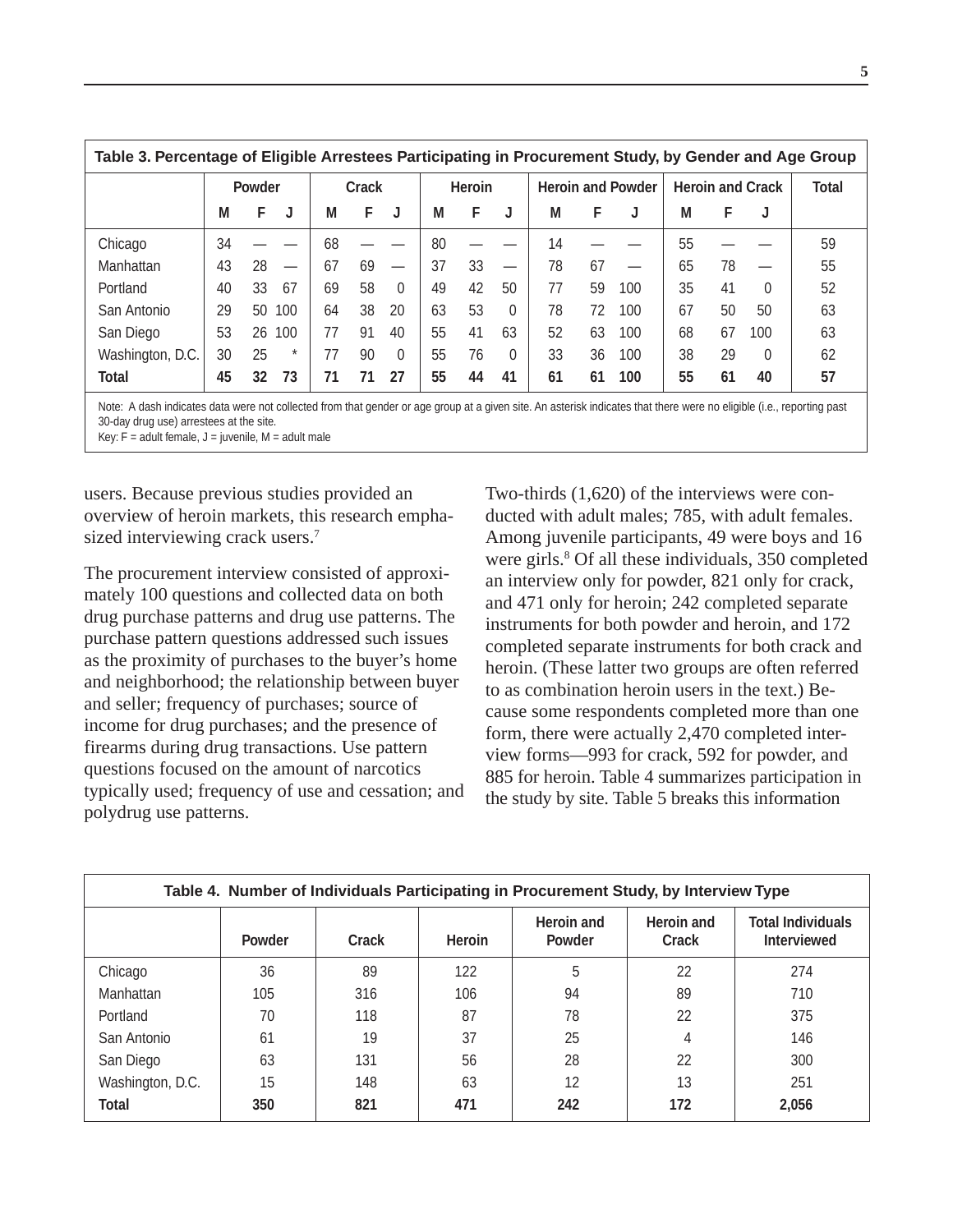|                  | <b>Powder</b> |    |          | <b>Crack</b> |     |                          | <b>Heroin</b> |     |   | <b>Heroin and Powder</b> |    |   | <b>Heroin and Crack</b> | <b>Total</b> |          |       |
|------------------|---------------|----|----------|--------------|-----|--------------------------|---------------|-----|---|--------------------------|----|---|-------------------------|--------------|----------|-------|
|                  | M             | F  | J        | М            | F   | J                        | м             | F   | J | М                        | F  |   | М                       | F.           | J        |       |
| Chicago          | 36            |    |          | 89           |     |                          | 122           |     |   | 5                        |    |   | 22                      |              |          | 274   |
| Manhattan        | 78            | 27 |          | 177          | 139 | $\overline{\phantom{m}}$ | 70            | 36  | — | 63                       | 31 |   | 42                      | 47           |          | 710   |
| Portland         | 42            | 26 | 2        | 66           | 52  | $\mathbf{0}$             | 49            | 36  | 2 | 44                       | 30 | 4 | 9                       | 13           | $\Omega$ | 375   |
| San Antonio      | 31            | 12 | 18       | 14           | 3   | 2                        | 27            | 10  | 0 | 14                       | 8  | 3 | $\mathcal{P}$           |              | 1        | 146   |
| San Diego        | 47            | 6  | 10       | 95           | 32  | 4                        | 40            | 11  | 5 | 17                       | 10 | 1 | 17                      | 4            | 1        | 300   |
| Washington, D.C. | 11            | 4  | $\Omega$ | 92           | 56  | $\Omega$                 | 32            | 31  | 0 |                          | 4  | 1 | 9                       | 4            | $\Omega$ | 251   |
| Total            | 245           | 75 | 30       | 533          | 282 | 6                        | 340           | 124 | 7 | 150                      | 83 | 9 | 101                     | 69           | 2        | 2,056 |

down by gender and adult/juvenile status, while table 6 contains data on racial categories.

# **Profile of Users**

#### *Age*

Table 7 summarizes information regarding the age of individuals participating in the study (excluding juveniles). In general, powder users were the youngest group (although not in all sites). Also, combination heroin users were generally the oldest. Some of the differences in average age were statistically significant at the site level. Age differences can have practical significance, in that they may signal different initiation rates. For example, recent initiation into crack use has been

relatively low in a number of DUF sites, resulting in an aging of the crack-using cohort in those cities.<sup>9</sup>

#### *Living Arrangements*

Primary living arrangements of the respondents varied by site. A majority or strong plurality of Chicago and Manhattan residents, regardless of their drug use category, reported living in an apartment in the 30 days prior to arrest. Overall, more than 40 percent of the users of each drug reported living in an apartment, although this distribution is affected by the concentration of apartment dwellers in Chicago and Manhattan. In contrast, a majority or strong plurality of respondents in Portland, San Antonio, San Diego, and Washington, D.C., reported living in a house. At

|                                                               | Table 6. Participants in Procurement Study, by Race |               |                  |                |       |     |      |          |               |     |          |              |                          |    |          |              |    |                         |          |          |       |
|---------------------------------------------------------------|-----------------------------------------------------|---------------|------------------|----------------|-------|-----|------|----------|---------------|-----|----------|--------------|--------------------------|----|----------|--------------|----|-------------------------|----------|----------|-------|
|                                                               |                                                     | <b>Powder</b> |                  |                | Crack |     |      |          | <b>Heroin</b> |     |          |              | <b>Heroin and Powder</b> |    |          |              |    | <b>Heroin and Crack</b> |          | Total    |       |
|                                                               | в                                                   | W             | н                | $\mathbf{o}$   | в     | W   | н    | $\Omega$ | в             | W   | н        | $\Omega$     | в                        | W  | н        | O            | в  | W                       | н        | O        |       |
| Chicago                                                       | 16                                                  | 9             | 11               | $\overline{0}$ | 72    | 4   | 13   | $\Omega$ | 100           | 10  | 8        | 4            | 2                        |    |          |              | 21 |                         | 0        | $\Omega$ | 274   |
| Manhattan                                                     | 62                                                  | 22            | 19               | 2              | 228   | 28  | 55   | 5        | 39            | 28  | 38       | 1            | 31                       | 32 | 29       | 2            | 44 | 18                      | 23       | 4        | 710   |
| Portland                                                      | 8                                                   | 48            | 13               |                | 65    | 45  | 3    | 5        | 10            | 69  | 7        |              | 5                        | 46 | 16       | 11           | 8  | 13                      | $\Omega$ |          | 375   |
| San Antonio                                                   | 5                                                   | 16            | 40               | $\Omega$       | 12    | 3   | 4    | 0        | 3             | 9   | 24       |              |                          | 4  | 20       | $\Omega$     |    |                         | 2        | $\Omega$ | 146   |
| San Diego                                                     | 5                                                   | 19            | 37 <sub>2</sub>  |                | 92    | 21  | - 17 |          | 4             | 26  | 25       |              | 4                        | 14 | 9        | 1            | 6  | 10                      | 6        | $\Omega$ | 300   |
| Washington, D.C.                                              | 15                                                  | $\Omega$      | $\Omega$         | $\Omega$       | 137   | 8   |      | 2        | 55            | 8   | $\Omega$ | $\mathbf{0}$ | 10                       | 2  | $\Omega$ | $\mathbf{0}$ | 11 |                         | и        | 0        | 251   |
| <b>Total</b>                                                  | 111                                                 | 114           | 120 <sub>5</sub> |                | 606   | 109 | 93   | 13       | 211           | 150 | 102      | 8            | 53                       | 99 | 75       | 15           | 91 | 44                      | 32       | 5        | 2,056 |
| Key: $B = black$ , $H = Hispanic$ , $O = other$ , $W = white$ |                                                     |               |                  |                |       |     |      |          |               |     |          |              |                          |    |          |              |    |                         |          |          |       |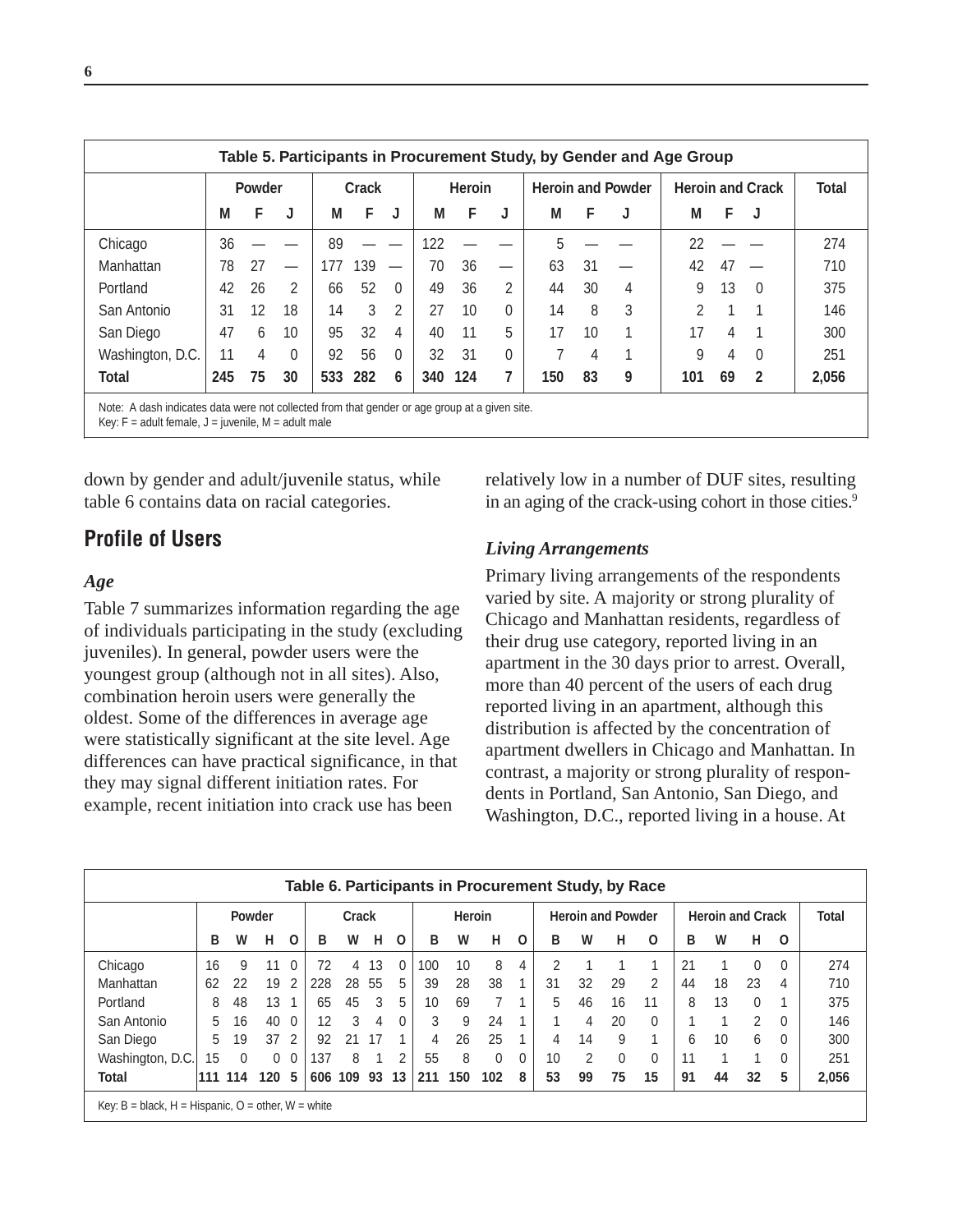| Table 7. Mean Age of Participants in Procurement Study, by Drug |                   |                   |               |                                                                                                                                                                        |                         |  |  |  |  |  |  |  |
|-----------------------------------------------------------------|-------------------|-------------------|---------------|------------------------------------------------------------------------------------------------------------------------------------------------------------------------|-------------------------|--|--|--|--|--|--|--|
|                                                                 | Powder            | Crack             | <b>Heroin</b> | <b>Heroin and Powder</b>                                                                                                                                               | <b>Heroin and Crack</b> |  |  |  |  |  |  |  |
|                                                                 | (1)               | (2)               | (3)           | (4)                                                                                                                                                                    | (5)                     |  |  |  |  |  |  |  |
| Chicago                                                         | 30.0              | 34.0              | 32.1          | 34.0                                                                                                                                                                   | 34.4                    |  |  |  |  |  |  |  |
| Manhattan                                                       | 34.3              | 34.9              | 33.9          | 34.8                                                                                                                                                                   | 36.5                    |  |  |  |  |  |  |  |
| Portland                                                        | 31.4 <sup>5</sup> | 33.0              | 34.2          | 32.3                                                                                                                                                                   | 37.8 <sup>1</sup>       |  |  |  |  |  |  |  |
| San Antonio                                                     | 27.3              | 33.2              | 32.3          | 32.7                                                                                                                                                                   | 29.5                    |  |  |  |  |  |  |  |
| San Diego                                                       | $29.0^{2,3,4}$    | 34.6 <sup>1</sup> | 34.91         | 37.4 <sup>1</sup>                                                                                                                                                      | 33.6                    |  |  |  |  |  |  |  |
| Washington, D.C.                                                | 35.3              | 34.0              | 37.3          | 38.0                                                                                                                                                                   | 36.8                    |  |  |  |  |  |  |  |
|                                                                 |                   |                   |               | Notes: One way analysis of variance Ronferroni pairwise significance test. Superscripts indicate that the value differs significantly $(n - 05)$ from the value in the |                         |  |  |  |  |  |  |  |

Notes: One-way analysis of variance, Bonferroni pairwise significance test. Superscripts indicate that the value differs significantly ( $p = .05$ ) from the value in the numbered column corresponding to the superscript number.

the city level, heroin users were the most likely to report living in public housing, although the specific type of heroin use (heroin only, heroin and powder, or heroin and crack) that was prevalent among residents of public housing varied from city to city.

Crack users typically reported living in shelters more frequently than other drug users at the city level. Overall, 7 percent of crack users lived in a shelter for most of the 30 days prior to arrest, including 11.5 percent in Washington and 8.5 percent in Manhattan. In Chicago and Portland, combination heroin users reported living in shelters more frequently than crack users. Typically, however, such situations involved relatively small numbers of respondents. In the nonqualifying DUF population (that is, those who did not report using these drugs in the 30 days prior to arrest), less than 2 percent reported living in shelters immediately before arrest.

Similar findings were evident with respect to those respondents living on the streets. That is, crack users typically reported being on the streets more frequently than other drug users, although the rates for combination heroin users were generally comparable. Overall, San Diego reported the highest street-living rate (16.5 percent across drugs), a finding that may be largely attributable to the area's benevolent climate. The rate of street living for procurement study participants was

substantially higher than the rate for the general DUF population. Between 3 and 4 percent of the nonqualifying DUF respondents reported living on the streets prior to their arrest, compared to rates that were three and four times higher in this study population. Table 8 summarizes issues related to living arrangements.

#### *Sources of Income*

A sizeable fraction of the respondents reported that their main source of income was either full-time or part-time work. San Antonio reported the highest rate of employment (either part-time or full-time) across drug use categories, 65 percent. Manhattan reported the lowest rate of combined full- and parttime work, less than 28 percent. Generally, at the site level, powder users were most likely to report work as the primary source of their income (the specific percentages varied by city). Table 9 presents information relating to income sources by site and drug used.

Combined across drug categories, more Manhattan participants reported public assistance as their largest single source of income (more than 32 percent) than all forms of work combined (less than 28 percent). In contrast, about 11 percent of the San Antonio respondents reported public assistance as their primary source of income. Across cities, powder users generally reported public assistance as their primary income source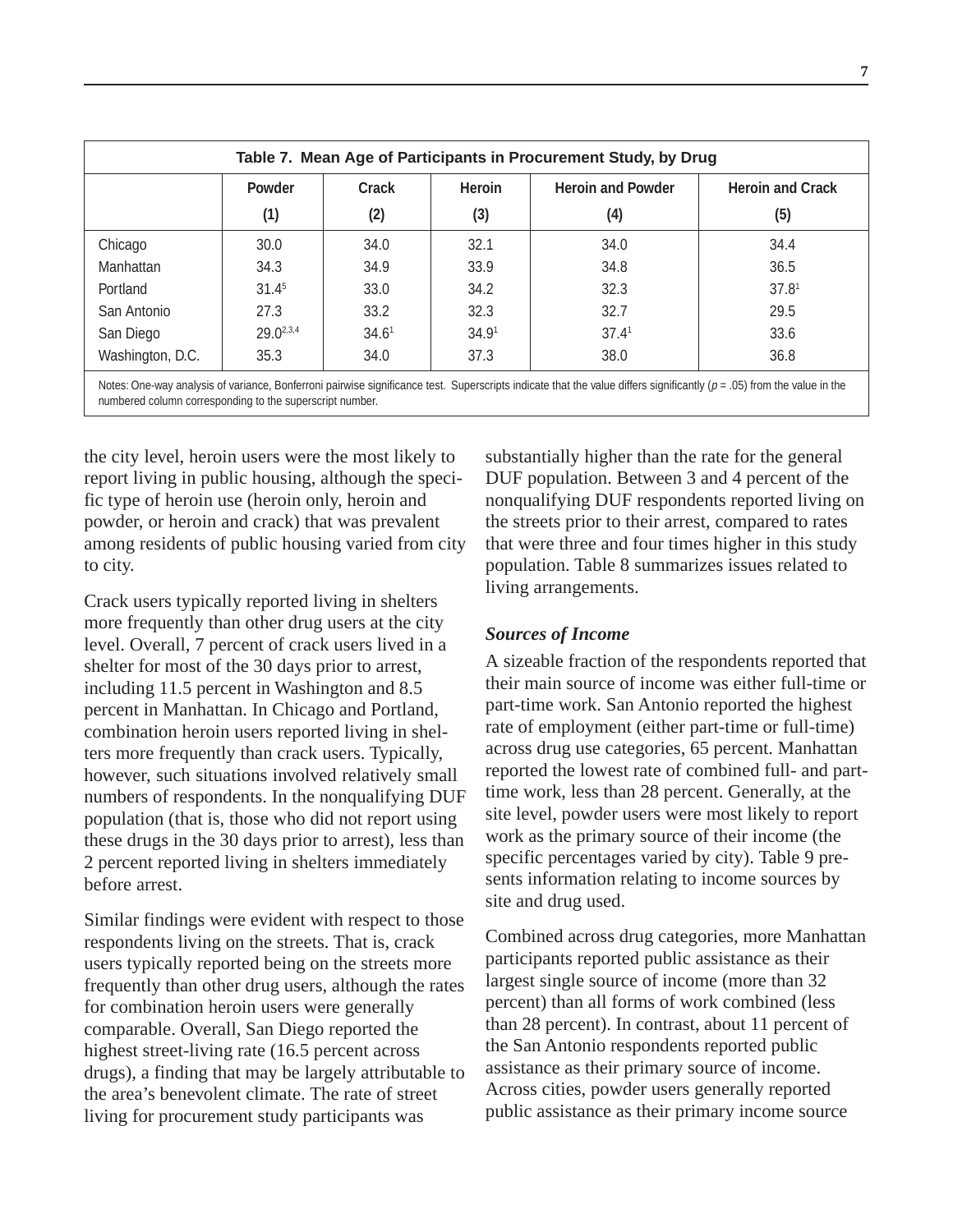much less frequently than other drug users. Crack, heroin, and combination heroin users reported public assistance as their primary income source with greater frequency than powder users.

A much larger fraction of women (31 percent) mentioned public assistance as a main source of income than of men (14 percent). In no city did males report public assistance as a main source of

|                  | <b>Drug Used</b>  |                       |                          | Living Arrangements (%) |                |               |
|------------------|-------------------|-----------------------|--------------------------|-------------------------|----------------|---------------|
|                  |                   | <b>Public Housing</b> | <b>Private Apartment</b> | House                   | <b>Shelter</b> | <b>Street</b> |
|                  |                   |                       |                          |                         |                |               |
| Chicago          | Powder            | 8.3                   | 63.9                     | 27.8                    | 0.0            | 0.0           |
|                  | Crack             | 2.2                   | 51.7                     | 29.2                    | 5.6            | 6.7           |
|                  | Heroin            | 4.9                   | 57.4                     | 32.0                    | 0.8            | 3.3           |
|                  | Heroin and Powder | 20.0                  | 40.0                     | 40.0                    | 0.0            | 0.0           |
|                  | Heroin and Crack  | 9.1                   | 13.6                     | 13.6                    | 9.1            | 0.0           |
| Manhattan        | Powder            | 17.1                  | 60.0                     | 12.4                    | 1.9            | 6.7           |
|                  | Crack             | 22.5                  | 43.7                     | 10.1                    | 8.5            | 13.0          |
|                  | Heroin            | 24.5                  | 50.9                     | 11.3                    | 5.7            | 3.8           |
|                  | Heroin and Powder | 9.6                   | 58.5                     | 13.8                    | 4.3            | 13.0          |
|                  | Heroin and Crack  | 20.2                  | 52.8                     | 10.1                    | 7.9            | 7.9           |
| Portland         | Powder            | 2.9                   | 39.7                     | 29.4                    | 4.4            | 15.0          |
|                  | Crack             | 3.4                   | 35.6                     | 40.7                    | 3.4            | 8.5           |
|                  | Heroin            | 2.4                   | 38.8                     | 44.7                    | 1.2            | 9.4           |
|                  | Heroin and Powder | 4.1                   | 39.2                     | 24.3                    | 6.8            | 18.0          |
|                  | Heroin and Crack  | 4.5                   | 31.8                     | 54.5                    | 4.5            | 0.0           |
| San Antonio      | Powder            | 14.0                  | 32.6                     | 44.2                    | 2.3            | 4.7           |
|                  | Crack             | 5.9                   | 23.5                     | 47.1                    | 5.9            | 12.0          |
|                  | Heroin            | 16.7                  | 19.4                     | 47.2                    | 0.0            | 14.0          |
|                  | Heroin and Powder | 9.1                   | 18.2                     | 59.1                    | 0.0            | 14.0          |
|                  | Heroin and Crack  | 0.0                   | 33.3                     | 33.3                    | 0.0            | 33.0          |
| San Diego        | Powder            | 0.0                   | 34.0                     | 50.9                    | 0.0            | 11.0          |
|                  | Crack             | 0.0                   | 49.6                     | 23.6                    | 2.4            | 16.0          |
|                  | Heroin            | 0.0                   | 50.0                     | 36.0                    | 0.0            | 12.0          |
|                  | Heroin and Powder | 0.0                   | 37.0                     | 44.4                    | 0.0            | 19.0          |
|                  | Heroin and Crack  | 0.0                   | 23.8                     | 33.3                    | 0.0            | 43.0          |
| Washington, D.C. | Powder            | 6.7                   | 26.7                     | 53.3                    | 13.3           | $0.0\,$       |
|                  | Crack             | 7.4                   | 38.5                     | 35.8                    | 11.5           | 3.4           |
|                  | Heroin            | 9.5                   | 41.3                     | 41.3                    | 6.3            | 1.6           |
|                  | Heroin and Powder | 18.2                  | 18.2                     | 54.5                    | 9.1            | 0.0           |
|                  | Heroin and Crack  | 7.7                   | 38.5                     | 38.5                    | 7.7            | 7.7           |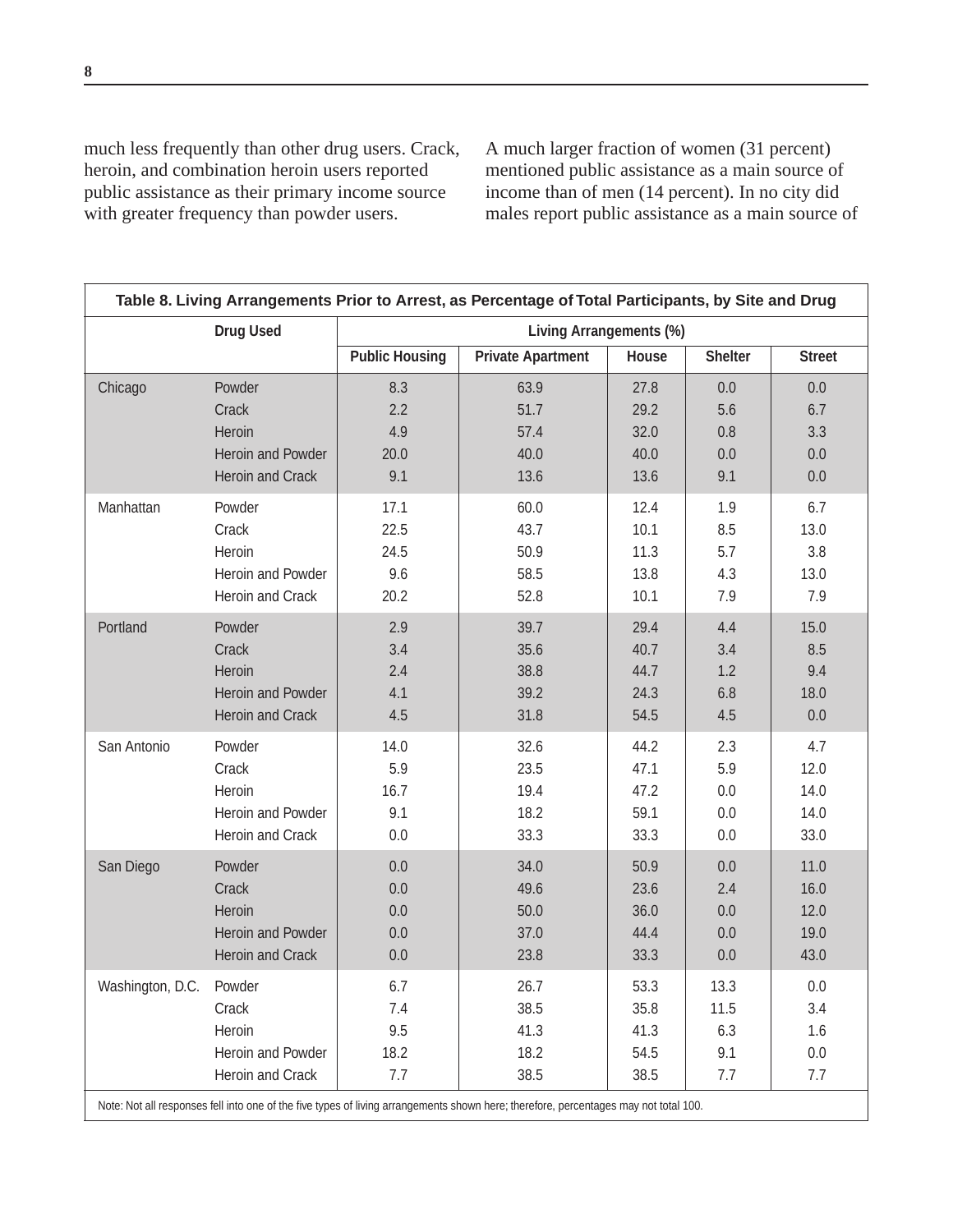income more frequently than females. Manhattan had the highest percentage of both males (19 percent) and females (37 percent) reporting public assistance

as their primary source of income, while San Antonio had the lowest rate for males (4 percent) and Portland for females (19 percent).

|                         | Table 9. Main Sources of Income Prior to Arrest, by Site and Drug |                                                      |         |                               |                                           |       |  |  |  |  |  |  |  |  |
|-------------------------|-------------------------------------------------------------------|------------------------------------------------------|---------|-------------------------------|-------------------------------------------|-------|--|--|--|--|--|--|--|--|
|                         |                                                                   |                                                      |         |                               |                                           |       |  |  |  |  |  |  |  |  |
|                         | <b>Public</b><br><b>Assistance</b>                                | <b>Work (Full-</b><br>and Part-Time)                 | Family  | <b>Drug</b><br><b>Dealing</b> | <b>Other Illegal</b><br><b>Activities</b> | Other |  |  |  |  |  |  |  |  |
| Powder                  | 5.6                                                               | 61.1                                                 | 5.6     | 13.9                          | 0.0                                       | 13.9  |  |  |  |  |  |  |  |  |
| Crack                   | 17.1                                                              | 57.3                                                 | 7.3     | 9.8                           | 0.0                                       | 8.5   |  |  |  |  |  |  |  |  |
| Heroin                  | 17.4                                                              | 52.2                                                 | 5.2     | 18.3                          | 0.0                                       | 7.0   |  |  |  |  |  |  |  |  |
| Heroin and Powder       | 0.0                                                               | 50.0                                                 | 25.0    | 25.0                          | 0.0                                       | 0.0   |  |  |  |  |  |  |  |  |
| Heroin and Crack        | 26.3                                                              | 36.8                                                 | 0.0     | 31.6                          | 0.0                                       | 5.3   |  |  |  |  |  |  |  |  |
| Powder                  | 25.0                                                              | 39.1                                                 | 4.3     | 19.6                          | 2.2                                       | 9.8   |  |  |  |  |  |  |  |  |
| Crack                   | 35.5                                                              | 26.7                                                 | 10.8    | 13.9                          | 6.0                                       | 7.2   |  |  |  |  |  |  |  |  |
| Heroin                  | 32.9                                                              | 32.9                                                 | 5.3     | 15.8                          | 6.6                                       | 6.6   |  |  |  |  |  |  |  |  |
| Heroin and Powder       | 34.6                                                              | 24.7                                                 | 3.7     | 18.5                          | 8.6                                       | 9.9   |  |  |  |  |  |  |  |  |
| Heroin and Crack        | 31.3                                                              | 10.4                                                 | 6.0     | 31.3                          | 11.9                                      | 9.0   |  |  |  |  |  |  |  |  |
| Powder                  | 13.1                                                              | 39.3                                                 | 6.6     | 11.5                          | 9.8                                       | 19.7  |  |  |  |  |  |  |  |  |
| Crack                   | 20.4                                                              | 43.7                                                 | 8.7     | 7.8                           | 9.7                                       | 9.7   |  |  |  |  |  |  |  |  |
| Heroin                  | 21.6                                                              | 41.9                                                 | 1.4     | 10.8                          | 4.1                                       | 20.3  |  |  |  |  |  |  |  |  |
| Heroin and Powder       | 11.7                                                              | 31.7                                                 | 3.3     | 33.3                          | 6.7                                       | 13.3  |  |  |  |  |  |  |  |  |
| <b>Heroin and Crack</b> | 26.7                                                              | 20.0                                                 | 6.7     | 33.3                          | 0.0                                       | 13.3  |  |  |  |  |  |  |  |  |
| Powder                  | 12.2                                                              | 78.0                                                 | 2.4     | 0.0                           | 2.4                                       | 4.9   |  |  |  |  |  |  |  |  |
| Crack                   | 18.8                                                              | 56.3                                                 | 0.0     | 0.0                           | 6.3                                       | 18.8  |  |  |  |  |  |  |  |  |
| Heroin                  | 7.4                                                               | 66.7                                                 | 0.0     | 3.7                           | 3.7                                       | 18.5  |  |  |  |  |  |  |  |  |
| Heroin and Powder       | 26.7                                                              | 33.3                                                 | 13.3    | 0.0                           | 20.0                                      | 6.7   |  |  |  |  |  |  |  |  |
| Heroin and Crack        | 0.0                                                               | 100.0                                                | 0.0     | 0.0                           | 0.0                                       | 0.0   |  |  |  |  |  |  |  |  |
| Powder                  | 5.9                                                               | 62.7                                                 | 2.0     | 13.7                          | 2.0                                       | 13.7  |  |  |  |  |  |  |  |  |
| Crack                   | 24.8                                                              | 35.9                                                 | 9.4     | 10.3                          | 3.4                                       | 16.2  |  |  |  |  |  |  |  |  |
| Heroin                  | 20.4                                                              | 46.9                                                 | 8.2     | 8.2                           | 0.0                                       | 16.3  |  |  |  |  |  |  |  |  |
| Heroin and Powder       | 23.8                                                              | 19.0                                                 | 4.8     | 23.8                          | 14.3                                      | 14.3  |  |  |  |  |  |  |  |  |
| Heroin and Crack        | 20.0                                                              | 33.3                                                 | $0.0\,$ | 26.7                          | $0.0\,$                                   | 20.0  |  |  |  |  |  |  |  |  |
| Powder                  | 21.4                                                              | 57.1                                                 | 0.0     | 14.3                          | 0.0                                       | 7.1   |  |  |  |  |  |  |  |  |
| Crack                   | 18.0                                                              | 51.1                                                 | 7.9     | 2.9                           | 2.9                                       | 17.3  |  |  |  |  |  |  |  |  |
| Heroin                  | 25.0                                                              | 35.7                                                 | 16.1    | 3.6                           | 5.4                                       | 14.3  |  |  |  |  |  |  |  |  |
| Heroin and Powder       | 16.7                                                              | 33.3                                                 | 16.7    | 16.7                          | 0.0                                       | 16.7  |  |  |  |  |  |  |  |  |
| Heroin and Crack        | 15.4                                                              | 23.1                                                 | 15.4    | 0.0                           | 7.7                                       | 38.5  |  |  |  |  |  |  |  |  |
|                         |                                                                   | Note: Percentages may not total 100 due to rounding. |         |                               | Main Source of Income (%)                 |       |  |  |  |  |  |  |  |  |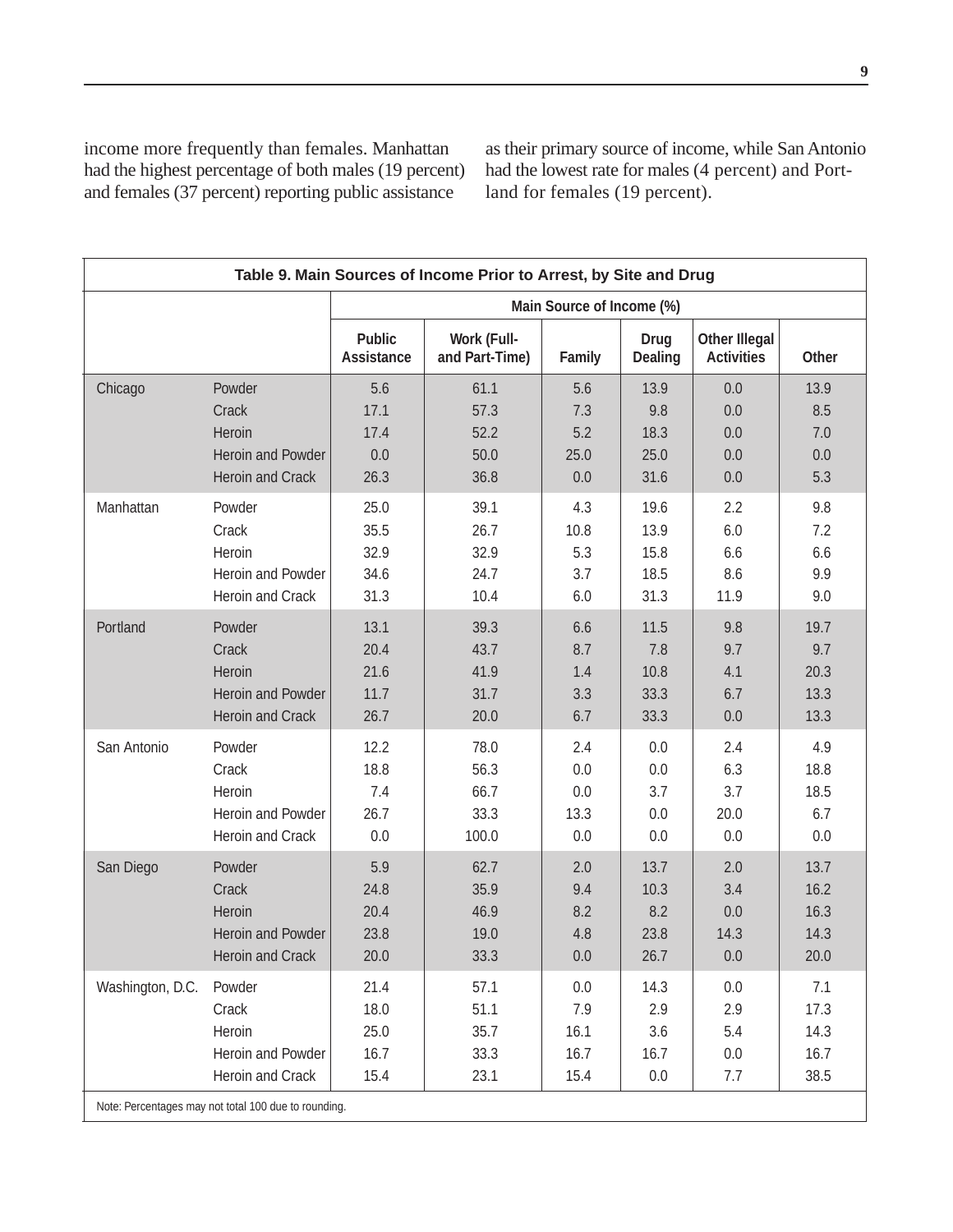A large fraction of the respondents generated their main income from illegal activities. The highest rate of participation in illegal activities to provide primary income was found in Manhattan and Chicago (24 percent across drug categories) and the lowest in Washington, D.C. (less than 8 percent). Prostitution was not counted in the "other illegal" category, but was counted in "other." Among females, about 20 percent of combination heroin-and-powder users and 10 percent of all other drug users reported deriving the largest share of their income from prostitution.

Table 10 shows average monthly incomes by primary source category. That is, it shows the average total income for the 30 days preceding arrest, with the respondents grouped according to the primary reported income source. These data are limited to Manhattan because it is difficult to reliably combine data across sites. Even though Manhattan is not necessarily representative of the other sites, it offers the advantage of having more data than any other study location. The results should not be generalized to other sites.

Approximately 20 percent of the respondents reported no legal income; 55 percent reported no illegal income; and the balance reported a combination of legal and illegal income. In Manhattan,

those who reported welfare and Supplemental Security Income (SSI) as their major financial resource had an average monthly income of \$514 prior to arrest, ranging from \$607 for heroin-andpowder users to \$395 for powder users. Not all of that money came from welfare and other public sources; rather, that was the average total income for people who reported public assistance as their *primary* source of income. If median, rather than average, incomes were used, the amounts would drop, but the relative ranks would remain the same.

#### *Arrest Charges*

Participants in the procurement study were more likely than nonparticipating DUF respondents to have been arrested on drug charges (see table 11). For many nondrug offenses, the percentages were approximately equal in the two groups. However, both violent and weapons offenders were represented less frequently in the procurement study than in the DUF study. The higher rate at which drug offenders were represented in the procurement study suggests that recent drug use is concentrated among drug offenders. An examination of recent DUF statistics confirms that drug offenders (and those arrested on prostitution charges) are more likely than most other arrestees to test positive for cocaine and other drugs.<sup>10</sup> A likely expla-

| Source of Income                |               |       | <b>Procurement Study Participants</b> |                             |                            | <b>DUF Participants</b> |
|---------------------------------|---------------|-------|---------------------------------------|-----------------------------|----------------------------|-------------------------|
|                                 | <b>Powder</b> | Crack | <b>Heroin</b>                         | <b>Heroin</b><br>and Powder | <b>Heroin</b><br>and Crack |                         |
| Welfare/SSI                     | 395           | 452   | 536                                   | 607                         | 583                        | 462                     |
| <b>Working Full Time</b>        | 1,357         | 1.710 | 1.619                                 | 2.186                       | 1,831                      | 1.675                   |
| <b>Working Part Time</b>        | 736           | 883   | 2.000                                 | 3,437                       | 900                        | 1,006                   |
| Family                          | 1,110         | 399   | 913                                   | 467                         | 740                        | 361                     |
| Other Legal Activities          | 6,087         | 917   | 1,667                                 | 1,507                       | n/a                        | 1,767                   |
| Prostitution                    | 1,500         | 2,093 | 3,360                                 | 1.871                       | 2,500                      | 3,112                   |
| Dealing Drugs                   | 5,342         | 2,361 | 1,538                                 | 2,328                       | 2,135                      | 2,779                   |
| <b>Other Illegal Activities</b> | 886           | 1.769 | 2,176                                 | 2,238                       | 1,354                      | 1,754                   |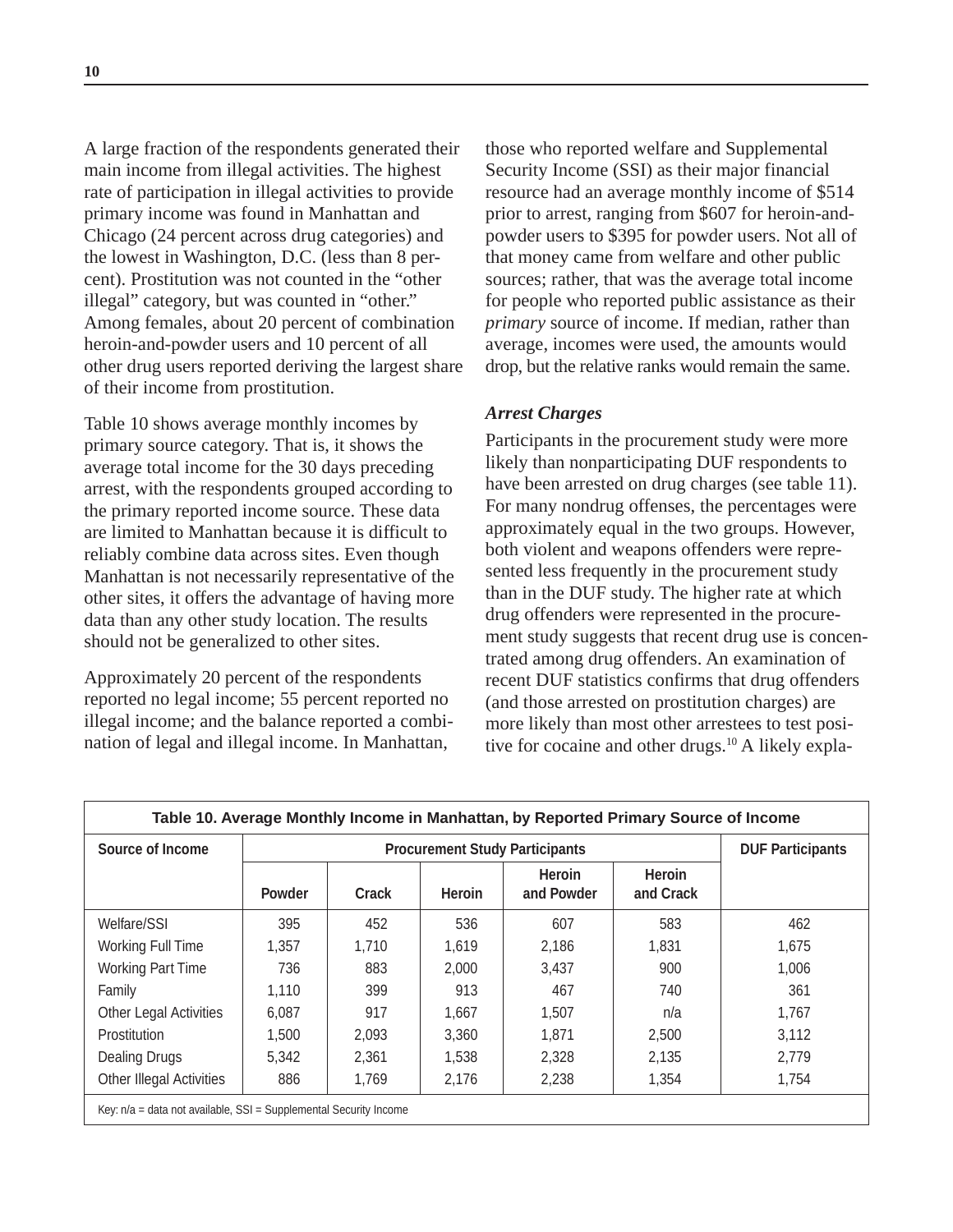| <b>Table 11. Arrest Charges of Study Participants</b> |                                            |                                             |
|-------------------------------------------------------|--------------------------------------------|---------------------------------------------|
| <b>Arrest Charge</b>                                  | Addendum<br><b>Participants</b><br>$(\% )$ | <b>DUF</b><br><b>Participants</b><br>$(\%)$ |
| Drug Possession                                       | 23.8                                       | 14.6                                        |
| Larceny                                               | 17.8                                       | 15.3                                        |
| Violent Offense                                       | 11.8                                       | 18.0                                        |
| Drug Sale                                             | 9.9                                        | 7.1                                         |
| Burglary                                              | 6.2                                        | 5.6                                         |
| Vehicle Theft                                         | 3.0                                        | 3.7                                         |
| <b>Weapons Offense</b>                                | 2.0                                        | 4.1                                         |
| Prostitution                                          | 1.5                                        | 1.1                                         |
| Sex or Domestic Violence                              | 1.2                                        | 0.6                                         |
| Resisting Arrest                                      | 1.0                                        | 1.7                                         |
| Other                                                 | 21.9                                       | 28.2                                        |
| Note: Percentages may not total 100 due to rounding.  |                                            |                                             |

nation for the overrepresentation of drug offenders in the procurement study may be that recent use is found disproportionately among drug offenders and the study screened for recent use. Since drug offenders participated in the procurement study with disproportionate frequency, it is important to examine whether such users have market participation characteristics that distinguish them from other users. Thus, data for drug offenders and nondrug offenders are reported separately in some analyses.

#### *Race and Drug Use*

Tables 12 and 13 illustrate the intersection of race and drugs in different ways. Table 12 shows percentages by race within drug use categories. Table 13 shows percentages by drug use category within race. Both tables are divided into drug offender and nondrug offender categories. This division demonstrates the relative stability of drug use across offense patterns and partially adjusts for drug arrest practices that may disproportionately affect certain groups in the cities.

Table 12 reveals that blacks generally constitute a majority or plurality of users within all drug categories. For example, approximately 73 percent of crack-using drug offenders and 72 percent of crack-using nondrug offenders in Manhattan were black. Table 12 also reveals that whites' largest share of a drug category's population was generally among heroin users (however, in Portland, whites were disproportionately represented among powder cocaine users as well). Excluding Chicago (because of the small number of whites interviewed), whites constituted anywhere from more than 75 percent of the heroin population (Portland) to 16 percent (Washington, D.C.).

Table 13 reveals that drug use is relatively evenly spread across powder, crack, and heroin among both whites and Hispanics. That is, approximately equal proportions of whites can be found among crack, powder, heroin, and combination users; a similar pattern holds for Hispanics. Many deviations from this general pattern are shown in table 13, but these are usually accompanied by a small number of observations.

In contrast, table 13 reveals that drug use among blacks is highly concentrated in crack. In every city but Chicago, more than 50 percent of the blacks interviewed reported that they used crack. Generally, heroin was the drug next most frequently reported by blacks. The concentration of black drug use in crack appears regardless of whether the individual was arrested on a drug offense or a nondrug offense. Thus, even if arrest practices for crack unduly result in excess arrests of blacks on crack charges, the high rate of crack use among black nondrug offenders indicates that something other than drug arrest practices must be invoked to explain drug use patterns among black arrestees.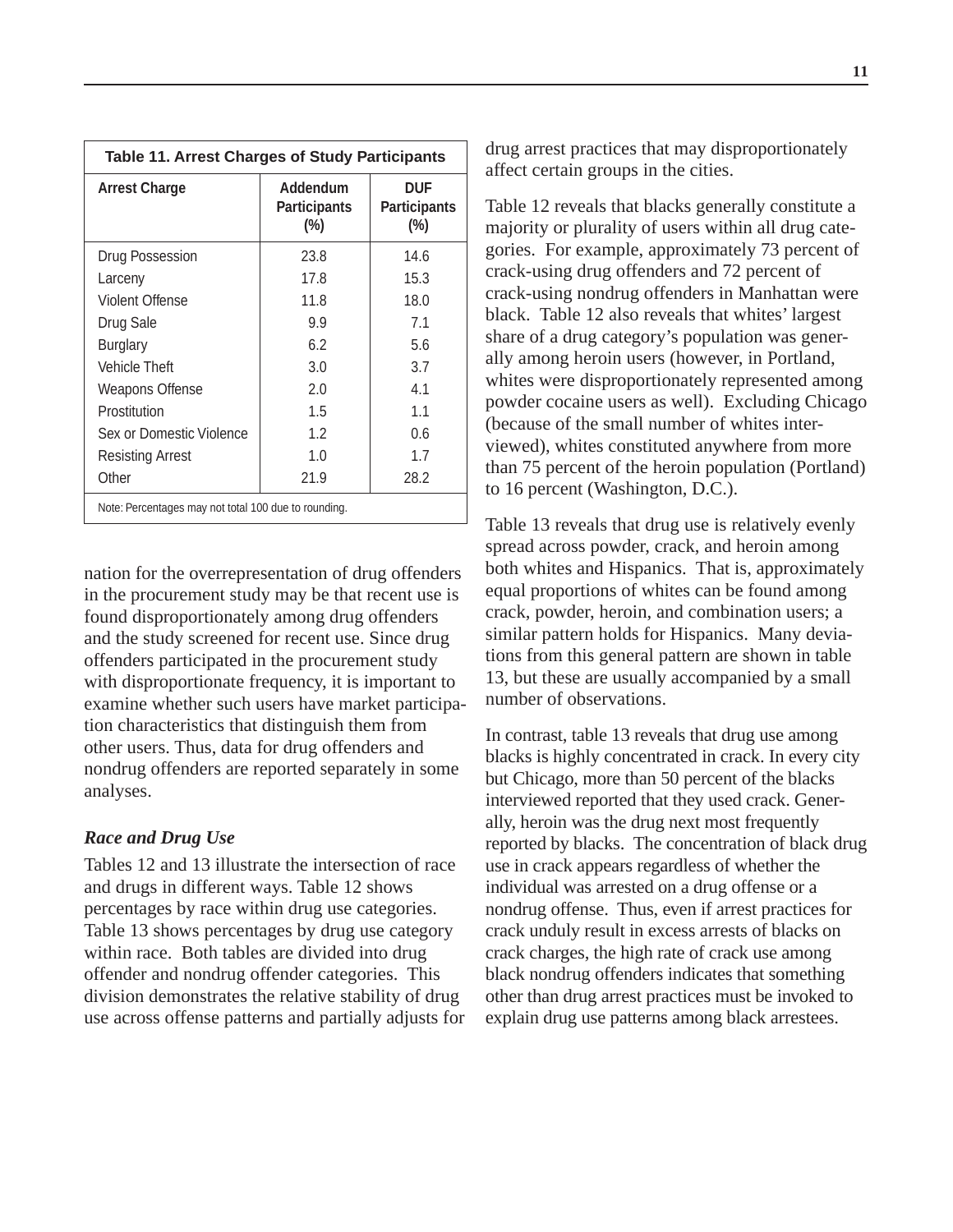|                                                    |                      |                    |                   |                 |                                  | Table                  | Drug<br><u>si</u> | Use             | $\overline{\mathsf{S}}$ | Race             | of Arrestees           |                |                             |                                   |                                  |                  |                        |                  |                                  |                  |
|----------------------------------------------------|----------------------|--------------------|-------------------|-----------------|----------------------------------|------------------------|-------------------|-----------------|-------------------------|------------------|------------------------|----------------|-----------------------------|-----------------------------------|----------------------------------|------------------|------------------------|------------------|----------------------------------|------------------|
| Drug Offenders Only                                |                      |                    |                   |                 |                                  |                        |                   |                 |                         |                  |                        |                |                             |                                   |                                  |                  |                        |                  |                                  |                  |
| z                                                  |                      |                    | Powder            |                 |                                  | <b>Crack</b>           |                   |                 |                         | Heroin           |                        |                |                             |                                   | Heroin and Powder                |                  |                        |                  | Heroin and Crack                 |                  |
| Row %                                              | മ                    | $\geq$             | Ŧ,                | $\circ$         | m                                | $\geq$                 | Ŧ,                | $\circ$         | m                       | ≥                | H                      | $\circ$        | B                           | ≥                                 | Ŧ,                               | $\circ$          | B                      | ≥                | Ŧ,                               | $\circ$          |
| Chicago                                            | 1.67                 | $\frac{3}{50.0}$   | $\frac{2}{33.3}$  | $\circ$         | 53.6<br>$\overline{4}$           | $\sim$ 5.              | $rac{6}{27.3}$    | $\circ$ $\circ$ | 82.9<br>29              | $-2.9$           | $\frac{4}{11.4}$       | $-20$          | $\circ$ $\circ$             | $\circ$                           | $\circ$ $\circ$                  | $\circ$          | 88.9<br>$\infty$       | 11.1             | $\circ$                          | $\circ$ $\circ$  |
| Manhattan                                          | 9.7                  | $^{7}_{0.4}$       | $7 \frac{8}{4}$   | $\circ$ $\circ$ | 73.3                             | $\frac{2}{11}$         | 14.9<br>15        | $\circ$         | $\frac{9}{20.0}$        | $rac{8}{26.7}$   | $\frac{2}{40.0}$       | $-3.3$         | $\frac{8}{28.6}$            | $\frac{2}{42.9}$                  | $\frac{8}{28.6}$                 | $\circ$          | 43.8                   | $\frac{8}{25.0}$ | თ <u>ფ</u>                       | $-\frac{1}{2}$   |
| Portland                                           | 78.9                 | $\frac{14}{51.9}$  | $6\over 22.2$     | $\circ$ $\circ$ | <b>23</b><br>57.5                | 37.5<br>$\frac{51}{2}$ | $-5$              | $-5$            | $\frac{9}{4}$           | 24<br>75.0       | 5<br>15.6              | $\circ$        | $-3.2$                      | 48.4<br>$\frac{1}{2}$             | 32.3<br>$\overline{0}$           | $\frac{5}{16.1}$ | ო <u>ი</u><br>42.9     | ო<br>42.9        | $\circ$                          | $rac{14}{1}$     |
| San Antonio                                        | $\circ$              | $-\frac{1}{\circ}$ | $^{10}_{90.0}$    | $\circ$         | 5<br>83.3                        | $-6.7$                 | $\circ$           | $\circ$ $\circ$ | $-6.7$                  | $-6.7$           | 46.7                   | $\circ$        | $-5.0$                      | $\circ$ $\circ$                   | 75.0                             | $\circ$          | $\circ$                | $\circ$          | $\circ$                          | $\circ$          |
| San Diego                                          | $\frac{1}{2}$        | $8\frac{8}{25.8}$  | $19$<br>61.3      | $-3.2$          | 70.0<br>42                       | 0.50                   | ∞ <u>ကိ</u>       | $\frac{7}{7}$   | $\circ$                 | စ<br>၁ ၃<br>42   | 57.1<br>$\overline{2}$ | $\circ$        | ო<br>ვვ<br>3                | ო<br>ვვ<br>ვ                      | .<br>ვ<br>ვ<br>ვ                 | $\circ$          | $-0.0$                 | 5<br>50.0        | 40.0                             | $\circ$          |
| Washington, D.C.                                   | 100.0                | $\circ$            | $\circ$           | $\circ$         | 82.4<br>$28$                     | $rac{6}{17.6}$         | $\circ$           | $\circ$         | 84.0<br>$\overline{2}$  | $\frac{4}{6}$ .0 | $\circ$                | $\circ$        | $\frac{3}{000}$             | $\circ$ $\circ$                   | $\circ$                          | $\circ$          | $rac{2}{66.7}$         | $\circ$          | 33.3<br>$\overline{\phantom{a}}$ | $\circ$          |
| Nondrug Offenders Only                             |                      |                    |                   |                 |                                  |                        |                   |                 |                         |                  |                        |                |                             |                                   |                                  |                  |                        |                  |                                  |                  |
| Chicago                                            | $15$<br>50.0         | $6^{0}$            | 30.08             | $\circ$         | 58<br>86.6                       | 3.0<br>$\sim$          | 10.4              | $\circ$ $\circ$ | 78.6                    | 9<br>10.5        | $4.\overline{7}$       | $\frac{2}{3}$  | 40.0<br>$\boldsymbol{\sim}$ | 20.0<br>$\overline{\phantom{0}}$  | 20.0<br>$\overline{\phantom{0}}$ | $\frac{1}{20.0}$ | $13$<br>$100.0$        | $\circ$          | $\circ$                          | $\circ$          |
| Manhattan                                          | 53<br>64.6           | $16\frac{3}{18}$   | 14.6              | $\frac{24}{}$   | 154<br>72.3                      | 7.5                    | $rac{40}{80}$     | $\frac{1}{4}$   | 30 5<br>39.5            | 26.3             | 26<br>34.2             | $\circ$        | 23<br>34.8                  | 20.3                              | $rac{21}{31.8}$                  | $\frac{2}{3}$    | 29<br>53.6             | 18.2             | $4\frac{4}{5}$                   | $\frac{2}{3}$ .6 |
| Portland                                           | $-\frac{4}{3}$       | $33\atop80.5$      | $6\frac{6}{14.6}$ | $-24$           | $42$<br>53.8                     | 38.5                   | $\frac{2}{3}$     | $4\frac{1}{2}$  | $\frac{7}{13.2}$        | $43$<br>81.1     | $\frac{2}{3}$          | $-\frac{6}{7}$ | $4\frac{9}{5}$              | 29<br>69.0                        | $\frac{5}{11}$                   | $4\frac{9}{5}$   | 5<br>33.3              | $rac{10}{96.7}$  | $\circ$                          | $\circ$          |
| San Antonio                                        | ო $\frac{4}{9}$      | $^{40.6}$          | $\frac{16}{50.0}$ | $\circ$         | 63.6<br>$\overline{\phantom{a}}$ | $\frac{2}{18.2}$       | $\frac{2}{18.2}$  | $\circ$         | $\frac{2}{6}$           | $rac{8}{26.7}$   | 20<br>66.7             | $\circ$        | $\circ$                     | $3 \overline{6.7}$                | 83.3<br>15                       | $\circ$          | $ \frac{3}{3}$         | $-33.3$          | 33.3<br>$\overline{\phantom{0}}$ | $\circ$          |
| San Diego                                          | $\sim$ $\frac{1}{2}$ | $^{9}$ 9           | $\frac{11}{50.0}$ | $\circ$         | 73.1<br>49                       | 16.4                   | 10.4              | $\circ$         | $4\frac{3}{3}$          | $15$<br>50.0     | 33.3<br>$\overline{C}$ | $-3.3$         | $-5.6$                      | 61.1<br>$\overline{\overline{a}}$ | $rac{5}{27.8}$                   | $-5.6$           | 45.5                   | ယ္<br>54.5       | $-5$                             | $\circ$          |
| Washington, D.C.                                   | $\frac{14}{100.0}$   | $\circ$            | $\circ$           | $\circ$         | 95.6<br>109                      | $\frac{8}{10}$         | $-9.0$            | $\frac{2}{1}$   | $34\over 3.5$           | $\frac{4}{10.5}$ | $\circ$                | $\circ$        | $6\overline{)75.0}$         | 25.0                              | $\circ$                          | $\circ$          | 90.9<br>$\overline{C}$ | $-5$             | $\circ$                          | $\circ$          |
| Key: B = black, W = white, H = Hispanic, O = other |                      |                    |                   |                 |                                  |                        |                   |                 |                         |                  |                        |                |                             |                                   |                                  |                  |                        |                  |                                  |                  |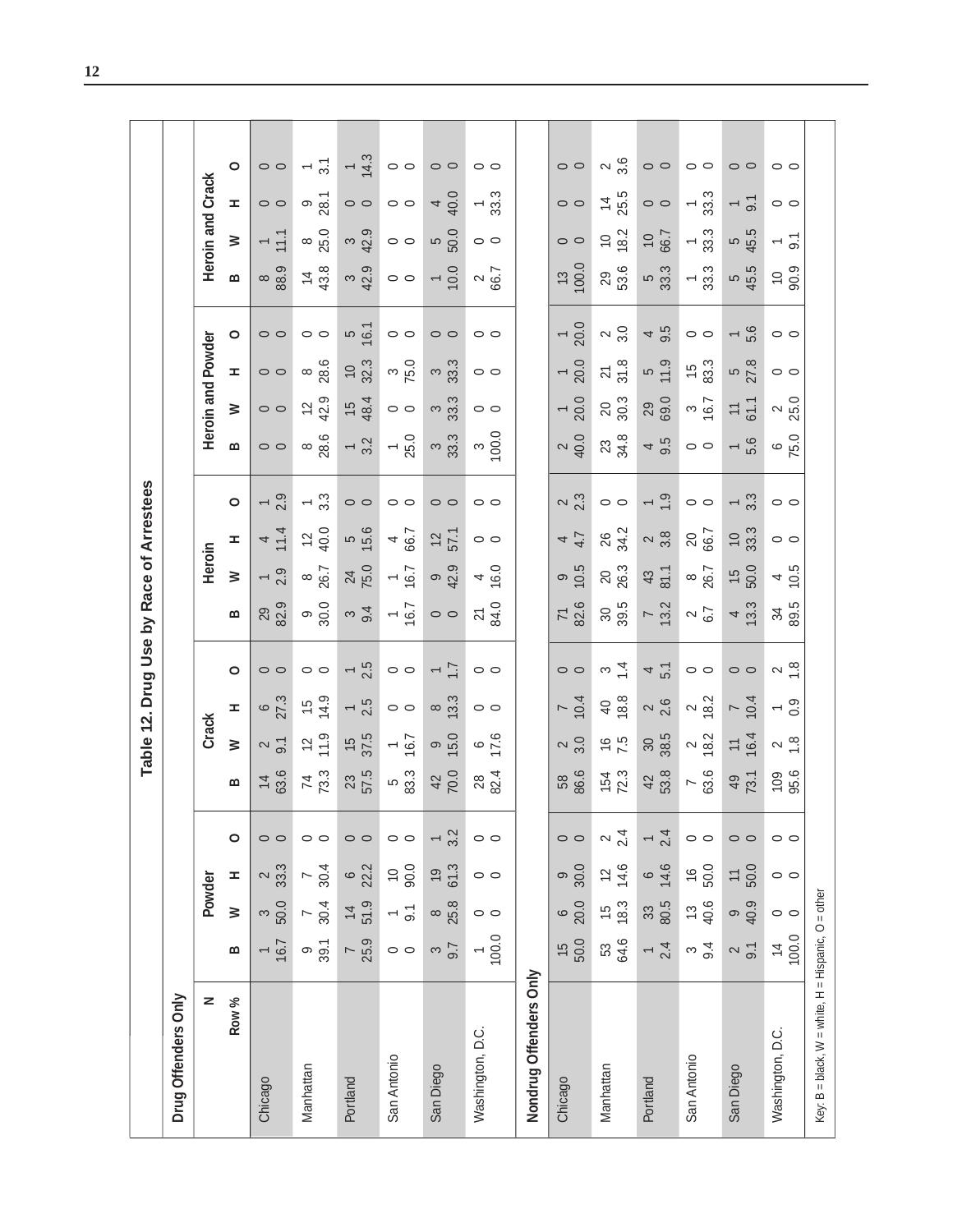|                                           |                     |          | Heroin                  | $\circ$           | 50.0<br>$\overline{\phantom{0}}$ | $rac{4}{3}$            | $\circ$                          | $\circ$                          | $\circ$           |                        | $\circ$              | 22.2                        | $\circ$          | $\circ$            | $\circ$                          | $\circ$            |
|-------------------------------------------|---------------------|----------|-------------------------|-------------------|----------------------------------|------------------------|----------------------------------|----------------------------------|-------------------|------------------------|----------------------|-----------------------------|------------------|--------------------|----------------------------------|--------------------|
|                                           |                     |          | Heroin<br>Crack<br>and  | $\circ$           | $\circ$                          | $5\frac{71.4}{ }$      | $\circ$                          | $\circ$                          | $\circ$           |                        | $-33.3$              | 22.2                        | 40.0             | $\circ$            | $-50.0$                          | $\circ$            |
|                                           |                     | Other    | Heroin<br>and<br>Powder | 100.0             | $-500$                           | $\circ$                | $\circ$                          | $\circ$                          | $\circ$           |                        | $2^{2}$              | $\circ$                     | $-0.0$           | $\circ$            | 50.0<br>$\overline{\phantom{0}}$ | $\circ$            |
|                                           |                     |          | Crack                   | $\circ$           | $\circ$                          | $-4.3$                 | $\circ$                          | $-50.0$                          | $\circ$           |                        | $\circ$              | ა<br>ვვ                     | 40.0             | $\circ$            | $\circ$                          | $\frac{2}{100.0}$  |
|                                           |                     |          | Powder                  | $\circ$           | $\circ$                          | $\circ$                | $\circ$                          | 50.0<br>$\overline{\phantom{0}}$ | $\circ$           |                        | $\circ$              | 22.2                        | $-0.0$           | $\circ$            | $\circ$                          | $\circ$            |
|                                           |                     |          | Heroin                  | $\circ$           | $^{9}$ .6                        | $\circ$                | $\circ$                          | $4\overline{8.7}$                | $\frac{1}{100.0}$ |                        | $\circ$              | $\frac{1}{4}$ $\frac{7}{4}$ | $\circ$          | $-20$              | $-20$                            | $\circ$            |
|                                           |                     |          | Heroin<br>Crack<br>and  | $\circ$           | $8\overline{15.7}$               | 45.5<br>$\overline{0}$ | $3 \frac{3}{17.6}$               | ო<br>6.5                         | $\circ$           |                        | $-4.8$               | $\frac{21}{18.6}$           | 5<br>33.3        | $15$<br>27.8       | $\frac{5}{14.7}$                 | $\circ$            |
|                                           |                     | Hispanic | Heroin<br>and<br>Powder | 33.3<br>4         | $12^{25}$                        | 5/22.7                 | $4\overline{23.5}$               | $12$<br>$26.1$                   | $\circ$           |                        | $\frac{4}{9.0}$      | 26<br>23.0                  | $\frac{2}{13.3}$ | 20<br>37.0         | $^{10}_{29.4}$                   | $\circ$            |
|                                           |                     |          | Crack                   | 60.0              | $15$<br>29.4                     | $-4.5$                 | $\circ$                          | 17.4                             | $\circ$           |                        | $7 \overline{33.3}$  | $40$<br>35.4                | $\frac{2}{13.3}$ | $\frac{2}{3}$      | 78.6                             | $-600$             |
| Race of Arrestees by Category of Drug Use |                     |          | Powder                  | 16.7              | $7 \over 13.7$                   | $6\over 27.3$          | 58.8<br>$\tilde{0}$              | $\frac{19}{41.3}$                | $\circ$           |                        | 99429                | $\frac{12}{10.6}$           | $rac{6}{40.0}$   | $\frac{16}{29.7}$  | 1/32.4                           | $\circ$            |
|                                           |                     |          | Heroin                  | $rac{1}{4}$       | $rac{8}{17.0}$                   | 34.2                   | $\circ$ $\circ$                  | $\frac{5}{14.7}$                 | $\circ$           |                        | $\circ$              | $10^{2}$                    | $\frac{6.9}{6}$  | $\frac{1}{3}$      | ნ ვ<br>მ                         | $-\frac{1}{2}$     |
|                                           |                     |          | Heroin<br>Crack<br>and  | $\circ$           | $12^{25}$                        | $15$<br>21.1           | $\circ$                          | $\frac{3}{8}$                    | $\circ$           |                        | $-5.6$               | 20<br>24.7                  | 29<br>20.0       | $\frac{3}{11}$     | $rac{1}{21.6}$                   | 22.2               |
|                                           |                     | White    | Powder<br>Heroin<br>and | 14.3              | $rac{8}{17.0}$                   | $24$<br>33.8           | $-33.3$                          | 98.5                             | 40.0              |                        | $\frac{9}{50.0}$     | 24.7                        | 43<br>29.7       | $8\frac{8}{29.6}$  | $15$<br>29.4                     | 44.4               |
|                                           |                     |          | Crack                   | 28.6              | $12^{25}$                        | $15$<br>21.1           | $-33.3$                          | 98.5                             | 60.0              |                        | $2 \div 1$           | $\frac{6}{9}$               | 30,7             | $\frac{2}{7}$      | $rac{1}{21.6}$                   | 22.2               |
| <b>ible 13.</b>                           |                     |          | Powder                  | $3^{0.9}$         | 74.9                             | 19.7                   | $-33.3$                          | $\frac{8}{23.5}$                 | $\circ$           |                        | $6\overline{33.3}$   | 16.5                        | 33 <sup>8</sup>  | $13^{48}$          | $\frac{9}{17.6}$                 | $\circ$            |
| <u>ե</u>                                  |                     |          | Heroin                  | $rac{8}{15.4}$    | $14 \over 2.3$                   | $\frac{3}{8}$          | $\circ$                          | $\frac{1}{2}$                    | $\frac{2}{3}$ .6  |                        | $\frac{2}{8}$        | 29<br>10.0                  | 5 8.5            | $\frac{17}{7}$     | 5 8 2                            | $\frac{6}{5}$      |
|                                           |                     |          | Heroin<br>and<br>Crack  | $\circ$           | $\frac{8}{2}$                    | $\frac{1}{2}$          | $-4.3$                           | $\frac{3}{6}$                    | ო <u>წ</u>        |                        | $\sim$ $\frac{3}{1}$ | $23$ $8.0$                  | $4\frac{8}{8}$   | $\circ$            | $-9.5$                           | စ <u>ကို</u>       |
|                                           |                     | Black    | Heroin<br>and<br>Powder | <b>29</b><br>55.8 | $\frac{6}{2}$                    | $\frac{3}{8}$          | 14.3<br>$\overline{\phantom{0}}$ | $\circ$                          | $\frac{21}{38.2}$ |                        | $71$<br>$44.7$       | $\frac{101}{4}$             | 7, 9             | $4\overline{6}$    | $4\frac{6}{6}$                   | 49.7               |
|                                           |                     |          | Crack                   | $14$<br>26.9      | 74<br>64.9                       | <b>23</b><br>62.2      | $\frac{5}{71.4}$                 | $42$ 85.7                        | <b>28</b><br>50.9 |                        | 58<br>36.5           | <b>154<br/>53.3</b>         | $42$<br>71.2     | 78.8               | $49$<br>80.3                     | $\frac{109}{63.0}$ |
|                                           |                     |          | Powder                  | $-9$              | $\frac{6}{2}$                    | 78.9                   | $\circ$                          | $\frac{3}{6}$                    | $-\frac{8}{10}$   |                        | $\frac{6}{9}$        | 53<br>18.3                  | $\frac{7}{7}$    | $3\overline{3}$ .1 | $\frac{2}{3}$                    | $rac{4}{4}$        |
|                                           | Drug Offenders Only |          | Now %                   | Chicago           | Manhattan                        | Portland               | San Antonio                      | San Diego                        | Washington, D.C.  | Nondrug Offenders Only | Chicago              | Manhattan                   | Portland         | San Antonio        | San Diego                        | Washington, D.C.   |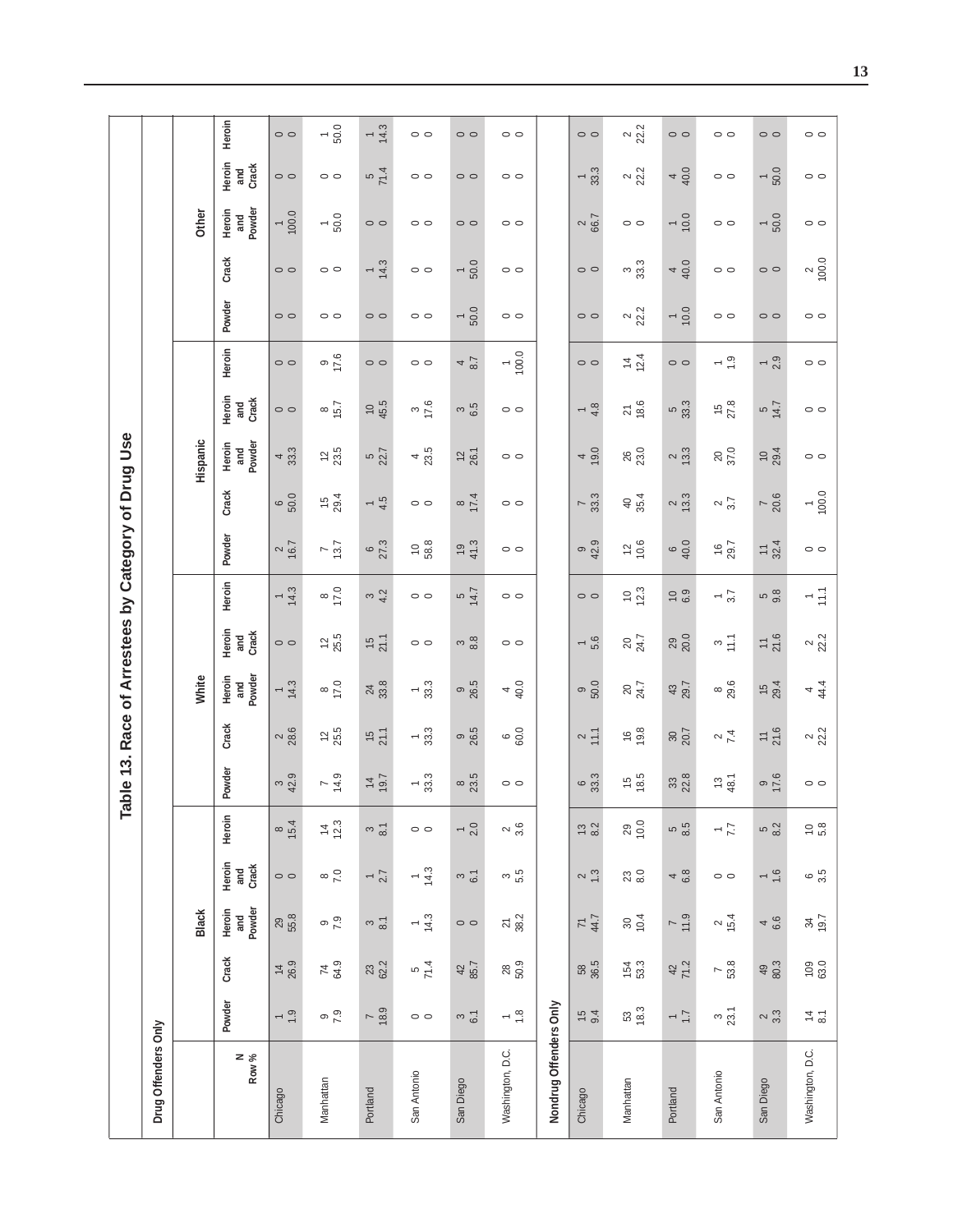## **Purchase Patterns**

#### *Buyer-Seller Relations*

Heroin users and powder cocaine users were more likely to report using a main source—one seller from whom the buyer regularly or usually purchases drugs—than were crack users. More than 47 percent of powder users and nearly 46 percent of heroin users reported having a main source, compared to less than 36 percent of crack users. Site variations on use of a main source were evident. Ignoring combination users, crack users were the least likely to rely on a main source in three of the six sites. In general, respondents in Chicago, Manhattan, and Washington, D.C., were

the least likely to use a main source, regardless of the drug they used. In Portland, powder cocaine purchases were slightly less likely to involve a main source than were crack cocaine purchases. The frequency with which combination drug users used main sources varied with the specific drug. For example, heroin-and-crack users in Manhattan had main sources for heroin in nearly 54 percent of the cases, but for crack in less than 43 percent of the cases. Table 14 presents findings about the use of a main source at the site level.

Black drug users participating in this study were generally least likely to use a main source for obtaining their drugs (see table 15). Exceptions

|                      | Table 14. Percentage of Respondents Using a Main Source, by Drug |           |                   |                   |                          |                         |                   |
|----------------------|------------------------------------------------------------------|-----------|-------------------|-------------------|--------------------------|-------------------------|-------------------|
| variable = $cmnsrce$ | Powder                                                           | Crack     | Heroin            |                   | <b>Heroin and Powder</b> | <b>Heroin and Crack</b> |                   |
|                      | (1)                                                              | (2)       | (3)               | Heroin<br>(4)     | <b>Powder</b><br>(5)     | <b>Heroin</b><br>(6)    | Crack<br>(7)      |
| Chicago              | 27.8                                                             | 23.6      | 23.0              | 60.0              | 40.0                     | 27.3                    | 27.3              |
| Manhattan            | 46.7 <sup>4</sup>                                                | 33.26,7   | 40.0              | 35.1 <sup>1</sup> | 29.8 <sup>6</sup>        | 53.92,5                 | 42.7 <sup>2</sup> |
| Portland             | $45.6^3$                                                         | 50.0      | 62.4 <sup>1</sup> | 54.1              | 43.2                     | 59.1                    | 36.4              |
| San Antonio          | 58.1                                                             | 58.8      | 67.6              | 59.1              | 68.2                     | 33.3                    | 33.3              |
| San Diego            | 49.0 <sup>4</sup>                                                | 44.13,4,5 | $72.5^2$          | $85.2^{1,2}$      | $77.8^2$                 | 66.7                    | 57.1              |
| Washington, D.C.     | 46.7                                                             | 34.7      | 39.7              | 54.5              | 54.5                     | 23.1                    | 23.1              |

Notes: Pairwise chi-squared test. Superscripts indicate that the value differs significantly  $(p = .05)$  from the value in the numbered column corresponding to the superscript number.

|                    |          | Table 15. Percentage of Respondents Using a Main Source, by Race and Drug |          |                   |          |          |               |               |          |
|--------------------|----------|---------------------------------------------------------------------------|----------|-------------------|----------|----------|---------------|---------------|----------|
| variable = cmnsrce |          | Powder                                                                    |          |                   | Crack    |          |               | <b>Heroin</b> |          |
|                    | В<br>(1) | W<br>(2)                                                                  | н<br>(3) | B<br>(4)          | W<br>(5) | н<br>(6) | в<br>(7)      | W<br>(8)      | н<br>(9) |
| Chicago            | 43.8     | 33.3                                                                      | n/a      | 19.46             | 25.0     | 46.24    | 23.0          | 20.0          | 37.5     |
| Manhattan          | 43.5     | 63.6                                                                      | 42.1     | 32.5              | 39.3     | 34.5     | 30.8          | 50.0          | 40.5     |
| Portland           | 37.5     | 48.9                                                                      | 41.7     | 44.6 <sup>6</sup> | 57.86    | 100.045  | $30.0^8$      | $70.1^{7,9}$  | $28.6^8$ |
| San Antonio        | 66.7     | 50.0                                                                      | 61.5     | 66.7              | 33.3     | 50.0     | $33.3^8$      | $100.0^{7,9}$ | $62.5^8$ |
| San Diego          | 50.0     | 58.8                                                                      | 41.4     | 46.2              | 45.0     | 26.7     | $100.0^{8,9}$ | 70.87         | 68.27    |
| Washington, D.C.   | 46.7     | n/a                                                                       | n/a      | 33.8              | 50.0     | n/a      | 36.4          | 62.5          | n/a      |

Notes: Pairwise chi-squared test. Superscripts indicate that the value differs significantly  $(p = .05)$  from the value in the numbered column corresponding to the superscript number.

Key: B= black, H = Hispanic,  $n/a$  = not available, W = white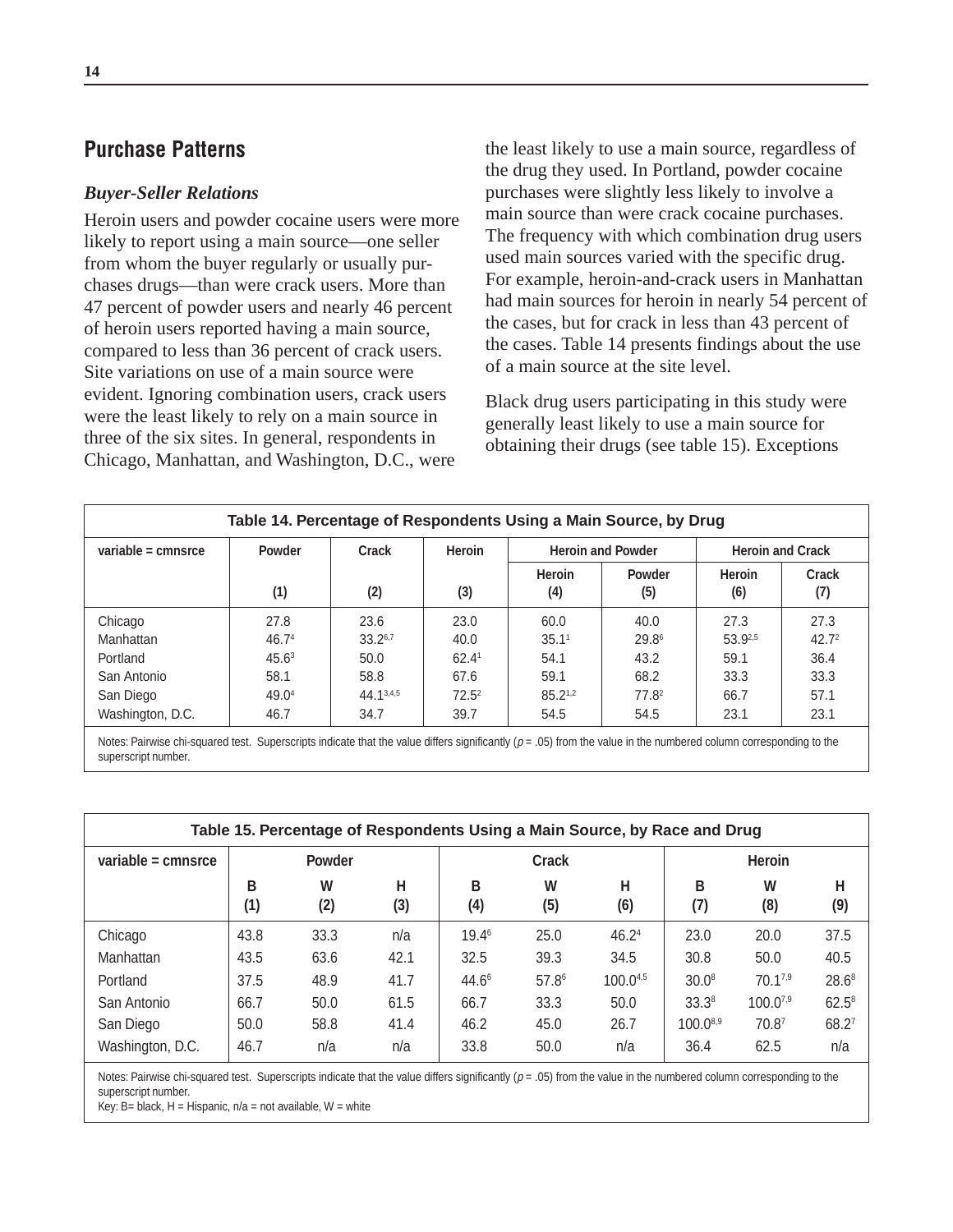were found, but these were typically in situations with a limited number of observations. (After stratification by city, use of main source, drug, and race, the cell sizes were often too small for significance testing.) In most cases, the rate of Hispanics who relied on main sources fell between the rates of blacks and whites; however, the individual site samples included a relatively small number of Hispanic participants. Table 15 does not report on combination heroin users, because of limited data in these categories.

Respondents who reported having a main source were asked to identify the ethnicity of their main source. Table 16, which is a contingency table, $<sup>11</sup>$ </sup> illustrates the interdependence of buyers' and main sources' ethnicity for crack. (Because of the complexity of the table and the relatively small number of observations for drugs other than crack, only crack sources are presented in table 16.) The top line in every cell reports the observed number of main sources by ethnicity; the middle row reports the expected number of main sources by ethnicity (calculated from the row and column percentages multiplied by the cell population); and the last row reports the difference between the observed and expected, adjusted by the variation in the data. Negative values for adjusted residuals indicate that there were fewer observations in the cell than if the row and column variables were independent. If the cumulative deviations of expected values from observed values are large, then the hypothesis that the race of the buyer and the race of the main source are independent of each other can be rejected. In the case of crack, the hypothesis of independence can be rejected for each site. In other words, it is likely that there is an interaction between the race of the buyer and the race of the main source, and that the differences between observed and expected values are not due to chance.

To take some examples from table 16, the intersection of black main source with black buyer in Manhattan shows that 42 black crack users reported a black main source, whereas 39.1 would

| Table 16. Contingency Table of Use of Main Source         | Among Crack Users, by Race                   |                                   |                                                                    |                             |
|-----------------------------------------------------------|----------------------------------------------|-----------------------------------|--------------------------------------------------------------------|-----------------------------|
| variable = cmnsreth<br><b>Observed</b><br><b>Expected</b> | <b>Ethnicity of</b><br>Respondent<br>(Buyer) |                                   | <b>Reported Ethnicity</b><br>of Respondent's<br><b>Main Source</b> |                             |
| <b>Adjusted Residuals</b>                                 |                                              | <b>Black</b>                      | White                                                              | <b>Hispanic</b>             |
| Chicago*                                                  | <b>Black</b>                                 | 13.0<br>10.7<br> 2.5              | n/a                                                                | 1.0<br>3.3<br>$-2.5$        |
|                                                           | White                                        | 0.0<br>0.8<br>$-1.8$              | n/a                                                                | 1.0<br>0.2<br>1.8           |
|                                                           | Hispanic                                     | 3.0<br>4.6<br>$-1.8$              | n/a                                                                | 3.0<br>1.4<br>1.8           |
| Manhattan*                                                | <b>Black</b>                                 | 42.0<br>39.1<br>1.2               | 0.0<br>2.1<br>$-2.8$                                               | 32.0<br>32.7<br>$-0.3$      |
|                                                           | White                                        | 5.0<br>5.8<br>$-0.5$              | 3.0<br>0.3<br>5.1                                                  | 3.0<br>4.9<br>1.1           |
|                                                           | Hispanic                                     | 0.0<br>0.5<br>$-1.1$              | 0.0<br>0.0<br>$-0.2$                                               | 10.0<br>8.0<br>1.1          |
| Portland*                                                 | <b>Black</b>                                 | 22.0<br>21.5<br>$\vert 0.3 \vert$ | 2.0<br>3.5<br>$-1.2$                                               | 3.0<br>2.5<br>0.5           |
|                                                           | White                                        | 18.0<br>19.2<br>$-0.8$            | 5.0<br>3.1<br>1.5                                                  | 2.0<br>2.2<br>$-0.2$        |
|                                                           | Hispanic                                     | 2.0<br>1.5<br>0.8                 | 0.0<br>0.3<br>$-0.5$                                               | 0.0<br>0.2<br>$ 0.5\rangle$ |
| San Diego*                                                | <b>Black</b>                                 | 19.0<br>18.1<br>0.6               | 2.0<br>1.5<br>0.8                                                  | 19.0<br>20.4<br>$-0.9$      |
|                                                           | White                                        | 4.0<br>4.1<br>-0.1                | 0.0<br>0.3<br>$-0.7$                                               | 5.0<br>4.6<br>0.3           |
|                                                           | Hispanic                                     | 1.0<br>1.4<br>$-0.4$              | 0.0<br>0.1<br>$-0.4$                                               | 2.0<br>1.5<br>0.6           |
| Washington, D.C.*                                         | <b>Black</b>                                 | 40.0<br>39.6<br>0.6               | 3.0<br>2.7<br>0.6                                                  | 2.0<br>2.7<br>$-1.4$        |
|                                                           | White                                        | 4.0<br>3.5<br>0.8                 | 0.0<br>0.2<br>$-0.5$                                               | 0.0<br>0.2<br>$-0.5$        |
|                                                           | Hispanic                                     | n/a                               | n/a                                                                | n/a                         |

Key: $*$  = Chi-squared test of independence, significant at  $p = .05$ . San Antonio data are not reported because of insufficient observations. n/a = insufficient observations to analyze cell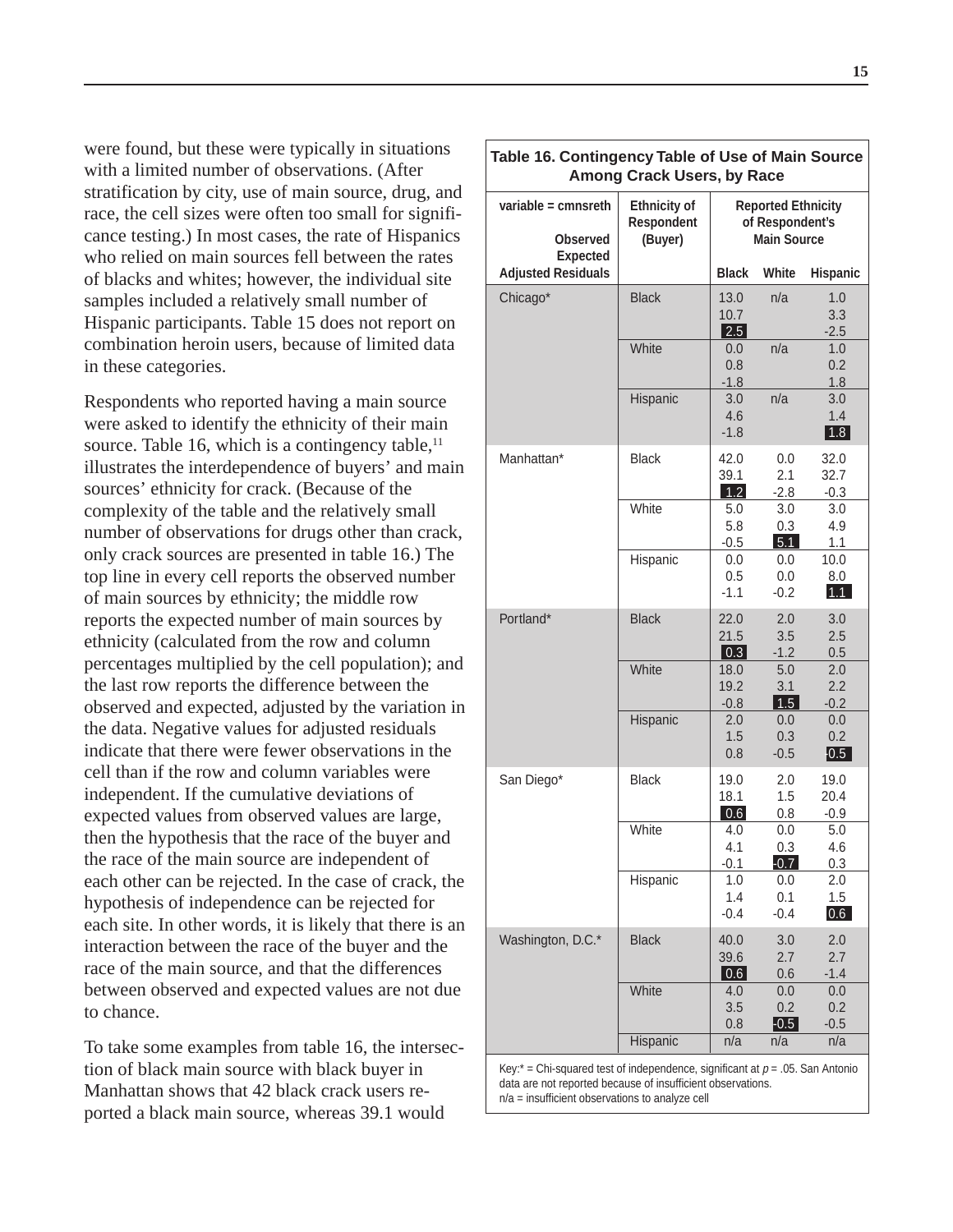have been expected if no interaction had existed and independence had prevailed. Thus, there was a slightly disproportionate tendency for blacks to buy crack from a black main source in Manhattan. Reading down the diagonal for each site, it is evident that a tendency to buy disproportionately from a person of the same race existed in most sites for most racial groups (these are shaded in black in table 16). That is, the adjusted residuals down the same race diagonal are usually positive. Some racial or ethnic groups in some cities disproportionately reported main sources of a different ethnicity, although this occurred only in cases with small numbers of observations. Manhattan's powder cocaine markets and Chicago's heroin markets also showed that buyers were disproportionately likely to report using a main source of their own ethnicity. All other markets had insufficient observations to model the relationship.

#### *Dealer Networks*

Crack users reported having more extensive dealer networks than powder users or heroin users.12 The reported dealer structure for crack held up across all sites; that is, in no site did the average number of powder or heroin dealers exceed the average number of crack dealers. Note, however, that the differences in means did not test significantly across any pairwise combinations in any of the sites. This is primarily because the data on dealers known are not normally distributed; rather, they are skewed with a

long righthand tail. When the dealer data are log transformed, the distribution is approximately normal and many pairwise differences are significant. Table 17 reflects log-transformed data. San Antonio and Manhattan respondents generally reported smaller dealer networks than the other cities; Chicago and San Diego respondents, medium-sized networks; and Portland and Washington, D.C., respondents had larger networks.

#### *Location of Purchases*

Most crack and heroin purchases were reportedly made outdoors. For both drugs, a majority of respondents in all sites (except the Portland crack and San Diego heroin markets), reported making their purchases outdoors. In contrast, powder cocaine users typically reported making purchases outdoors with less frequency than crack and heroin users. Weather did not appear to be a significant factor in determining the market's predominant structure. Cities with a warmer climate, such as San Diego and San Antonio, exhibited trends that were similar to the overall trend—even in these two cities, crack purchases tended to be made outdoors and powder purchases indoors. Only in Portland did a majority of crack users (52.5 percent) report typically making crack purchases indoors. Two cities—Chicago and Washington, D.C.—can be characterized as having primarily outdoor drug markets. In those cities, more than 70 percent of all transactions for most drugs were reported as

|                         |               |                   |               | Table 17. Number of Dealers Known, by Drug Used |                          |                      |                         |
|-------------------------|---------------|-------------------|---------------|-------------------------------------------------|--------------------------|----------------------|-------------------------|
| variable = log(cnumppl) | <b>Powder</b> | Crack             | <b>Heroin</b> |                                                 | <b>Heroin and Powder</b> |                      | <b>Heroin and Crack</b> |
|                         | (1)           | (2)               | (3)           | Heroin<br>(4)                                   | Powder<br>(5)            | <b>Heroin</b><br>(6) | Crack<br>(7)            |
| Chicago                 | $9.3^{2,7}$   | 18.7 <sup>1</sup> | 11.8          | 11.8                                            | 15.0                     | 16.6 <sup>7</sup>    | $27.1^{1,6}$            |
| Manhattan               | $12.2^{2.7}$  | $14.8^{1,6}$      | 10.5          | 11.7                                            | 10.7                     | $8.9^{2,7}$          | 14.21,6                 |
| Portland                | 20.0          | $25.6^3$          | $18.0^{2,5}$  | 28.8                                            | 30.3 <sup>3</sup>        | 16.6                 | 27.4                    |
| San Antonio             | 10.8          | 21.2              | 11.6          | 11.4                                            | 9.7                      | 1.7                  | 10.3                    |
| San Diego               | $9.2^2$       | 25.5 <sup>1</sup> | 9.6           | 12.0                                            | 11.4                     | 18.0                 | 23.4                    |
| Washington, D.C.        | 7.7           | 23.3              | 19.3          | 18.4                                            | 19.4                     | 12.9                 | 27.1                    |

Notes: One-way analysis of variance, Bonferroni pairwise significance test. Superscripts indicate that the value differs significantly ( $p = .05$ ) from the value in the numbered column corresponding to the superscript number.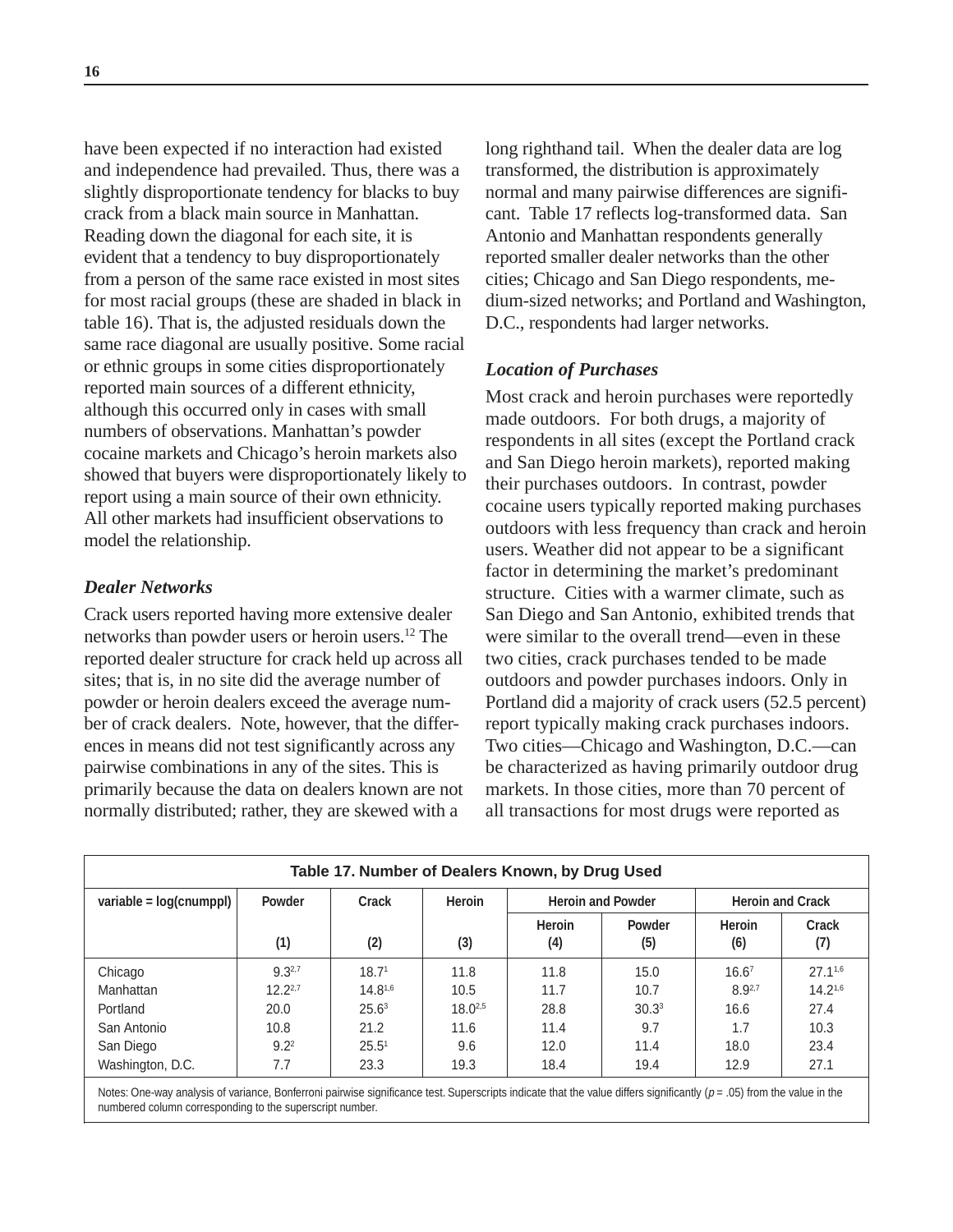| variable = cbuynout | Powder      | Crack             | <b>Heroin</b>     | <b>Heroin and Powder</b> |                      |                   | <b>Heroin and Crack</b> |
|---------------------|-------------|-------------------|-------------------|--------------------------|----------------------|-------------------|-------------------------|
|                     | (1)         | (2)               | (3)               | Heroin<br>(4)            | <b>Powder</b><br>(5) | Heroin<br>(6)     | Crack<br>(7)            |
| Chicago             | 75.0        | 86.5 <sup>4</sup> | 91.84             | $60.0^{2,3,6,7}$         | 40.0                 | 95.5 <sup>4</sup> | 95.5 <sup>4</sup>       |
| Manhattan           | 43.32,3,5,7 | 73.21             | 72.4 <sup>1</sup> | 74.5                     | 59.6 <sup>1</sup>    | 66.3              | 61.4 <sup>1</sup>       |
| Portland            | 60.3        | $47.5^{3,5}$      | $68.2^2$          | 79.5                     | 68.92                | 50.0              | 50.0                    |
| San Antonio         | 38.1        | 58.8              | 70.3              | 45.5                     | 45.5                 | 33.3              | 100.0                   |
| San Diego           | 46.0        | 65.9              | 45.1              | 59.3                     | 63.0                 | 50.0              | 61.9                    |
| Washington, D.C.    | 57.1        | 81.6              | 88.9              | 90.9                     | 90.9                 | 92.3              | 84.6                    |

typically occurring outdoors. Table 18 provides a summary of outdoor purchases, by drug type and site.

As shown in table 19, crack users were generally likely to report making their purchases in their own neighborhoods. (Respondents used their own definitions of "neighborhood" when answering the question.) In five of the six sites, a majority of crack users reported usually making purchases in their neighborhood, compared to a majority of heroin users in four of the six sites and a majority of powder users in two of the sites. The frequency of crack purchases near the home ranged from 73.4 percent in Manhattan to 47.5 percent in Portland.

Of purchases that took place indoors, the overwhelming majority occurred in a residence.

More than 85 percent of crack respondents and 88 percent of heroin respondents usually made indoor purchases in residences. For crack, residencebased purchases ranged from 100 percent in San Antonio to 78 percent in Manhattan. For heroin, residence-based purchases ranged from 100 percent in San Antonio and Washington, D.C., to 71 percent in Manhattan. In contrast, powder cocaine transactions, while still predominantly occurring in residences, were more likely than heroin or crack transactions to occur in businesses. Overall, about 22 percent of powder respondents reported usually buying at a place of business, ranging from a low of 12 percent in San Diego to a high of 38 percent in Chicago. Manhattan, Chicago, and Washington reported the highest rates of making purchases in abandoned buildings, at least for heroin-only and

| variable = cbuyhood | <b>Powder</b> | Crack             | <b>Heroin</b>     |               | <b>Heroin and Powder</b> |                   | <b>Heroin and Crack</b> |
|---------------------|---------------|-------------------|-------------------|---------------|--------------------------|-------------------|-------------------------|
|                     | (1)           | (2)               | (3)               | Heroin<br>(4) | <b>Powder</b><br>(5)     | Heroin<br>(6)     | Crack<br>(7)            |
| Chicago             | 38.92,6       | 68.5 <sup>1</sup> | 65.6              | 60.0          | 100.0                    | 77.3 <sup>1</sup> | 81.8                    |
| Manhattan           | 60.6          | 73.4              | 74.0              | 67.7          | 72.3                     | 77.5              | 78.4                    |
| Portland            | 54.4          | 47.5              | 40.0 <sup>6</sup> | 51.4          | 51.4                     | 72.7 <sup>3</sup> | 86.4                    |
| San Antonio         | 44.2          | 64.7              | 62.2              | 63.6          | 68.2                     | 0.0               | 0.0                     |
| San Diego           | 42.3          | 62.2              | 58.8              | 74.1          | 66.7                     | 55.0              | 66.7                    |
| Washington, D.C.    | 40.0          | 64.9 <sup>3</sup> | 39.7 <sup>2</sup> | 54.5          | 54.7                     | 30.8              | 69.2                    |

Notes: Pairwise chi-squared test. Superscripts indicate that the value differs significantly  $(p = .05)$  from the value in the numbered column corresponding to the superscript number.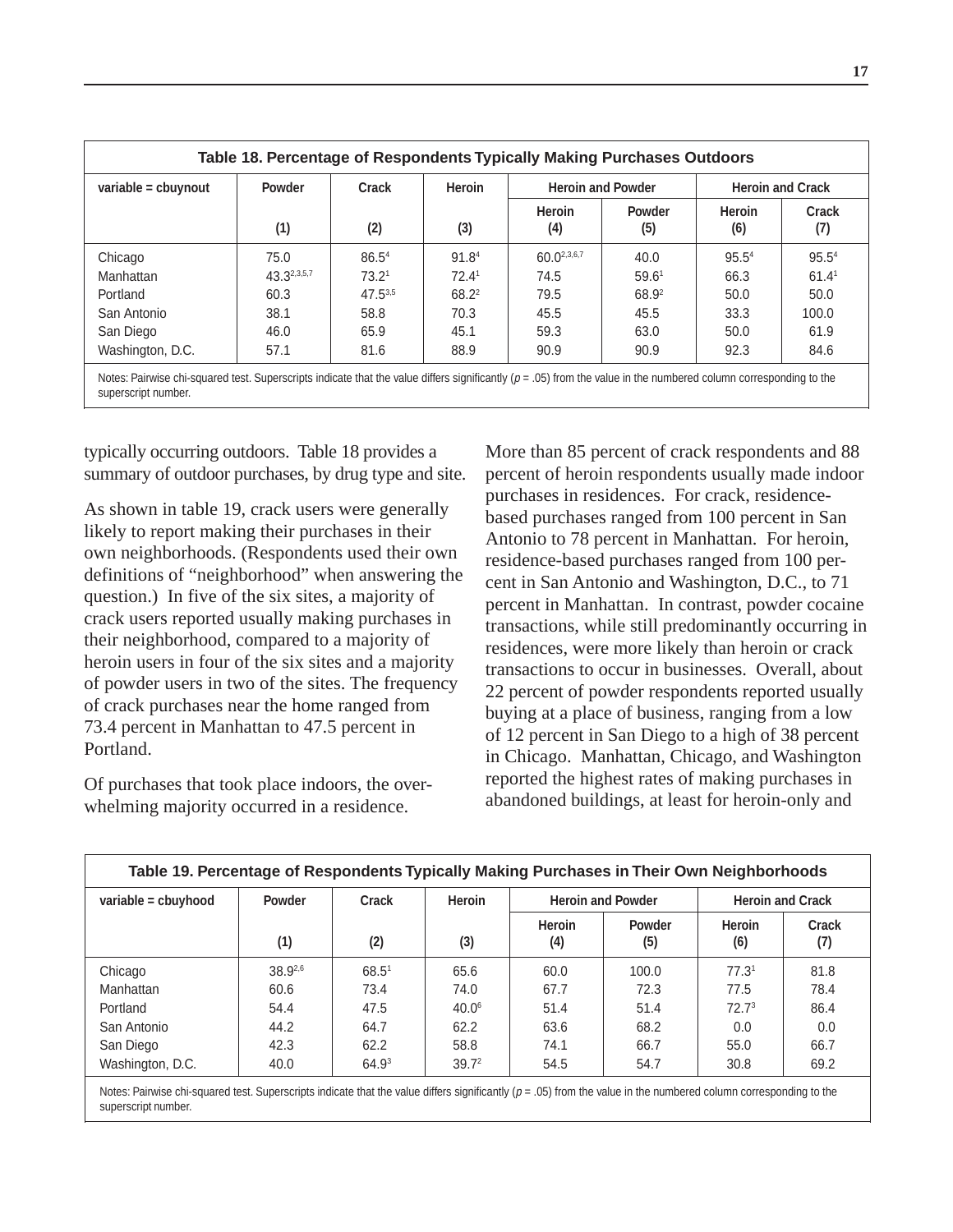crack-only purchases. About 10 percent of Manhattan respondents reported regularly buying crack and heroin in abandoned buildings, as did 9 percent of Chicago respondents and 7 percent of Washington respondents.

By race and ethnic group, Hispanics and blacks were more likely than whites to report that they usually made their purchases outdoors. This result usually held across drug type and across sites, except in situations where there were a small number of observations. Hispanics and blacks were also more likely than whites to report making the majority of their purchases in their own neighborhoods (again, across drug types and sites).

#### *Failed Transactions*

Respondents were asked to recall if they had unsuccessfully attempted to purchase drugs in the past year. The fraction of arrestees who had at least one failed transaction varied substantially by drug and by city. Overall, crack users (excluding combination users) were typically the most likely to have reported a failed transaction at the site level (see table 20). Generally, large fractions of users in Manhattan failed to complete purchases, although other sites had higher percentages for individual markets. More than 40 percent of crack users in Manhattan and San Diego and more than 55 percent in San Antonio, for example, reported being unable to buy crack at least once during the last year, despite having the willingness and the money to do so.

Those who reported a failed transaction were asked to recall why they were unable to complete the transaction. The question was designed to get them to recall a situation when external circumstances (other than their own lack of resources) limited their ability to purchase drugs. Interviewers did not offer answers to the participants, but rather coded responses into the best-fitting category. Respondents frequently ascribed their failure to complete a transaction to their inability to locate a dealer or to the dealer's lack of supply (see table 21, which excludes combination users). In Manhattan, however, where police were aggressively enforcing quality-of-life statutes against panhandling, drug dealing, fare beating, and other crimes, 64 percent of crack users, 55 percent of heroin users, and 38 percent of powder users reported police activity as a factor in their failure to obtain drugs. In contrast, the city with next highest mention of police activity was Chicago, where 18 percent of heroin users and 17 percent of crack users cited such activity as a factor. Respondents in Washington, D.C., mentioned police activity even less often: no respondents in the powder market, only one (2.9 percent) in the crack market, and three (16.7 percent) in the heroin market. It should be noted, however, that the overall percentage reporting failed transactions was generally no higher in Manhattan than in the other study sites. Thus, while police in Manhattan were disproportionately named as a factor among the subset of failed transactions, it cannot be concluded that police activity caused the subset to be any larger in Manhattan than in other study sites.

|                        | Table 20. Percentage of Respondents with Failed Purchase Transactions in the Past Year |       |        |               |                          |        |                         |
|------------------------|----------------------------------------------------------------------------------------|-------|--------|---------------|--------------------------|--------|-------------------------|
| variable = $m12$ cocby | <b>Powder</b>                                                                          | Crack | Heroin |               | <b>Heroin and Powder</b> |        | <b>Heroin and Crack</b> |
|                        |                                                                                        |       |        | <b>Heroin</b> | <b>Powder</b>            | Heroin | Crack                   |
| Chicago                | 50.0                                                                                   | 33.7  | 28.8   | 40.0          | 20.0                     | 31.6   | 21.1                    |
| Manhattan              | 39.0                                                                                   | 42.4  | 35.8   | 38.3          | 34.4                     | 39.3   | 46.1                    |
| Portland               | 29.4                                                                                   | 33.0  | 38.8   | 28.8          | 24.3                     | 27.3   | 40.9                    |
| San Antonio            | 31.7                                                                                   | 56.3  | 42.9   | 20.0          | 45.5                     | 50.0   | 66.7                    |
| San Diego              | 25.0                                                                                   | 41.6  | 25.5   | 29.6          | 46.2                     | 47.6   | 47.6                    |
| Washington, D.C.       | 26.7                                                                                   | 31.9  | 31.1   | 45.5          | 36.4                     | 23.1   | 53.8                    |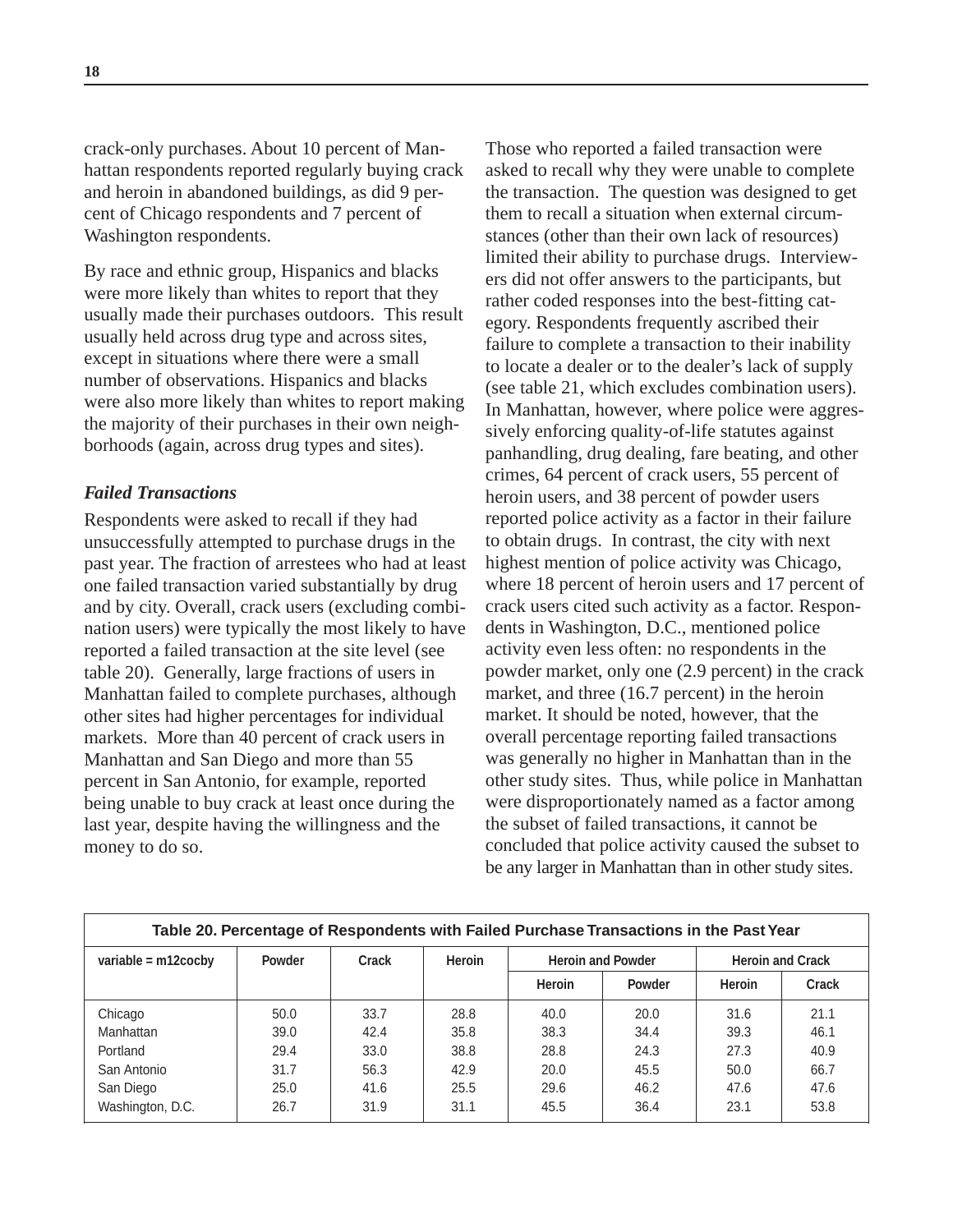|                                                                                 |                 |                     |                                       |                                  | <b>Table 21. Reasons Cited for Failed Transactions</b>         |                      |                                |                   |
|---------------------------------------------------------------------------------|-----------------|---------------------|---------------------------------------|----------------------------------|----------------------------------------------------------------|----------------------|--------------------------------|-------------------|
|                                                                                 |                 |                     |                                       |                                  | Percentage of Respondents Citing Reason for Failed Transaction |                      |                                |                   |
|                                                                                 |                 | <b>No</b><br>Reason | <b>Dealer Not</b><br><b>Available</b> | <b>Police</b><br><b>Activity</b> | <b>Dealer Out</b><br>of Supply                                 | Holiday<br>or Sunday | <b>Too</b><br><b>Expensive</b> | <b>Other</b>      |
| Chicago                                                                         | Powder          | 70.6                | 17.6                                  | 0.0                              | 11.8                                                           | 0.0                  | 0.0                            | 0.0               |
|                                                                                 | Crack           | 30.0                | 16.7                                  | 16.7                             | 36.7                                                           | 0.0                  | 0.0                            | 0.0               |
|                                                                                 | Heroin          | 34.4                | 25.0                                  | 18.8                             | 6.3                                                            | 6.3                  | 3.1                            | 6.3               |
| Manhattan                                                                       | Powder          | 7.5                 | 42.5                                  | 37.5                             | 7.5                                                            | 0.0                  | 0.0                            | 5.0               |
|                                                                                 | Crack           | 3.8                 | 20.5                                  | 63.6                             | 5.3                                                            | 0.8                  | 0.0                            | 6.1               |
|                                                                                 | Heroin          | 5.3                 | 26.3                                  | 55.3                             | 5.3                                                            | 0.0                  | 0.0                            | 7.9               |
| Portland                                                                        | Powder          | 0.0                 | 57.9                                  | 0.0                              | 31.6                                                           | 0.0                  | 10.5                           | 0.0               |
|                                                                                 | Crack           | 2.7                 | 51.4                                  | 2.7                              | 37.8                                                           | 0.0                  | 0.0                            | 5.4               |
|                                                                                 | Heroin          | 6.1                 | 45.5                                  | 9.1                              | 33.3                                                           | 3.0                  | 0.0                            | 3.0               |
| San Antonio                                                                     | Powder          | 0.0                 | 60.0                                  | 0.0                              | 30.0                                                           | 0.0                  | 10.0                           | 0.0               |
|                                                                                 | Crack           | 12.5                | 50.0                                  | 0.0                              | 25.0                                                           | 0.0                  | 0.0                            | 12.5              |
|                                                                                 | Heroin          | 0.0                 | 36.4                                  | 0.0                              | 63.6                                                           | 0.0                  | 0.0                            | 0.0               |
| San Diego                                                                       | Powder          | 0.0                 | 69.2                                  | 0.0                              | 23.1                                                           | 0.0                  | 7.7                            | 0.0               |
|                                                                                 | Crack           | 6.4                 | 29.8                                  | 8.5                              | 46.8                                                           | 2.1                  | 2.1                            | 4.3               |
|                                                                                 | Heroin          | 7.7                 | 38.5                                  | 7.7                              | 38.5                                                           | 0.0                  | 0.0                            | 7.7               |
| Washington, D.C. Powder<br>Note: Percentages may not total 100 due to rounding. | Crack<br>Heroin | 0.0<br>20.6<br>5.6  | 66.7<br>35.3<br>55.6                  | 0.0<br>2.9<br>16.7               | 0.0<br>26.5<br>22.2                                            | 0.0<br>0.0<br>0.0    | 33.3<br>5.9<br>0.0             | 0.0<br>8.8<br>0.0 |

Another factor to note in table 21 is that a small fraction of crack and heroin users reported high prices as the reason for their failed transactions. However, fairly large fractions of powder users offered price as a motivation for failed transactions. Data on prices and purity indicated that while a majority of crack users thought prices were stable, a sizable minority perceived prices to be increasing. Thus, even though some respondents thought crack prices were increasing, the increases were not cited as a barrier to purchasing the drug. This information suggests that powder users may be more sensitive to price changes than either heroin users or crack users.

#### *Purchase Frequency*

Respondents were asked if they had purchased drugs in the week prior to their arrest and interview. A large majority of respondents in each site indicated that they had purchased drugs in the previous week (see table 22). The low was in San Diego, where 63 percent of the participants reported buying drugs, and the high was in Manhattan where nearly 91 percent reported making a purchase in the 7 days before arrest. Overall, Manhattan generally had the highest percentage of arrestees reporting recent purchases (across drugs); San Diego and Portland had the lowest. By drug category at the site level, powder users were usually less likely than others to report having made a recent purchase.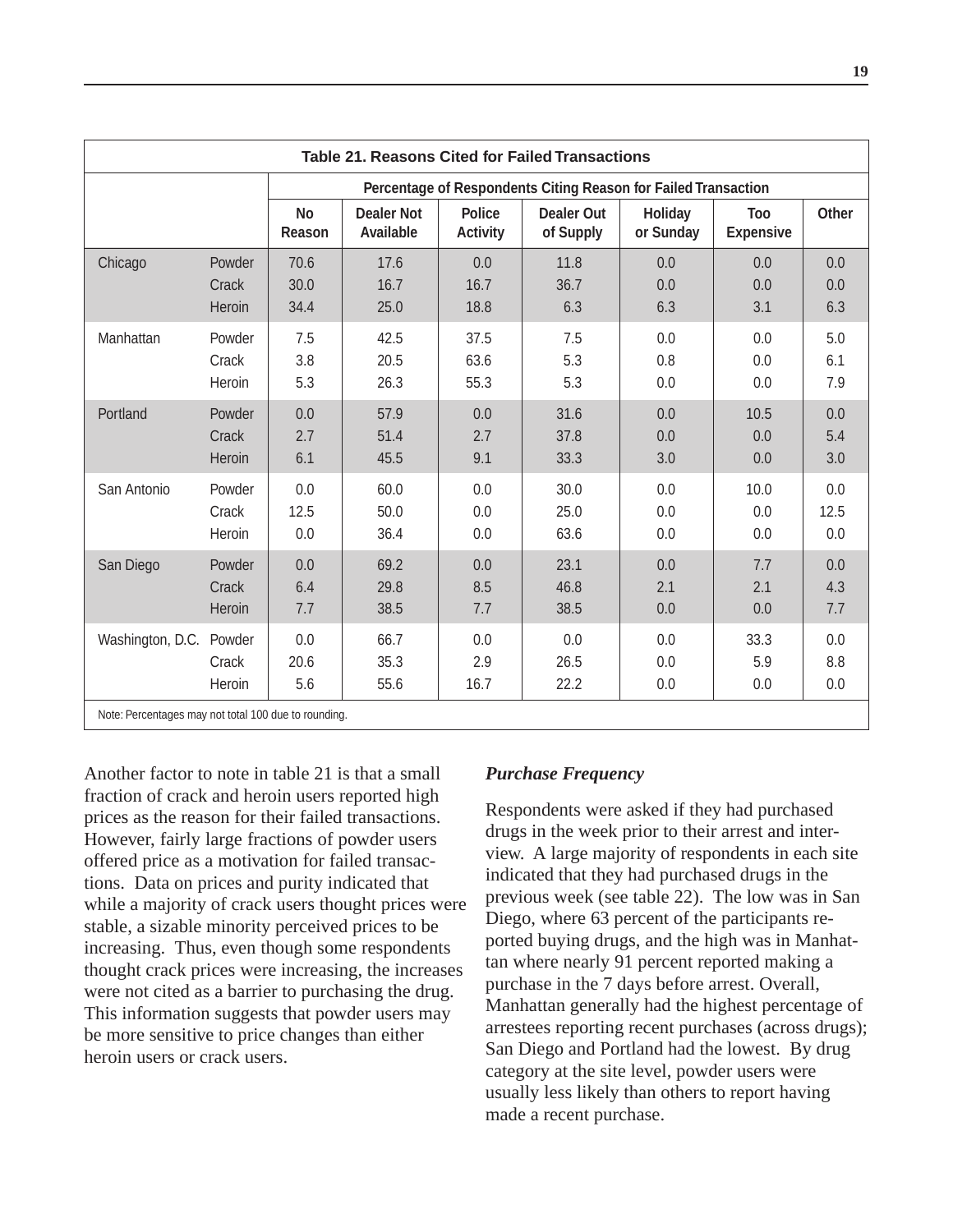| Table 22. Percentage Reporting a Drug Purchase in the Week Prior to Arrest |               |       |        |                          |               |                         |              |
|----------------------------------------------------------------------------|---------------|-------|--------|--------------------------|---------------|-------------------------|--------------|
| variable = c7 cocbuy                                                       | <b>Powder</b> | Crack | Heroin | <b>Heroin and Powder</b> |               | <b>Heroin and Crack</b> |              |
|                                                                            |               |       |        | <b>Heroin</b>            | <b>Powder</b> | Heroin                  | <b>Crack</b> |
| Chicago                                                                    | 75.0          | 89.9  | 91.8   | 80.0                     | 100.0         | 86.4                    | 100.0        |
| Manhattan                                                                  | 89.5          | 88.3  | 93.4   | 92.6                     | 90.4          | 92.1                    | 93.3         |
| Portland                                                                   | 64.7          | 64.4  | 74.1   | 75.7                     | 70.3          | 59.1                    | 59.1         |
| San Antonio                                                                | 58.1          | 76.5  | 89.2   | 86.4                     | 77.3          | 66.7                    | 100.0        |
| San Diego                                                                  | 30.2          | 68.5  | 60.8   | 88.9                     | 70.4          | 61.9                    | 76.2         |
| Washington, D.C.                                                           | 73.3          | 80.4  | 74.6   | 81.8                     | 63.6          | 61.5                    | 69.2         |

Among those reporting having purchased drugs in the 7 days prior to arrest, heroin users appeared to have made the greatest number of purchases (see table 23). In most sites, heroin users (or combination heroin users) had the highest number of mean weekly purchases. In San Diego, however, while combination heroin users reported the highest number of mean weekly purchases, heroin-only users reported the second lowest number. In Manhattan and San Diego, crack users averaged more purchases than heroin users in the week preceding their arrest. Crack users typically reported more weekly purchases than did powder users at the site level, but the data were not statistically significant. Only in Portland did powder users report more weekly purchases than crack users.

#### *Guns and Drug Purchases*

Respondents were asked if they carried a firearm while purchasing drugs during the month preceding arrest. In four of the six sites, crack users were the least likely to report carrying a weapon while obtaining drugs. In these sites (Chicago, Manhattan, San Diego, and Washington, D.C.) between 3 and 6 percent of crack users reported carrying a gun in the 30 days prior to arrest. In San Antonio and Portland, heroin users were less likely than crack users to report carrying a gun.

Overall, San Antonio arrestees reported the highest rate of carrying guns (12.4 percent). More than 8 percent of the respondents from each type of drug market in San Antonio reported carrying firearms. In contrast, Washington had the lowest overall rate, with only 4.1 percent of arrestees in that city reporting that they had carried a gun during drug purchases in the 30 days before arrest.

In general, larger fractions of powder users reported carrying firearms than users of other drugs, particularly when excluding combination users. In

| Table 23. Mean Number of Purchases Made in the Week Prior to Arrest |                  |                   |                   |                   |                          |                   |                         |  |
|---------------------------------------------------------------------|------------------|-------------------|-------------------|-------------------|--------------------------|-------------------|-------------------------|--|
| variable = $c7$ buytme                                              | <b>Powder</b>    | Crack             | Heroin            |                   | <b>Heroin and Powder</b> |                   | <b>Heroin and Crack</b> |  |
|                                                                     | (1)              | (2)               | (3)               | Heroin<br>(4)     | Powder<br>(5)            | Heroin<br>(6)     | Crack<br>(7)            |  |
| Chicago                                                             | $6.6^{3,6}$      | 6.9               | 10.2 <sup>1</sup> | 7.8               | 5.0                      | 12.0 <sup>1</sup> | 9.2                     |  |
| Manhattan                                                           | $4.2*$           | 9.2 <sup>1</sup>  | 7.6 <sup>1</sup>  | 8.8 <sup>1</sup>  | 7.5 <sup>1</sup>         | 8.9 <sup>1</sup>  | 9.4 <sup>1</sup>        |  |
| Portland                                                            | 9.2              | $6.9^{4,5}$       | 9.4               | $11.5^2$          | $12.8^2$                 | 10.6              | 13.5                    |  |
| San Antonio                                                         | $5.7^{3,4}$      | 13.9              | 15.2 <sup>1</sup> | 21.2 <sup>1</sup> | 11.0                     | 4.0               | 21.7                    |  |
| San Diego                                                           | 4.1 <sup>4</sup> | 12.3 <sup>4</sup> | 6.44              | $19.8^{1,2,3}$    | 15.6                     | 7.5               | 12.0                    |  |
| Washington, D.C.                                                    | 2.7              | 6.1 <sup>3</sup>  | $7.4^2$           | 10.2              | 6.3                      | 4.9               | 4.4                     |  |

Notes: One-way analysis of variance, Bonferroni pairwise significance test. Superscripts indicate that the value differs significantly ( $p = .05$ ) from the value in the numbered column corresponding to the superscript number. An asterisk indicates significant difference from all other values in the row.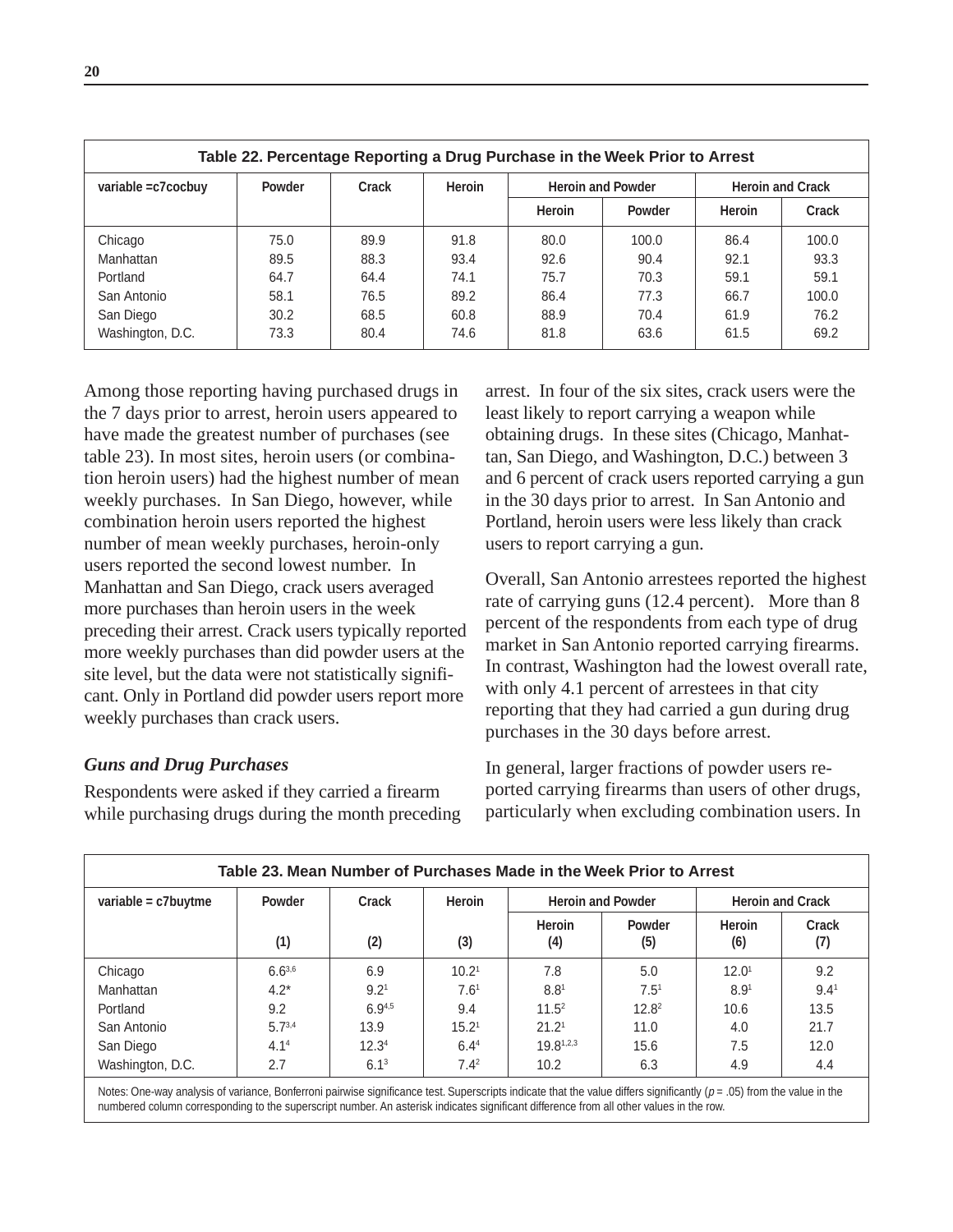three sites (Chicago, San Antonio, and San Diego), combination users were more likely to report carrying a gun than powder users, but these findings were based on fewer than 20 observations for the combination use categories. Several factors may plausibly explain the differences in gun possession across drug markets. First, powder cocaine users are more likely to make their purchases indoors (table 18) and more likely to travel (table 19); both activities may increase the perceived need to carry a firearm. Second, powder users may have greater cause to protect themselves if they more frequently buy larger quantities and carry more cash. On the other hand, powder users are also more likely to have a main source from whom they regularly purchase drugs; such a relationship would probably reduce their inclination to carry a weapon. In contrast, crack users may be more reluctant to admit carrying a firearm than other drug users because of the severe penalties associated with possession of small amounts of crack and the fear that a gun charge could lead to even worse legal consequences.

### **Use Patterns**

#### *Three-Day Use*

Participants in the procurement study were very likely to test positive for drugs. Respondents to

the crack addendum were more likely to test positive for cocaine than respondents to the heroin or powder cocaine addenda were to test positive for those drugs. The DUF interview is accompanied by a drug test that is capable of detecting recent drug use (within approximately 3 days). Overall, more than 90 percent of those completing a crack interview tested positive for cocaine, and more than 80 percent of those completing a heroin interview tested positive for opiates. Generally, combination heroin-andcrack users were more likely to test positive for cocaine than for opiates, while combination heroin-and-powder users were about equally likely to test positive for opiates and for cocaine. These findings are detailed in table 24.

For comparison purposes, table 25 shows the percentage of positive drug tests for the corresponding general DUF populations in the study sites. In general, while relatively large fractions of the general arrestee population tested positive for drugs, the procurement study population was substantially more likely to have consumed drugs recently. Note that table 25 classifies DUF respondents only by drug test results, not by completed interview instruments; thus, this table has no category for crack.

|                  |               |       |        |        | Percentage of Addendum Respondents Testing Positive for Corresponding Drug |        |                         |
|------------------|---------------|-------|--------|--------|----------------------------------------------------------------------------|--------|-------------------------|
|                  | <b>Powder</b> | Crack | Heroin |        | <b>Heroin and Powder</b>                                                   |        | <b>Heroin and Crack</b> |
|                  |               |       |        | Heroin | Powder                                                                     | Heroin | Crack                   |
| Chicago          | 80.0          | 89.5  | 91.2   | 80.0   | 60.0                                                                       | 52.4   | 81.0                    |
| Manhattan        | 94.2          | 96.8  | 87.4   | 75.5   | 91.5                                                                       | 64.0   | 93.0                    |
| Portland         | 72.6          | 92.0  | 81.1   | 70.8   | 77.8                                                                       | 71.4   | 85.7                    |
| San Antonio      | 79.5          | 93.8  | 77.8   | 90.9   | 90.9                                                                       | 33.3   | 100.0                   |
| San Diego        | 53.3          | 90.0  | 78.7   | 88.0   | 84.0                                                                       | 42.1   | 84.2                    |
| Washington, D.C. | 83.3          | 94.3  | 86.4   | 90.0   | 90.0                                                                       | 63.6   | 90.9                    |

Note: Drug tests cannot distinguish between powder cocaine and crack cocaine. Percentages in those columns represent those individuals testing positive for cocaine.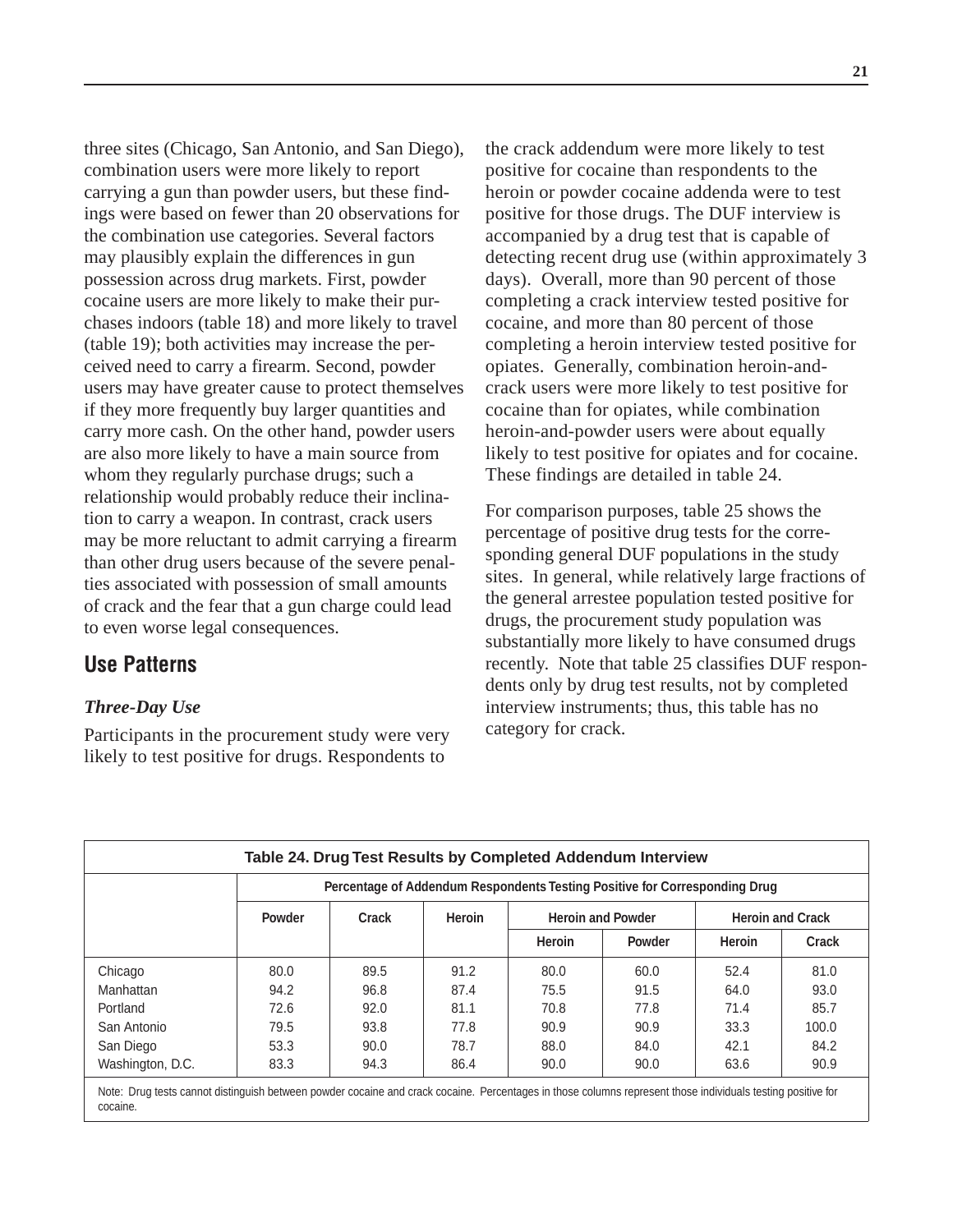| Table 25. Drug Test Results for General DUF<br><b>Population</b> |                                                   |      |      |  |  |  |
|------------------------------------------------------------------|---------------------------------------------------|------|------|--|--|--|
|                                                                  | <b>Percentage Testing Positive</b>                |      |      |  |  |  |
|                                                                  | Cocaine<br>Cocaine<br><b>Heroin</b><br>and Heroin |      |      |  |  |  |
| Chicago                                                          | 48.9                                              | 22.2 | 15.5 |  |  |  |
| Manhattan                                                        | 63.3                                              | 20.9 | 16.4 |  |  |  |
| Portland                                                         | 25.5                                              | 12.6 | 8.1  |  |  |  |
| San Antonio                                                      | 21.7                                              | 9.1  | 5.7  |  |  |  |
| San Diego                                                        | 21.3                                              | 6.9  | 3.9  |  |  |  |
| Washington, D.C.                                                 | 26.8                                              | 7.4  | 5.8  |  |  |  |

#### *Daily Use*

In each site, heroin users were more likely than powder or crack users to describe themselves as daily users. In addition, combination heroin users (heroin with either crack or powder) reported being daily users of both drugs with greater frequency than powder-only and crack-only users. In contrast, powder users were less likely than any other respondents to consider themselves daily users. These findings are detailed in table 26.

Those who identified themselves as daily users were asked to report the number of times they used the drug in an average day. Generally, cocaine users—both powder and crack—reported a larger number of daily uses than heroin users (see table 27).

Among those who did not define themselves as daily users, a different pattern emerged. These individuals reported less use per *week* (on average) than daily users reported per *day* (see table 28). Remember, however, that those who considered themselves daily users (including large fractions of crack, heroin, and combination users) are not included in table 28.

#### *Duration of Use*

Information on the duration of drug use provides valuable insights into drug problems. Changes in the frequency of use, for example, may indicate intensification of an epidemic, concentration of use, or diffusion of use into a different pool of users. Similarly, differences in use patterns across drugs may point to the severity of a drug's addiction profile. The procurement interview asked arrestees about a variety of different aspects of drug use in an effort to discern some of these distinctions.

Perhaps not surprisingly, heroin users reported the longest periods of sustained use (see table 29). In the 90 days preceding arrest, larger fractions of heroin users than of powder or crack users reported daily or near-daily use. In addition, large fractions of combination heroin users reported daily or near-daily use for *both* heroin *and* cocaine. These findings suggest that few of the heroin

| Table 26. Percentage Describing Themselves as Daily Users, by Drug Used |                   |                   |                                           |               |                         |                      |                   |
|-------------------------------------------------------------------------|-------------------|-------------------|-------------------------------------------|---------------|-------------------------|----------------------|-------------------|
| variable = cocdaily                                                     | <b>Powder</b>     | Crack             | <b>Heroin</b><br><b>Heroin and Powder</b> |               | <b>Heroin and Crack</b> |                      |                   |
|                                                                         | (1)               | (2)               | (3)                                       | Heroin<br>(4) | <b>Powder</b><br>(5)    | <b>Heroin</b><br>(6) | Crack<br>(7)      |
| Chicago                                                                 | $16.7^{2,3}$      | 32.2 <sup>1</sup> | 69.71                                     | 40.0          | 40.0                    | 54.5                 | 45.5              |
| Manhattan                                                               | $31.4*$           | 52.51,3,4,5,7     | 70.81,2                                   | $81.9^{1,2}$  | $71.3^{1,2}$            | 71.9 <sup>1</sup>    | 62.91,2           |
| Portland                                                                | 32.8 <sup>5</sup> | 41.95             | 48.2                                      | 68.9          | $50.0^{1,2}$            | 54.5                 | 57.1              |
| San Antonio                                                             | $19.0^{3,5}$      | 50.0              | 75.7 <sup>1</sup>                         | 81.8          | 50.0 <sup>1</sup>       | 33.3                 | 66.7              |
| San Diego                                                               | $9.6*$            | $43.7^{1,5}$      | $49.0^{1,5}$                              | 88.91,5       | 44.41,2,3,4,6           | $57.1^{1,5}$         | 47.6 <sup>1</sup> |
| Washington, D.C.                                                        | 40.0              | $43.5^3$          | 67.72.6                                   | 81.8          | $36.4^6$                | $46.2^{3,5}$         | 16.7              |

Notes: Pairwise chi-squared test. Superscripts indicate that the value differs significantly ( $p = .05$ ) from the value in the numbered column corresponding to the superscript number. An asterisk indicates that the value differs significantly from all other values in the row.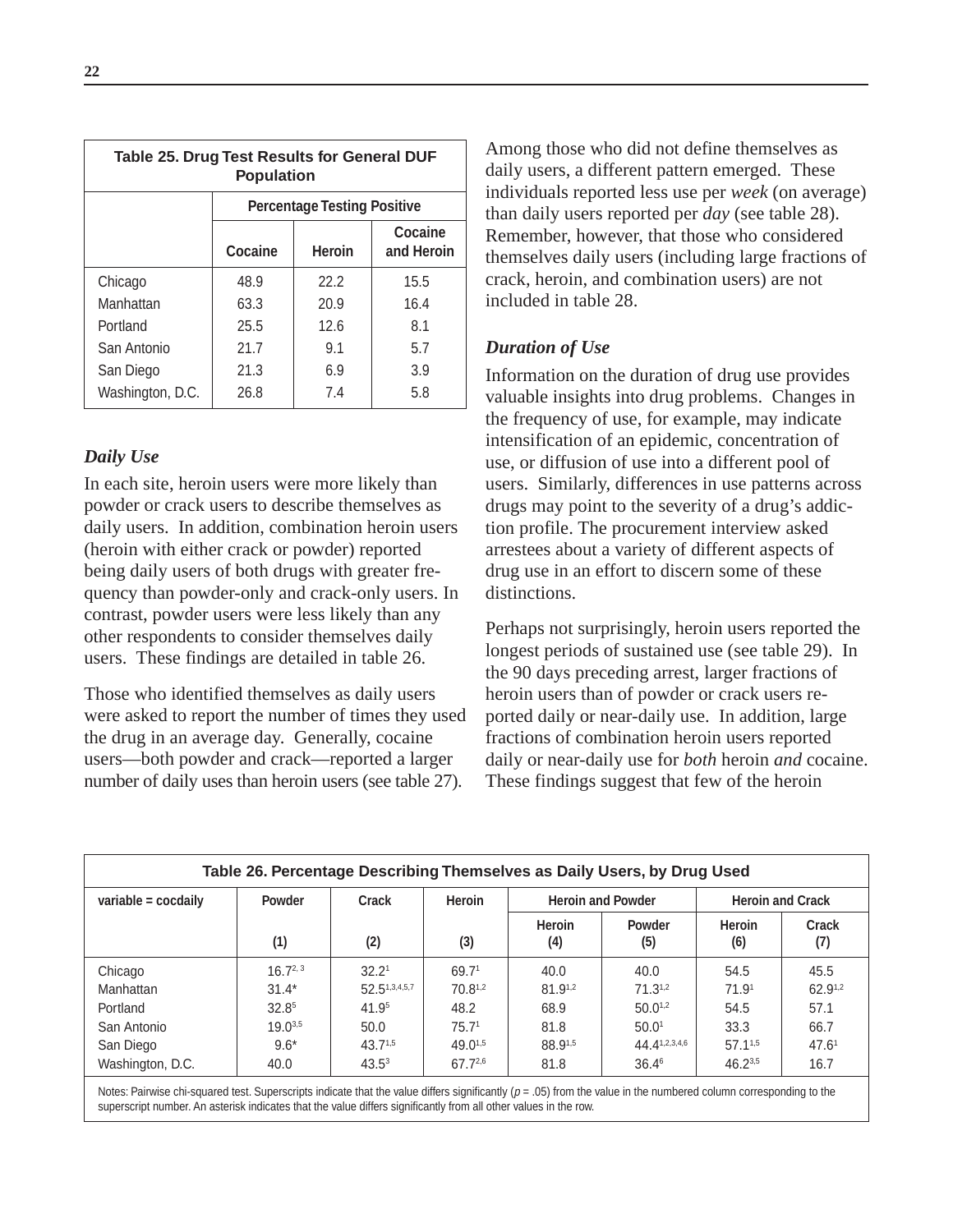| variable = $c7$ daily | Heroin<br>Powder<br>Crack |                  |                  | <b>Heroin and Powder</b> | <b>Heroin and Crack</b> |                  |                  |
|-----------------------|---------------------------|------------------|------------------|--------------------------|-------------------------|------------------|------------------|
|                       | (1)                       | (2)              | (3)              | Heroin<br>(4)            | Powder<br>(5)           | Heroin<br>(6)    | Crack<br>(7)     |
| Chicago               | $10.5^{2,3,6,7}$          | 3.8 <sup>1</sup> | 3.4 <sup>1</sup> | 4.0                      | 6.5                     | 3.3 <sup>1</sup> | 4.6 <sup>1</sup> |
| Manhattan             | 5.4                       | 7 23,4,5,6       | $3.1^{2,7}$      | 3.9 <sup>2</sup>         | 3.9 <sup>2</sup>        | 3.9 <sup>2</sup> | $6.4^3$          |
| Portland              | g g <sub>2,3,6,7</sub>    | 5.3 <sup>1</sup> | $4.0^{1,5}$      | 4.8                      | 7.9 <sup>3</sup>        | 2.8 <sup>1</sup> | 5.3 <sup>1</sup> |
| San Antonio           | 7.0                       | 4.2              | 6.2              | 6.1                      | 6.8                     | 1.0              | 4.0              |
| San Diego             | 6.8                       | 7.7              | 2.8              | 4.2                      | 6.2                     | 2.5              | 6.7              |
| Washington, D.C.      | 3.5 <sup>7</sup>          | 4.4 <sup>7</sup> | 2.8 <sup>7</sup> | 2.9 <sup>7</sup>         | 2.8 <sup>7</sup>        | $2.7^{7}$        | $13.5*$          |

Notes: One-way analysis of variance. Bonferroni pairwise significance test. Superscripts indicate that the value differs significantly ( $p = .05$ ) from the value in the numbered column corresponding to the superscript number. An asterisk indicates that the value differs significantly from all other values in the row.

| Table 28. Mean Number of Past Week Uses Among Those Describing Themselves as Not Daily Users |                  |     |        |                          |               |               |                         |  |
|----------------------------------------------------------------------------------------------|------------------|-----|--------|--------------------------|---------------|---------------|-------------------------|--|
| variable = $c7$ numtme                                                                       | Powder<br>Crack  |     | Heroin | <b>Heroin and Powder</b> |               |               | <b>Heroin and Crack</b> |  |
|                                                                                              | (1)              | (2) | (3)    | Heroin<br>(4)            | Powder<br>(5) | Heroin<br>(6) | Crack<br>(7)            |  |
| Chicago                                                                                      | 2.6              | 3.3 | 3.4    | 4.3                      | 4.7           | 2.3           | 5.1                     |  |
| Manhattan                                                                                    | 2.0 <sup>7</sup> | 3.7 | 2.1    | 3.4                      | 2.2           | 2.2           | 5.2 <sup>1</sup>        |  |
| Portland                                                                                     | 2.5              | 2.7 | 2.3    | 4.0                      | 4.7           | 0.8           | 3.4                     |  |
| San Antonio                                                                                  | 7.0              | 2.0 | 5.4    | 0.8                      | 2.3           | 0.5           | 3.0                     |  |
| San Diego                                                                                    | 8.6              | 2.3 | 1.8    | 0.0                      | 4.8           | 1.0           | 3.2                     |  |
| Washington, D.C.                                                                             | 1.3              | 1.8 | 2.0    | 3.0                      | 2.0           | 1.3           | 2.9                     |  |

Notes: One-way analysis of variance, Bonferroni pairwise significance test. Superscripts indicate that the value differs significantly ( $p = .05$ ) from the value in the numbered column corresponding to the superscript number.

| Table 29. Percentage of Respondents Reporting 30 or More Consecutive Days of Use<br>In the 90 Days Prior to Arrest |      |      |      |               |        |        |       |
|--------------------------------------------------------------------------------------------------------------------|------|------|------|---------------|--------|--------|-------|
| Heroin<br><b>Heroin and Crack</b><br>variable = $m3cocuse$<br>Powder<br>Crack<br><b>Heroin and Powder</b>          |      |      |      |               |        |        |       |
|                                                                                                                    |      |      |      | <b>Heroin</b> | Powder | Heroin | Crack |
| Chicago                                                                                                            | 2.8  | 13.5 | 42.2 | 60.0          | 60.0   | 36.3   | 18.2  |
| Manhattan                                                                                                          | 24.8 | 36.6 | 66.6 | 78.5          | 64.6   | 59.7   | 51.2  |
| Portland                                                                                                           | 14.7 | 19.1 | 42.8 | 61.1          | 36.7   | 54.6   | 38.0  |
| San Antonio                                                                                                        | 7.0  | 0.0  | 40.5 | 61.9          | 23.8   | 0.0    | 33.3  |
| San Diego                                                                                                          | 5.7  | 14.4 | 33.4 | 74.1          | 39.7   | 28.6   | 14.3  |
| Washington, D.C.                                                                                                   | 13.4 | 8.9  | 49.2 | 54.6          | 36.4   | 30.8   | 30.8  |

respondents in the sample, relative to powder-only and crack-only users, have a casual habit and that polydrug users may have complicated drug use patterns.

#### *Cessation of Use*

Drug cessation periods can also be informative, as they may indicate what disrupts drug use patterns. Powder users appear to be the most likely to have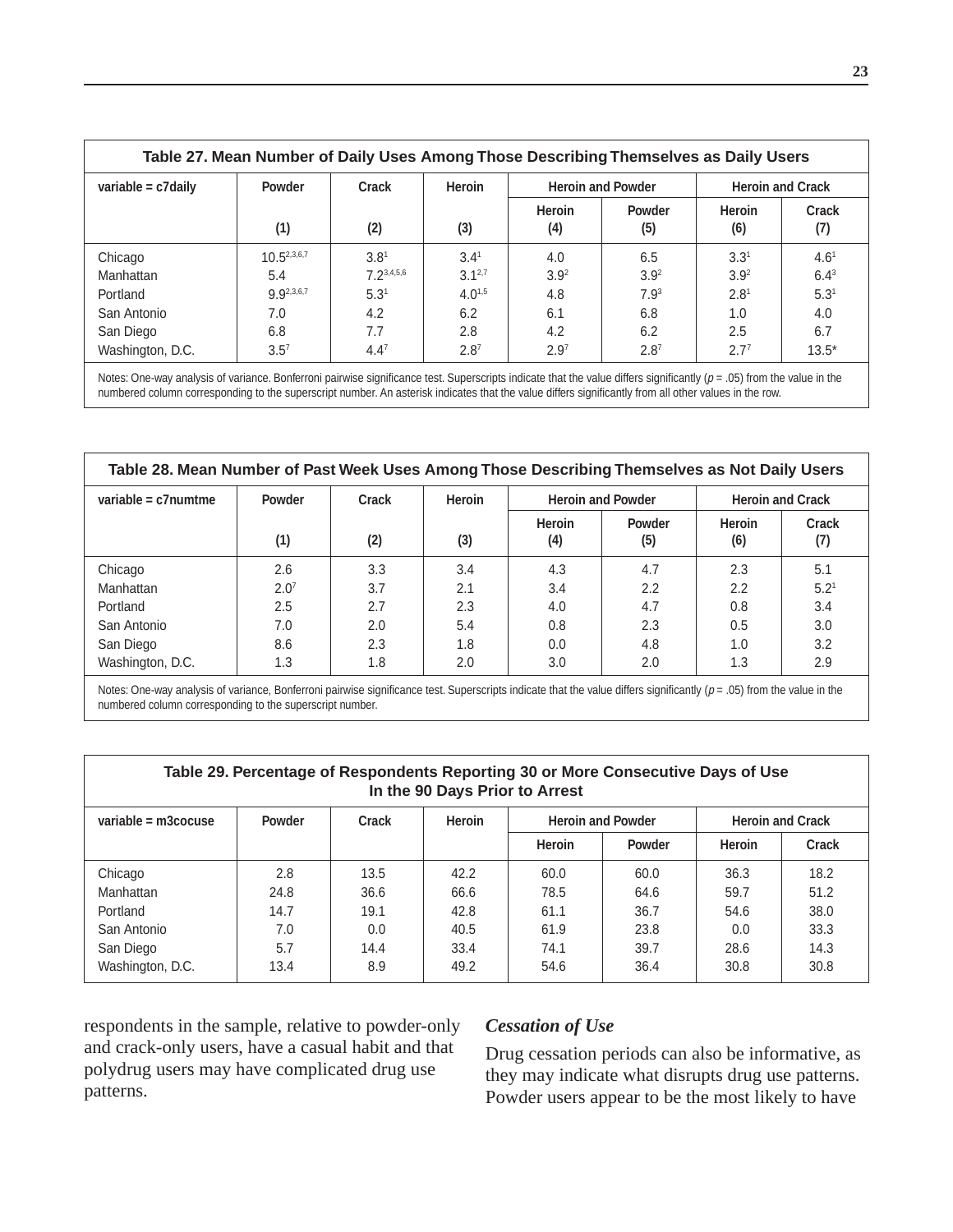| Table 30. Percentage of Respondents Reporting 30 or More Consecutive Days of Abstinence<br>In the 90 Days Prior to Arrest |      |      |      |               |        |                         |       |
|---------------------------------------------------------------------------------------------------------------------------|------|------|------|---------------|--------|-------------------------|-------|
| <b>Heroin</b><br>variable = $m3coctm2$<br><b>Powder</b><br>Crack<br><b>Heroin and Powder</b>                              |      |      |      |               |        | <b>Heroin and Crack</b> |       |
|                                                                                                                           |      |      |      | <b>Heroin</b> | Powder | Heroin                  | Crack |
| Chicago                                                                                                                   | 36.1 | 27.4 | 9.3  | 20.0          | 0.0    | 31.8                    | 13.6  |
| Manhattan                                                                                                                 | 28.3 | 31.4 | 13.3 | 9.9           | 15.6   | 20.5                    | 17.5  |
| Portland                                                                                                                  | 43.3 | 35.3 | 25.3 | 13.9          | 31.4   | 31.8                    | 19.0  |
| San Antonio                                                                                                               | 58.5 | 31.3 | 6.3  | 5.0           | 31.6   | 100.0                   | 33.3  |
| San Diego                                                                                                                 | 66.7 | 36.4 | 40.0 | 7.7           | 38.5   | 28.6                    | 47.6  |
| Washington, D.C.                                                                                                          | 57.1 | 31.4 | 18.3 | 0.0           | 18.2   | 54.5                    | 23.1  |

use patterns that include extended periods of nonuse. From one-quarter to two-thirds of the powder users reported a monthlong period of nonuse in the 90 days prior to arrest, compared to one-quarter to one-third of crack users and less than one-quarter of heroin users. From table 30, it is clear that only a relatively small fraction of heroin users have use patterns that include extended (1 month or longer) periods of nonuse.

Users were asked to explain why they went as long as they did without using drugs. Among powder, crack, and heroin users in Manhattan, 57 percent of powder users reported that they were not daily users and that their regular consumption pattern included periods of nonuse. (See table 31. Findings in other sites were generally comparable but are not presented.) The next most common motivation among powder users in Manhattan was "could not afford" (9.5 percent), followed by "wanted to change" (8 percent). Similar patterns were found among crack users and heroin users; 27 percent of the former and 31 percent of the latter reported that their regular patterns included periods of nonuse. The next most common responses among crack users for periods of nonuse were "could not afford" (20 percent) and "tired of [the drug] life" (19 percent). Among heroin users, the most frequent explanations after regular use pattern were "in treatment" (24 percent) and "jailed/incarcerated" (12 percent).

Among the data that stand out in table 31 is that no arrestees cited lack of drug availability as a factor

in determining their use patterns, and only one crack arrestee reported drug testing as a factor influencing periods of nonuse. Six percent of crack users and 12 percent of heroin users cited jail and incarceration as affecting their use patterns.

## **Conclusions and Implications**

### *Drug User Profile*

Evidence from the drug procurement study indicates that respondents face multiple risks in their lives. They reported relatively high rates of living on the streets and in shelters, even in comparison

| <b>Table 31. Motivations for Periods of Abstinence</b><br>Among Manhattan Arrestees, by Drug |                                 |       |        |  |  |  |  |
|----------------------------------------------------------------------------------------------|---------------------------------|-------|--------|--|--|--|--|
| variable = m3cocwhy                                                                          | <b>Percentage Citing Reason</b> |       |        |  |  |  |  |
|                                                                                              | <b>Powder</b>                   | Crack | Heroin |  |  |  |  |
| Tired of [the Drug] Life                                                                     | 71                              | 18.8  | 7.1    |  |  |  |  |
| Wanted to Change                                                                             | 8.3                             | 8.7   | 9.5    |  |  |  |  |
| Could Not Afford                                                                             | 9.5                             | 19.7  | 4.8    |  |  |  |  |
| In Treatment                                                                                 | 7.1                             | 6.9   | 23.8   |  |  |  |  |
| Because of Family                                                                            | 0.0                             | 2.8   | 7.1    |  |  |  |  |
| Switched to Other Drug                                                                       | 0.0                             | 1.4   | 0.0    |  |  |  |  |
| Jailed/Incarcerated                                                                          | 1.2                             | 5.5   | 11.9   |  |  |  |  |
| Drug Testing                                                                                 | 0.0                             | 0.5   | 0.0    |  |  |  |  |
| Hard to Find                                                                                 | 0.0                             | 0.0   | 0.0    |  |  |  |  |
| <b>Health Reasons</b>                                                                        | 6.0                             | 6.0   | 2.4    |  |  |  |  |
| Stigma                                                                                       | 1.2                             | 0.9   | 0.0    |  |  |  |  |
| Not a Daily or Dependent User                                                                | 57.1                            | 27.1  | 31.0   |  |  |  |  |
| Other                                                                                        | 2.4                             | 0.9   | 2.4    |  |  |  |  |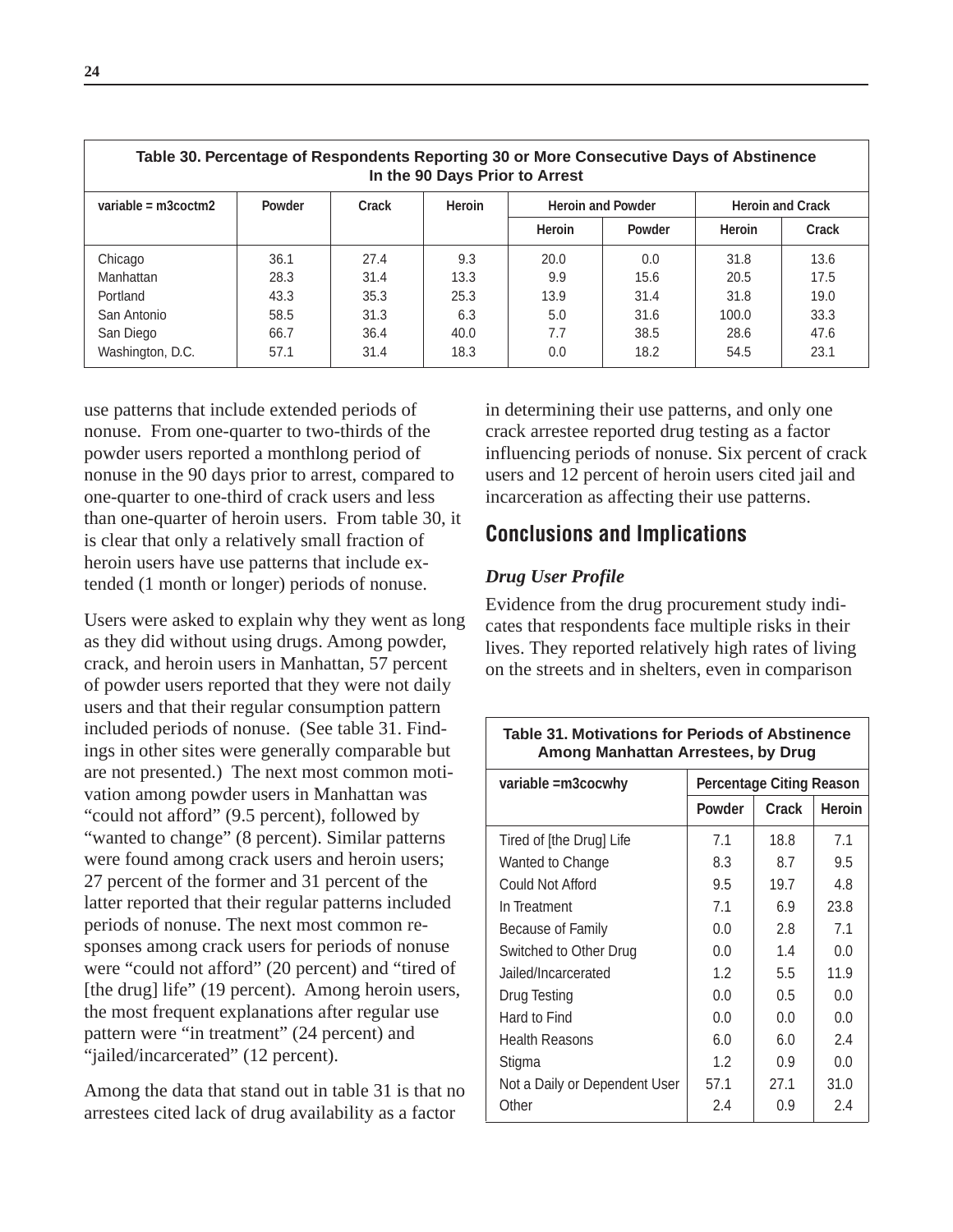to the general arrestee population in their communities. In addition, substantial fractions of respondents reported that public assistance or drug dealing and other illegal activities were their primary form of income. The findings also suggested that while study participants were likely to report frequent drug use and very likely to test positive for drug use, they were also in contact with institutions that provide other services, such as temporary shelter, permanent housing, and financial assistance. Drug-using arrestees' contact with such institutions should be studied carefully from the perspective of how these institutions might appropriately and effectively use their resources to address the problems of substance abuse.

#### *Drug Purchase Patterns*

Crack was more likely to be purchased under circumstances that exposed the buyers (and sellers) to law enforcement risks. A typical crack user in the procurement study made numerous purchases in a week, although not as many as a typical heroin user. Crack and heroin purchases were both very likely to take place outdoors, where they were more visible (table 18). In addition, crack buyers were less likely to buy from a main source than were other drug users (table 14) and more likely to have a large circle of dealers from whom to buy. These large networks could introduce additional exposure risks. There may also be an interaction effect; that is, the combination of buying outdoors from a stranger relatively close to one's residence (crack markets) poses different hazards than buying outdoors from a stranger or main source in a location farther from one's residence (heroin markets). These elements, in isolation or combination, may expose individuals participating in crack transactions to greater risk than individuals participating in transactions for other drugs. A cumulative effect also results in elevated risk of arrest for crack users: The relative size of the heroin and crack markets means that there are more crack transactions than heroin transactions to observe. Cumulatively, then, these characteristics

may expose crack users to greater visibility and greater risk.

The issue of risks and exposure has particular relevance for the black arrestee population. Black respondents were more likely than whites and Hispanics to participate in crack markets in ways that apparently increased risks. For example, if law enforcement officials focus their efforts against outdoor crack markets that are concentrated in certain neighborhoods—a reasonable policing strategy—this approach may disproportionately affect blacks. The disproportionate impact will arise because blacks are more likely than whites and Hispanics to make their purchases outdoors and are more likely to make them in their own neighborhoods. Whites and Hispanics, on the other hand, are more likely to travel away from their neighborhoods to make their purchases and are more likely to make them indoors. As a result, drug transactions conducted by blacks may be more visible to law enforcement, thus subjecting blacks to greater risk for drug-related arrests.

#### *Drug Use Patterns*

Participants in the procurement study were very likely to test positive for drugs. In addition, substantial fractions of heroin and crack users were likely to describe themselves as daily or dependent users. Among those describing themselves as daily users, most respondents reported consuming drugs more than once daily. Respondents also reported a variety of motivations for periods of nonuse. Powder cocaine users were most likely to report that their regular use pattern included periods of nonuse, but heroin and crack users also reported such patterns of intentional nonuse. In addition, substantial fractions cited other reasons for nonuse, including the cost of drugs, being tired of the consequences of drug use, and being in treatment programs or in jail.

These findings may be encouraging, because they indicate that service providers may have a window of opportunity for intervention; they also identify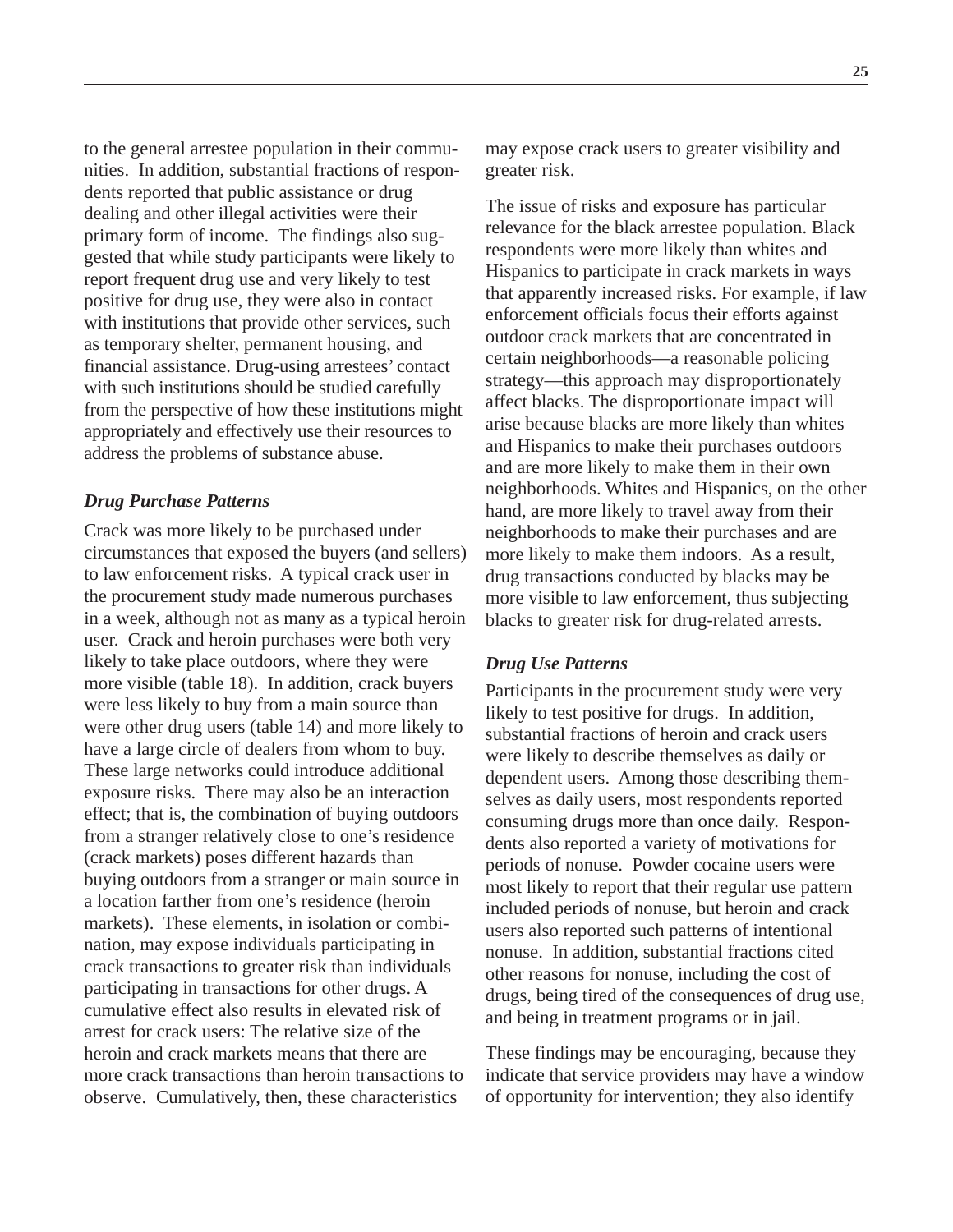influences over drug use patterns that policymakers may be able to manipulate or supplement. These findings suggest that a more careful and detailed examination of the factors influencing arrestees' drug use patterns would be beneficial.

#### *Policy Implications*

Analysis of the findings reveals that the powder, crack, and heroin markets differ substantially from one another in a variety of ways, including purchase and use practices. To the extent that drugusing arrestees are a particular problem in many communities, the findings also suggest that detailed information about local drug habits and patterns would be a valuable tool for law enforcement authorities, service providers, and policymakers. Further refinements of the interview instrument, for example, could provide information that would be useful for local policy evaluations, impact analyses, and prevalence monitoring.

The data also suggest that it is possible to tap into the DUF pool to explore motivations for drug use and policy interventions that interrupt drug markets. A more specific set of questions could explore such critical factors as deterrence, substitution of one drug for another, and the interaction between policing operations and perceived need for treatment services. Of particular interest would be whether there are differences in deterrence and cessation motivations across drug markets. For example, the findings presented here suggest that powder users, when they temporarily stop using cocaine, are motivated by factors over which they generally have more control, including the perceived need to improve their circumstances. Crack and heroin users, in contrast, are more likely to be motivated to stop drug use by factors associated with the consequences of consumption. Given these apparent differences in motivations, it should be possible to design questions to explore what set of deterrents would work against what types of users.

### **NOTES**

1. Mark A.R. Kleiman and Ann Marie Rocheleau, 1993, "Measuring Heroin Availability: A Demonstration Program," report prepared for the Office of National Drug Control Policy by BOTEC Analysis Corporation, September; David A. Boyum and Ann Marie Rocheleau, 1994a, "Heroin Users in Three Cities," report prepared for the Office of National Drug Control Policy by BOTEC Analysis Corporation, August; David A. Boyum and Ann Marie Rocheleau, 1994b, "Heroin Availability in New York, San Diego, and Chicago," report prepared for the Office of National Drug Control Policy by BOTEC Analysis Corporation, August.

2. The DUF program is now known as the Arrestee Drug Abuse Monitoring (ADAM) program. It is being expanded to 75 cities nationwide.

3. As a followup to the crack, powder cocaine, and heroin addendum, NIJ awarded a DUF Challenge Grant to the San Diego Association of Governments (SANDAG) to conduct similar research into methamphetamine markets. Using a similar interview instrument, SANDAG began collecting data in five sites (Los Angeles; Phoenix; Portland, Oregon; San Diego; and San Jose) in October 1996. Findings from the methamphetamine study will be available in 1998.

4. The 10 drugs are cocaine, opiates, marijuana, PCP, methadone, benzodiazepines, methaqualone, propoxyphene, barbiturates, and amphetamines. Powder cocaine cannot be distinguished from crack cocaine in the test. Samples that test positive for amphetamines are subjected to gas chromatography analysis to eliminate false positives caused by use of over-the-counter medications.

5. Note that these figures understate the number of individuals eligible and overstate the completion rate. Respondents screened into the procurement study by self-reporting drug use in the 30 days prior to arrest; however, self-reported data on drug use consistently understate actual use.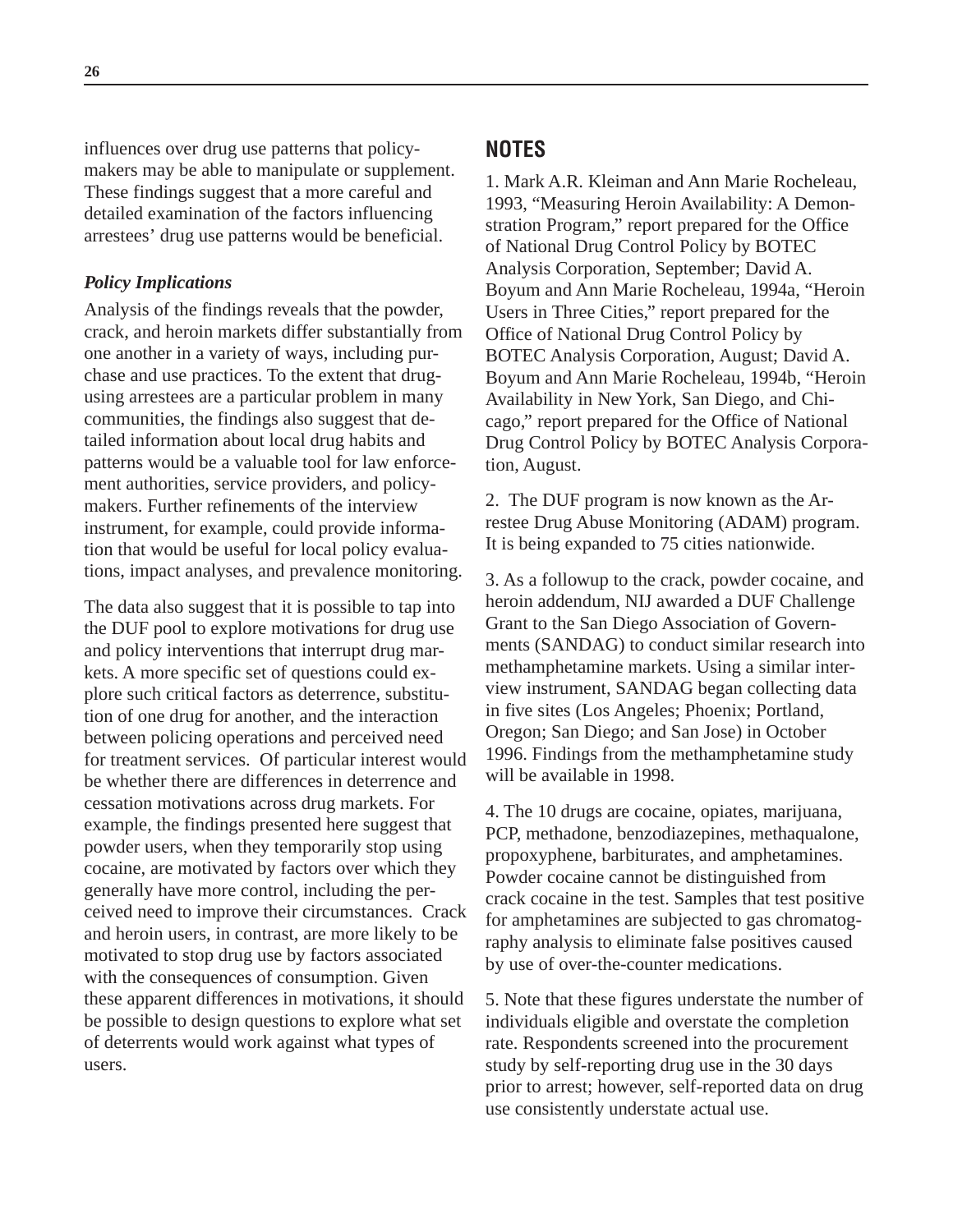6. The reporting convention for the tables in this document parallels the number of forms that the individual completed. For example, individuals completing only a powder cocaine interview are reported under "powder" in the tables, while those completing both heroin and powder cocaine interviews (or heroin and crack interviews) are reported under "heroin and powder" (or "heroin and crack"). Where drug-specific, rather than individual-specific, factors are of interest, the data from the "heroin and powder" and "heroin and crack" categories are reported separately. Many of the tables have a variable name printed in the upper left corner. The interview question corresponding to the variable can be found in the appendix. Tables without a variable name in the upper left corner are either summary tables or are derived from the main DUF instrument.

7. Kleiman and Rocheleau 1993; Boyum and Rocheleau 1994a; Boyum and Rocheleau 1994b.

8. Given the small number of juveniles participating in the study, they are dropped from all analyses and only included in the summary participation tables in this section (tables 1–6).

9. Andrew Lang Golub and Bruce Johnson, 1997, *Crack's Decline: Some Surprises Across the United States.* Washington, D.C.: U.S. Department of Justice, National Institute of Justice.

10. National Institute of Justice, 1997, *1996 Drug Use Forecasting Annual Report on Adult and Juvenile Arrestees*. Washington, D.C.: U.S. Department of Justice, National Institute of Justice.

11. Contingency means dependence, so a contingency table reflects how one characteristic (arrayed in a row) affects another characteristic (arrayed in a column). If the characteristics are independent of each other, then the percentage found in any given cell should be approximately equal to the product of the corresponding row and column percentages. If one characteristic depends, to some extent or another, on the other characteristic then the cell percentage will differ from the row-column product.

12. A cluster of 101 individuals reported knowing exactly 100 dealers. In addition, 33 respondents reported knowing more than 100 dealers from whom they could buy. Omitting values greater than 100, one-third of which were greater than 500, reduces the variable means but does not change the relative rankings.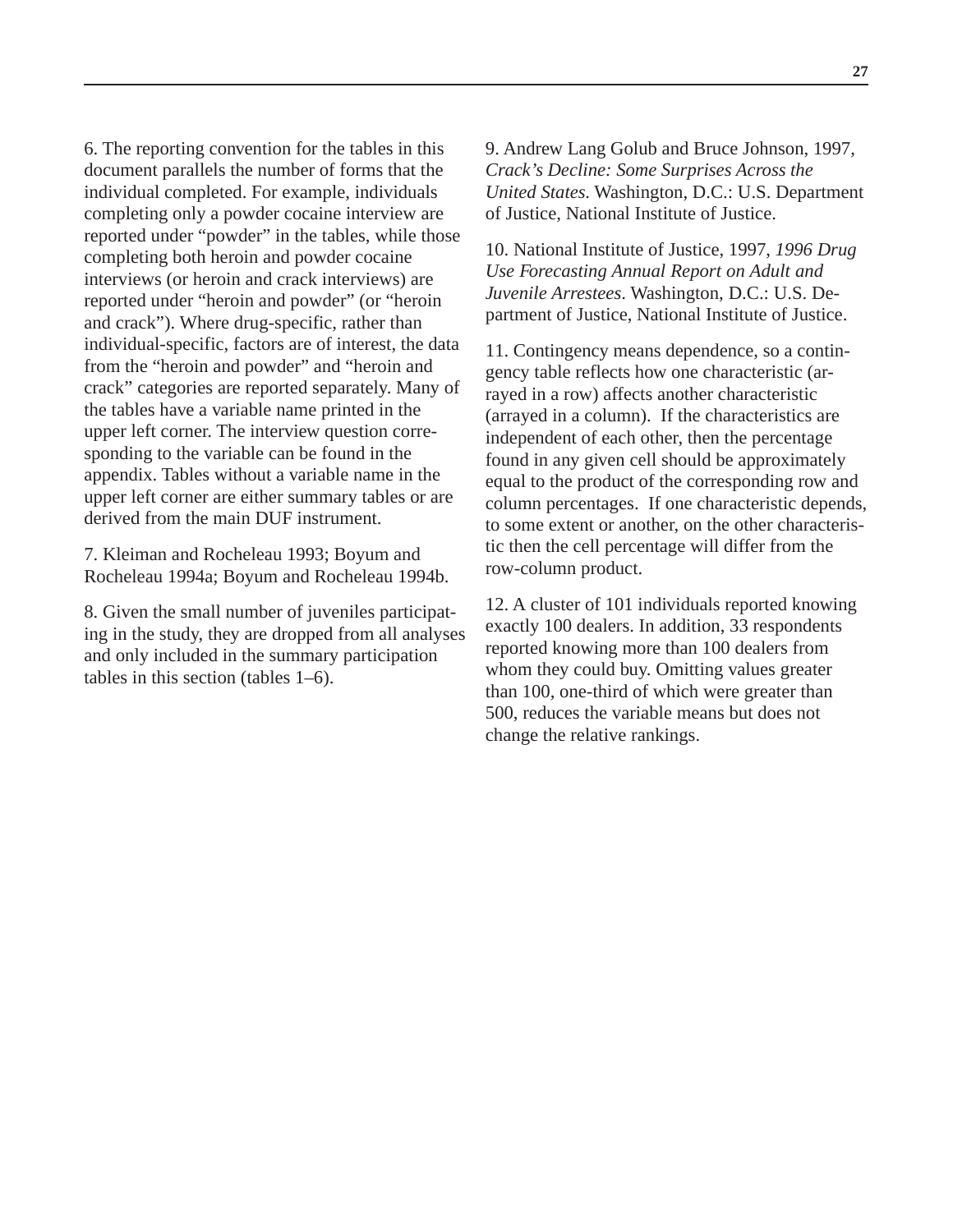# **Appendix: Addendum Interview Instrument**

The following interview instrument was used for both powder cocaine and crack cocaine respondents. Powder and crack respondents were distinguished by question 1.B, the *COC\_CRK* variable. A similar instrument, differing only in certain screening questions and response categories, was used with heroin respondents. Data were segregated into three separate files (crack, powder cocaine, and heroin) and merged with the corresponding main DUF data. The segregated data files were then merged into a master data file that contained a data record for each completed interview.

The complete addendum coding catalog, along with separate and merged data files, will be archived at the Inter-University Consortium for Political and Social Research at the University of Michigan. Interested analysts can also find complete 1995 and 1996 Drug Use Forecasting (DUF) files there. DUF files may be useful for conducting additional analyses on differences between addendum and nonaddendum respondents.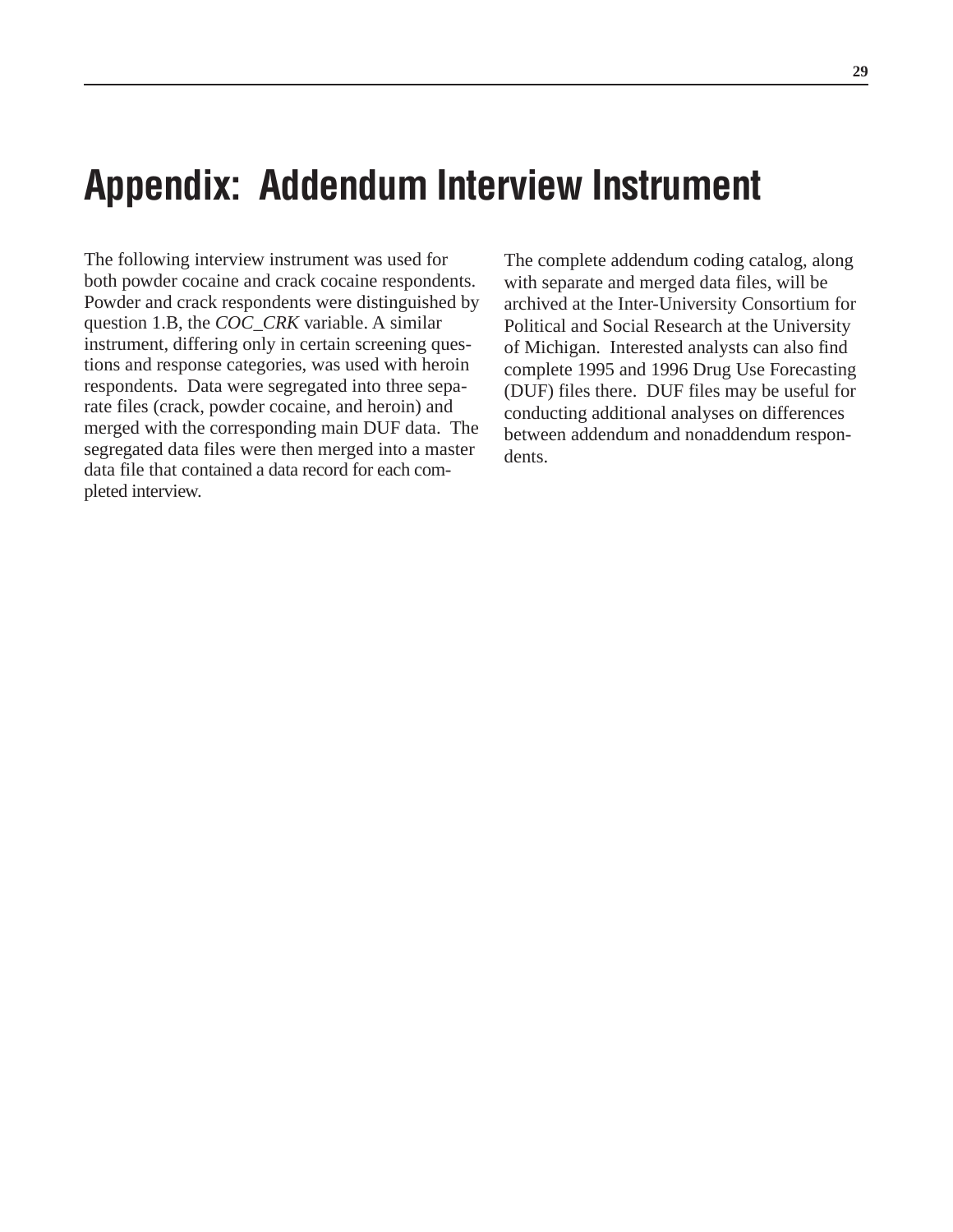#### **DUF COCAINE/CRACK AND HEROIN ADDENDUM**

| <b>INTMO</b> | <b>INTDAY</b> | <b>INTYR</b> | ID |
|--------------|---------------|--------------|----|
| DATE:        |               |              |    |

#### **SITE: 1–NEW YORK 2–WASHINGTON 3–PORTLAND 4–SAN DIEGO 11–CHICAGO 19–SAN ANTONIO**

#### I. COCAINE/CRACK SECTION

INTERVIEWERS: REFER BACK TO THE QUESTION ON THE DRUG GRID THAT STATES, "How many days did you use (NAME DRUG) in the past 30 days?" THIS QUESTION IS CURRENTLY NUMBER 15 IN THE ADULT, AND 14 IN THE JUVENILE, DUF QUESTIONNAIRES. IF ARRESTEE SAID HE/SHE USED COCAINE/CRACK IN THE PAST 30 DAYS, ASK THE FOLLOWING QUESTIONS. IF ARRESTEE HAS NOT USED COCAINE/CRACK IN THE PAST 30 DAYS, GO TO THE HEROIN QUESTIONS (IF APPLICABLE), BEGINNING WITH QUESTION 1.

READ: Now I want to ask you some more detailed questions about how you buy and use cocaine/crack. Remember, everything you tell me is still confidential. It is important for this study that we get accurate and honest information. If there is a question you do not want to answer, please let me know.

| 1. How do you use cocaine/crack?                          | (READ ALL CHOICES, CIRCLE ALL THAT APPLY)         |
|-----------------------------------------------------------|---------------------------------------------------|
|                                                           | 1. Snort powder                                   |
|                                                           | <b>CUSESNRT</b>                                   |
|                                                           | 2. Inject cocaine powder alone                    |
|                                                           | <b>CUSEINJ</b>                                    |
|                                                           | 3. Inject cocaine powder in combination with:     |
|                                                           | <b>CUSECMBH</b> (in combination with heroin)      |
|                                                           | <b>CUSECMBO</b> (in combination with other drugs) |
|                                                           | 4. Freebase powder                                |
|                                                           | <b>CUSEFBAS</b>                                   |
|                                                           | 5. Smoke crack                                    |
|                                                           | <b>CUSESMOK</b>                                   |
|                                                           | 6. Smoke crack laced with:                        |
|                                                           | <b>CUSESMKM</b> (marijuana)                       |
|                                                           | <b>CUSESMKC</b> (crack)                           |
|                                                           | <b>CUSESMKO</b> (other)                           |
|                                                           | 7. Other (SPECIFY):                               |
|                                                           | <b>CUEOTHR</b>                                    |
|                                                           | (IF MORE THAN ONE METHOD IS GIVEN, ASK A)         |
| A. Which method do you most often use?<br><b>CUSEOFTN</b> | (WRITE IN CODE NUMBER FROM ABOVE)                 |
|                                                           | METHOD_________                                   |
|                                                           |                                                   |
| B. BASED UPON THE ANSWER IN A (AND IF NECESSARY #15       | (CIRCLE ONE)                                      |
| ON THE DRUG GRID) WE WILL BE ASKING THE REST OF           | 1. Cocaine Powder (GO TO QUESTION 2)              |
| THE QUESTIONS IN THIS SECTION ABOUT:                      | 2. Crack (ASK C)                                  |
| COC_CRK                                                   |                                                   |
|                                                           |                                                   |
| (IF B IS CRACK, ASK C)                                    |                                                   |
|                                                           |                                                   |
|                                                           |                                                   |
|                                                           |                                                   |
|                                                           |                                                   |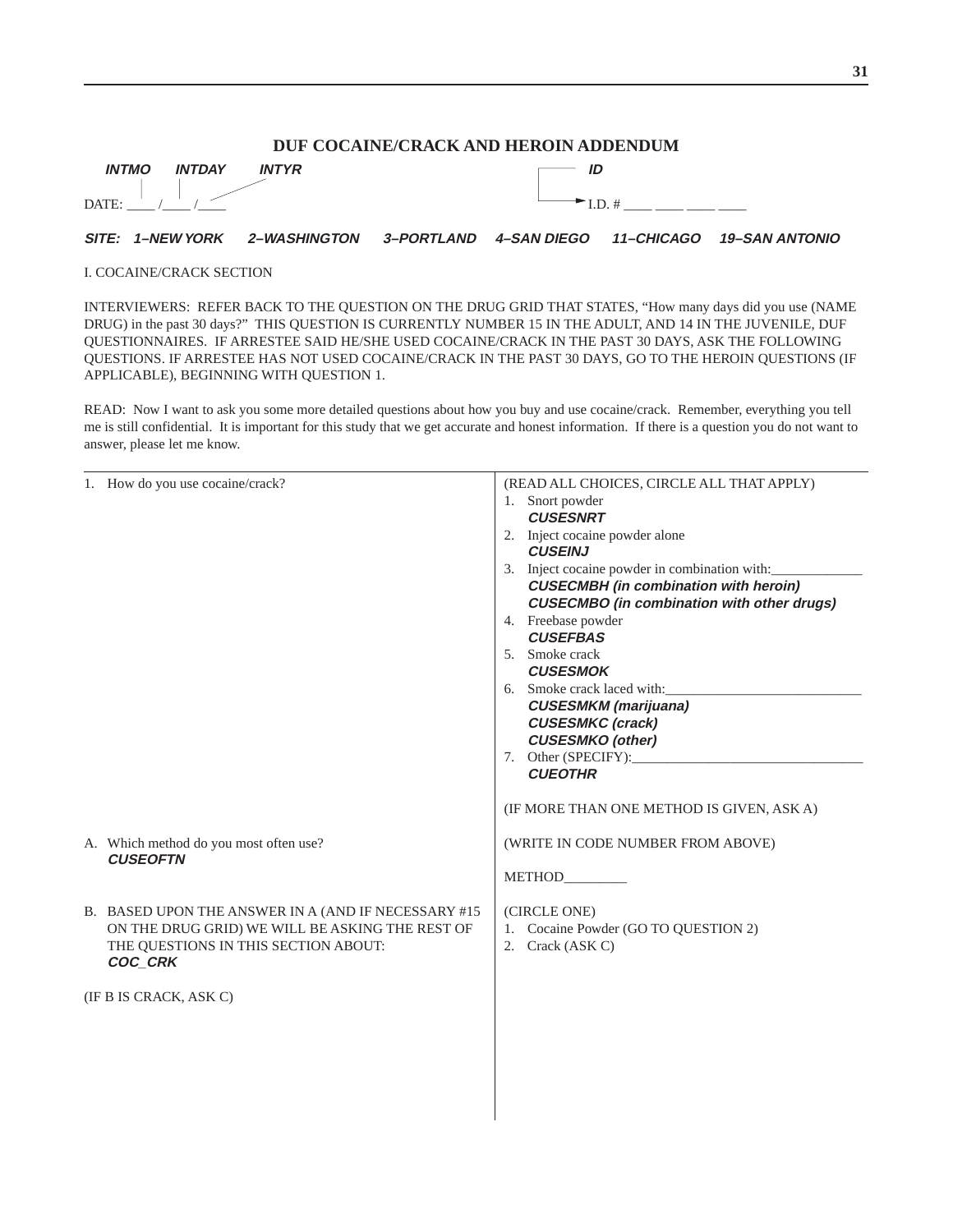|  |  |  | C. What term do you use to refer to the crack that you smoke? |
|--|--|--|---------------------------------------------------------------|
|--|--|--|---------------------------------------------------------------|

| $1_{-}$ | Crack            |
|---------|------------------|
|         | <b>CTRMCRCK</b>  |
|         | 2. Rock          |
|         | <b>CTRMROCK</b>  |
|         | 3. Readyrock     |
|         | <b>CTRMRRCK</b>  |
|         | 4. Freebase      |
|         | <b>CTRMFBAS</b>  |
| 5.      | <b>Base</b>      |
|         | <b>CTRMBASE</b>  |
| 6.      | Other (SPECIFY): |
|         | <b>CTRMOTHER</b> |

| (CIRCLE ALL THAT APPLY)

DEPENDING ON THE TYPE THEY SAY THEY USE MOST OFTEN IN QUESTION 1, PLEASE USE EITHER THE WORD "COCAINE" OR SUBSTITUTE THE TERM THEY USE TO REFER TO "CRACK" THROUGHOUT THE REST OF THE INTERVIEW WHERE YOU SEE "COCAINE/CRACK." YOU CAN ALSO SUBSTITUTE LOCAL JARGON FOR THE WORDS "BUY" OR "OBTAIN" DRUGS.

| 2. Do you usually buy/obtain cocaine/crack in the neighborhood<br>where you live?<br><b>CBUYHOOD</b>                                                                     | (CIRCLE ONE)<br>N <sub>o</sub><br>1.<br>2.<br>Yes                                                                                                                                                                                                                                                                                                                                       |
|--------------------------------------------------------------------------------------------------------------------------------------------------------------------------|-----------------------------------------------------------------------------------------------------------------------------------------------------------------------------------------------------------------------------------------------------------------------------------------------------------------------------------------------------------------------------------------|
| 3. Do you usually buy/obtain cocaine/crack indoors or outdoors?<br><b>CBUYNOUT</b>                                                                                       | (CIRCLE ONE)<br>1. Indoors (ASK A)<br>Outdoors (GO TO QUESTION 4)<br>2.                                                                                                                                                                                                                                                                                                                 |
| A. Do you usually buy/obtain at a:<br><b>CBUYAT</b>                                                                                                                      | (READ ALL, CIRCLE ONE)<br>1. Residence?<br>2. Business?<br>3. Abandoned building?                                                                                                                                                                                                                                                                                                       |
| 4. How many people do you know that you could buy/obtain cocaine/<br>crack from today if you had the money or means and they had the<br>cocaine/crack?<br><b>CNUMPPL</b> | # OF PEOPLE (NO RANGES)                                                                                                                                                                                                                                                                                                                                                                 |
| 5. How many different cocaine/crack dealers have you bought/<br>obtained cocaine/crack from in the past seven days?<br><b>CNUMBDLRS</b>                                  | _# of DEALERS (NO RANGES)                                                                                                                                                                                                                                                                                                                                                               |
| 6. What type of connections do you use?                                                                                                                                  | (READ ALL CHOICES AND CIRCLE ALL THAT APPLY)<br>1. Street connection<br><b>CCONSTRT</b><br>2. House connection<br><b>CCONHOUS</b><br>3. Phone connection<br><b>CCONPHON</b><br>4. Through a beeper<br><b>CCONBEEP</b><br>5. Crack house<br><b>CCONCHSE</b><br>6. Other (SPECIFY):<br><b>CCONBUSN</b><br><b>CCONFRND</b><br><b>CCONOTHR</b><br>(IF MORE THAN ONE METHOD IS GIVEN, ASK A) |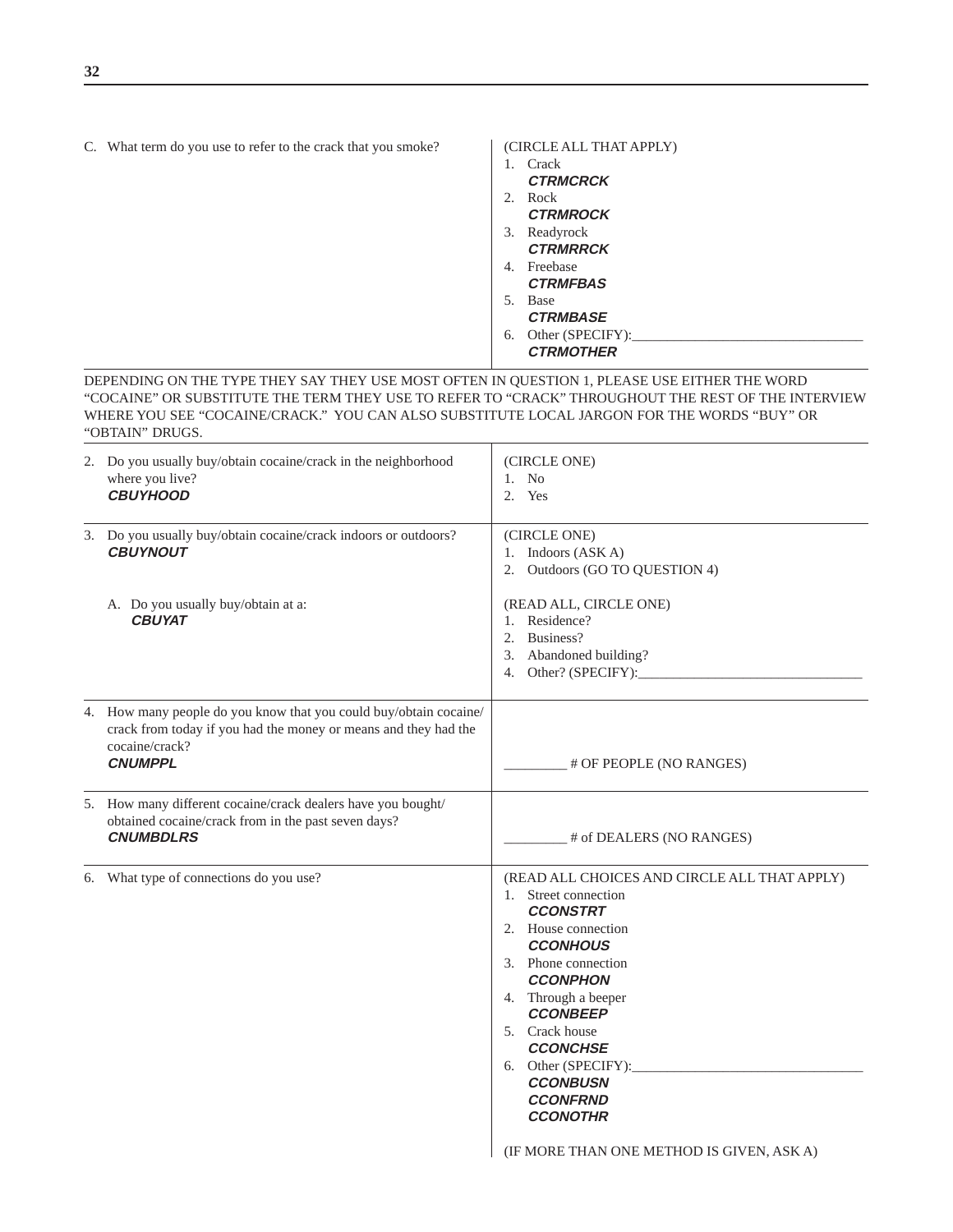|  | A. What type of connection do you most often use?<br><b>CCONOFTN</b>                                                         | (WRITE IN CODE NUMBER FROM ABOVE)<br>CONNECTION                                                                                                                                                                                             |
|--|------------------------------------------------------------------------------------------------------------------------------|---------------------------------------------------------------------------------------------------------------------------------------------------------------------------------------------------------------------------------------------|
|  | 7. Do you have a main source—one dealer you most often buy/obtain<br>cocaine/crack from?<br><b>CMNSRCE</b>                   | (CIRCLE ONE)<br>1. No (GO TO QUESTION 8)<br>2. Yes (ASK A through F)                                                                                                                                                                        |
|  | A. How long have you used this source?<br><b>CMNSRTIM</b>                                                                    | (PUT IN NUMBER AND CIRCLE TIME PERIOD)<br># OF DAYS / WEEKS / MONTHS / YEARS                                                                                                                                                                |
|  | B. What type of connection is this main source?<br><b>CMNSRCON</b>                                                           | (READ ALL, CIRCLE ONE)<br>1. Street connection<br>2. House connection<br>3. Phone connection<br>4. Through a beeper<br>5. Crack house                                                                                                       |
|  | C. Does this main source live in your neighborhood?<br><b>CMNSRHD</b>                                                        | (CIRCLE ONE)<br>1. No<br>2. Yes                                                                                                                                                                                                             |
|  | D. Do you purchase/obtain other drugs from this main source?<br><b>CMNSRDRG</b>                                              | (CIRCLE ONE)<br>$1.$ No<br>2. Yes $(SPECTFY \ DRUG(S))$ :                                                                                                                                                                                   |
|  | E. What do you usually do if your main source is not around?                                                                 | (CIRCLE ALL THAT APPLY)<br>1. Go to someone else<br><b>CMNSRELS</b><br>2. Get it through a friend<br><b>CMNSFRD</b><br>3. Use other drugs<br><b>CMNSRODR</b><br>4. Will not buy<br><b>CMNSRNO</b><br>5. Other (SPECIFY):<br><b>CMNSROTH</b> |
|  | F. What is the ethnicity of your main source?<br><b>CMNSRETH</b>                                                             | (CIRCLE ONE)<br>1. Black (not Hispanic)<br>2. White (not Hispanic)<br>3. Hispanic<br>4. American Indian/Alaskan Native<br>5. Asian/Pacific Islander<br>6. Other (SPECIFY):                                                                  |
|  | 8. In the past 12 months, was there a time when you had the money,<br>but you couldn't buy/obtain cocaine/crack?<br>M12COCBY | (CIRCLE ONE)<br>1. No (GO TO QUESTION 9)<br>2. Yes (ASK A THROUGH C)                                                                                                                                                                        |
|  | A. How long ago was the last time?<br><b>M12COCT2</b>                                                                        | (PUT IN NUMBER AND CIRCLE TIME PERIOD)<br># OF DAYS / WEEKS / MONTHS AGO                                                                                                                                                                    |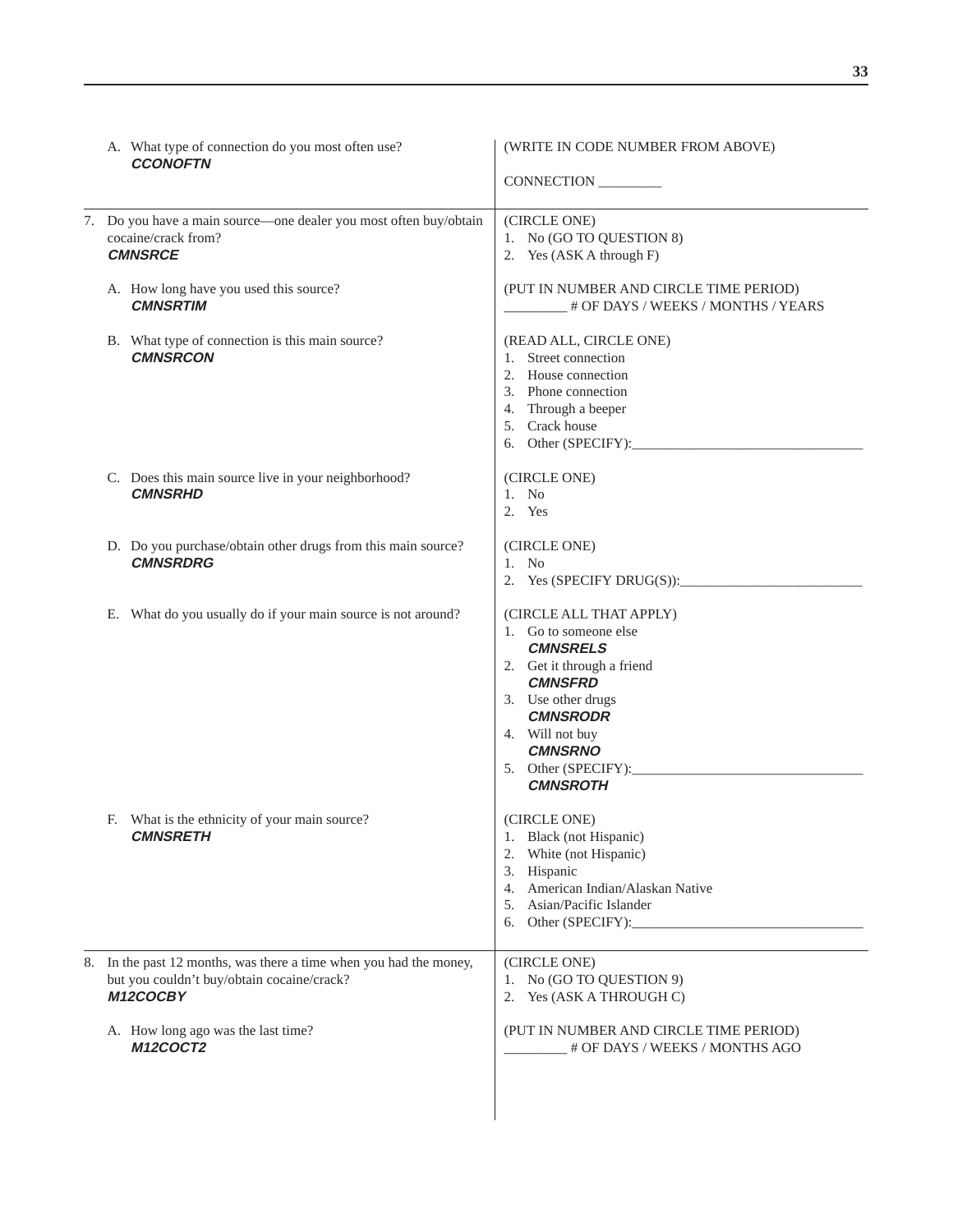| B. What was the reason you couldn't buy/obtain cocaine/crack?<br><b>M12COCRN</b>                                                                                                        | (CIRCLE ONE)<br>1. No reason<br>2. Dealer not available<br>3. Police activity hot<br>4. Dealer out of cocaine/crack<br>5. Holiday/Sunday<br>6. Dealer charging too much money<br>7. Other (SPECIFY):                                                                                                                                                                                                                                                                                                                                                                                                               |
|-----------------------------------------------------------------------------------------------------------------------------------------------------------------------------------------|--------------------------------------------------------------------------------------------------------------------------------------------------------------------------------------------------------------------------------------------------------------------------------------------------------------------------------------------------------------------------------------------------------------------------------------------------------------------------------------------------------------------------------------------------------------------------------------------------------------------|
| C. How did you get through the experience?<br>M12COCEP                                                                                                                                  | (CIRCLE ONE)<br>1. Didn't do anything/didn't use<br>2. Used/bought another drug<br>3. Found another connection<br>4. Other (SPECIFY):                                                                                                                                                                                                                                                                                                                                                                                                                                                                              |
| 9. During the last 3 months, what is the most consecutive days in a<br>row you used cocaine/crack?<br>M3COCDAY<br>(PROBE: HOW MANY DAYS DID YOU USE COCAINE/<br>CRACK WITHOUT A BREAK?) | # OF DAYS                                                                                                                                                                                                                                                                                                                                                                                                                                                                                                                                                                                                          |
| 10. During the last 3 months, what is the longest time you went<br>without using cocaine/crack?<br>M3COCTM2                                                                             | (PUT IN NUMBER AND CIRCLE TIME PERIOD)<br># OF DAYS / WEEKS / MONTHS<br>(IF ANSWER IS "0" GO TO QUESTION 11)                                                                                                                                                                                                                                                                                                                                                                                                                                                                                                       |
| A. Why did you go that long without using cocaine/crack?<br><b>M3COCWHY</b>                                                                                                             | (CIRCLE ONE. PROBE FOR MOST SPECIFIC ANSWER. IF<br>TWO SPECIFIC ANSWERS ARE GIVEN, PROBE FOR<br>MOST IMPORTANT ONE.)<br>1. Tired of life associated with cocaine/crack (passive answer)<br>2. Wanted to change/improve life (active answer)<br>3. Couldn't afford cocaine/crack<br>4. In treatment<br>5. Because of my family/kids<br>6. Switched to other drug<br>7. Jailed/incarcerated<br>8. Subjected to drug testing<br>9. Cocaine/crack is hard to find<br>10. Health reasons<br>11. Stigma of cocaine/crack use<br>12. Not a daily or dependent user/that is my regular use pattern<br>13. Other (SPECIFY): |
| 11. A. In the past 30 days did you get cocaine/crack for free (did not<br>pay money for it)?<br>C30COCFR                                                                                | (CIRCLE ONE)<br>1. No $(GO TO B)$<br>Yes (ASK SUBQUESTION)<br>2.                                                                                                                                                                                                                                                                                                                                                                                                                                                                                                                                                   |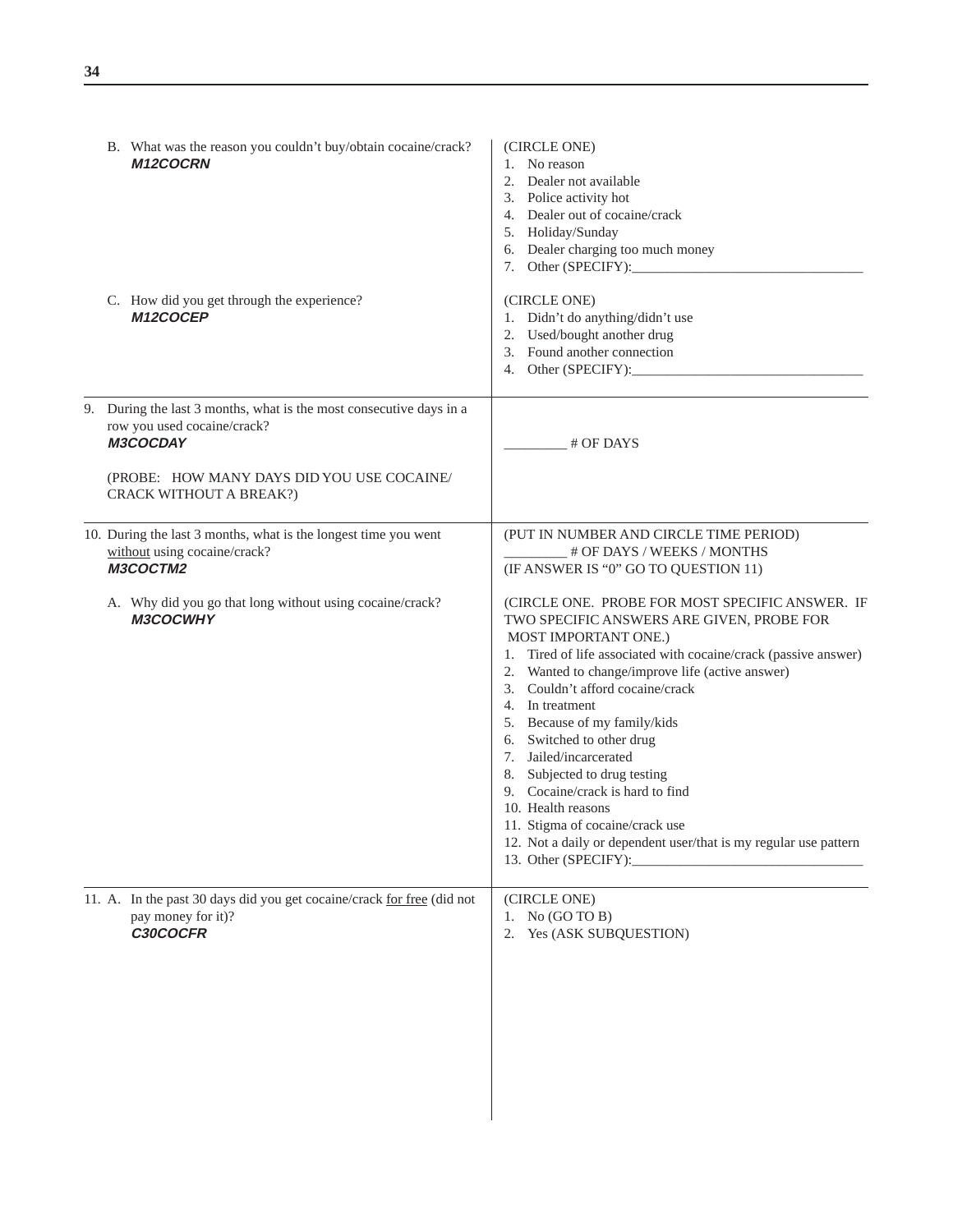| -Who gave you cocaine/crack for free in the past 30 days?                                                                                                                    | (READ ALL AND CIRCLE ALL THAT APPLY)<br>1. Dealer<br>C30DEALR<br>2. Friend<br><b>C30FRND</b><br>3. Spouse/lover<br>C30SPOUS<br>4. Other relative/family member<br>C30FAMLY<br>5. Co-worker<br><b>C30COWKR</b><br>6. Other (SPECIFY):<br>C30OTHR                                                                                                                                                                                                                               |
|------------------------------------------------------------------------------------------------------------------------------------------------------------------------------|-------------------------------------------------------------------------------------------------------------------------------------------------------------------------------------------------------------------------------------------------------------------------------------------------------------------------------------------------------------------------------------------------------------------------------------------------------------------------------|
| B. In the past 30 days did you get cocaine/crack by participating<br>in drug-related activities, for example, selling or holding drugs,<br>finding buyers, etc.?<br>C30ACTIV | (CIRCLE ONE)<br>1. No<br>2. Yes                                                                                                                                                                                                                                                                                                                                                                                                                                               |
| C. In the past 30 days did you get cocaine/crack by trading sex<br>for it?<br><b>C30TRDSX</b>                                                                                | (CIRCLE ONE)<br>1. No<br>2. Yes                                                                                                                                                                                                                                                                                                                                                                                                                                               |
| D. In the past 30 days did you get cocaine/crack by trading<br>something else for it?<br><b>C30TRELS</b>                                                                     | (CIRCLE ONE)<br>1. No<br>2. Yes                                                                                                                                                                                                                                                                                                                                                                                                                                               |
| E. In the past 30 days did you get cocaine/crack by stealing it?<br>C30STEAL                                                                                                 | (CIRCLE ONE)<br>1. No<br>2. Yes                                                                                                                                                                                                                                                                                                                                                                                                                                               |
| 12. How do you usually get the money you need to buy cocaine/crack?                                                                                                          | (READ ALL AND CIRCLE ALL THAT APPLY)<br>1. Through legal means (legal job, welfare, savings)<br><b>CMNYLEGL</b><br>2. Steal<br>C30STEAL<br>3. Prostitution/sex work<br><b>CMNYSEX</b><br>4. Deal/sell drugs/help sell drugs<br><b>CMNYDRUG</b><br>5. Rob someone<br><b>CMNYROB</b><br>6. Borrow/ask for money<br><b>CMNYBORR</b><br>7. Work at illegal job (other than dealing drugs)<br><b>CMNYILGL</b><br>8. Don't spend money on drugs<br><b>CMNYODR</b><br><b>CMNYOTH</b> |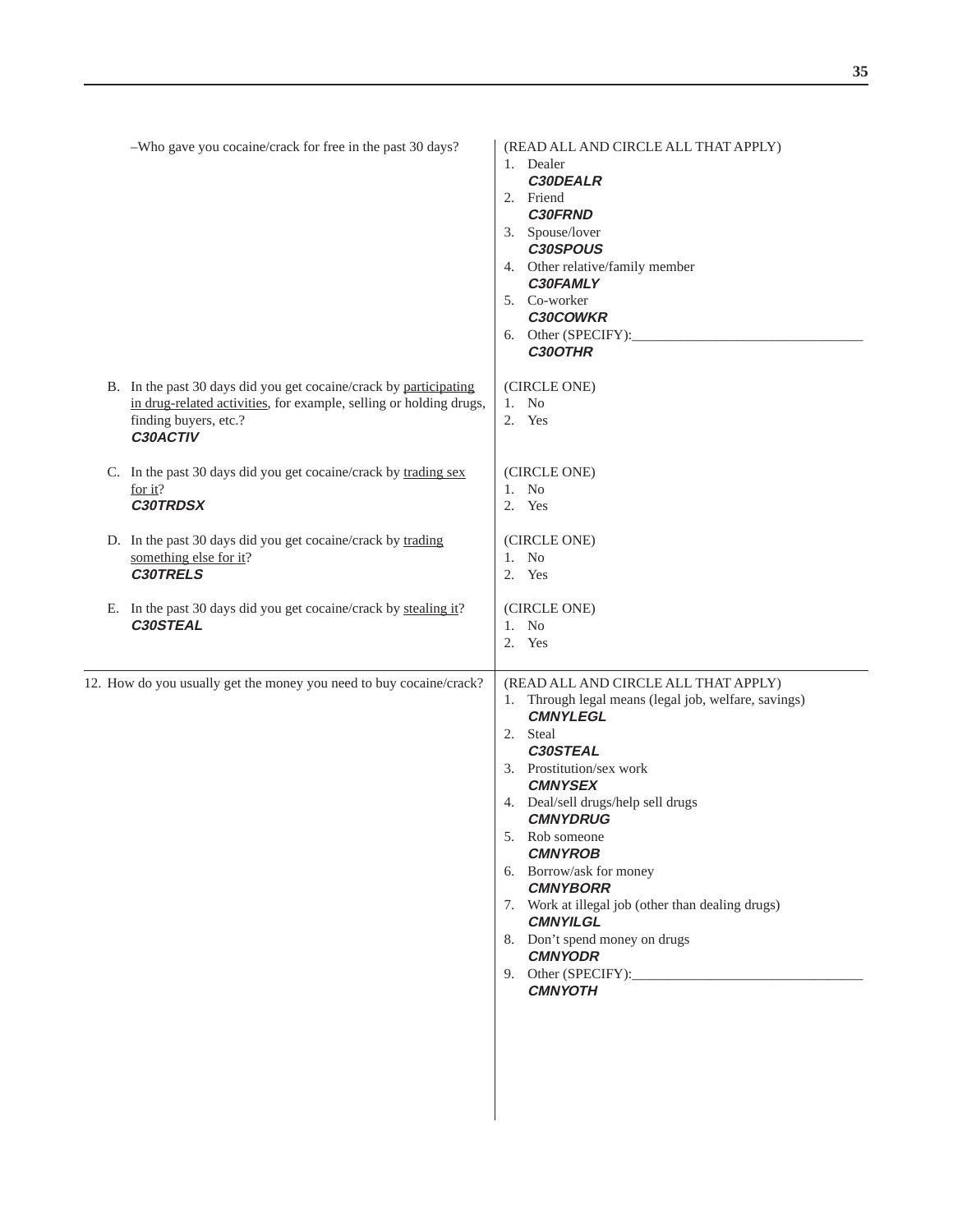| 13. ASK THIS QUESTION ONLY IF PARTICIPANT IN #11B OR<br>#12(4) SAID THEY PARTICIPATED IN DRUG-RELATED<br>ACTIVITIES TO GET MONEY FOR COCAINE/CRACK OR<br>GET THE DRUG ITSELF. IF NO DRUG-RELATED ACTIVITY<br>WAS REPORTED, GO TO QUESTION 14. |                                                                 |
|-----------------------------------------------------------------------------------------------------------------------------------------------------------------------------------------------------------------------------------------------|-----------------------------------------------------------------|
| In the past 30 days, did you participate in any of the following<br>drug-related activities to get money for cocaine/crack or get the<br>drug directly?                                                                                       | (READ EACH ACTIVITY AND CIRCLE ONE FOR THAT<br><b>ACTIVITY)</b> |
| A. Sold drugs to street dealer?<br><b>CACTDLR</b>                                                                                                                                                                                             | 1. No<br>2. Yes                                                 |
| B. Sold drugs to another person using drugs (not a dealer)?<br><b>CACTNODL</b>                                                                                                                                                                | 1. No<br>2. Yes                                                 |
| C. Steering and/or finding buyers?<br><b>CACTBUYR</b>                                                                                                                                                                                         | 1. No<br>2. Yes                                                 |
| D. Acting as a middleman?<br><b>CACTMDMN</b>                                                                                                                                                                                                  | 1. No<br>2. Yes                                                 |
| E. Holding drugs or money?<br><b>CACTHOLD</b>                                                                                                                                                                                                 | 1. No<br>2. Yes                                                 |
| F. Providing street security?<br><b>CACTSEC</b>                                                                                                                                                                                               | 1. No<br>2. Yes                                                 |
| G. Cutting, packaging or cooking drugs?<br><b>CACTPKG</b>                                                                                                                                                                                     | 1. No<br>2. Yes                                                 |
| H. Providing space for using drugs?<br><b>CACTSPAC</b>                                                                                                                                                                                        | 1. No<br>2. Yes                                                 |
| Selling or renting pipes/works/rigs or other paraphernalia?<br>Ι.<br><b>CACTPARA</b>                                                                                                                                                          | 1. No<br>2. Yes                                                 |
| J. Any other activities not mentioned?<br><b>CACTOTHR</b>                                                                                                                                                                                     | 1. No                                                           |
| 14. A. In the past 30 days, did you own a gun?<br><b>C30GUN</b>                                                                                                                                                                               | (CIRCLE ONE)<br>1. No<br>2. Yes                                 |
| B. In the past 30 days, have you carried a gun while you were<br>obtaining cocaine/crack?<br>C30GUNOB                                                                                                                                         | (CIRCLE ONE)<br>1. No<br>2. Yes                                 |
| 15. (IF QUESTION #1B IS COCAINE POWDER) How much<br>cocaine powder do you usually use each time you get high?<br><b>COCUSEGR</b>                                                                                                              | # OF GRAMS<br>SPECIFY OTHER<br><b>DESCRIPTION</b>               |
|                                                                                                                                                                                                                                               |                                                                 |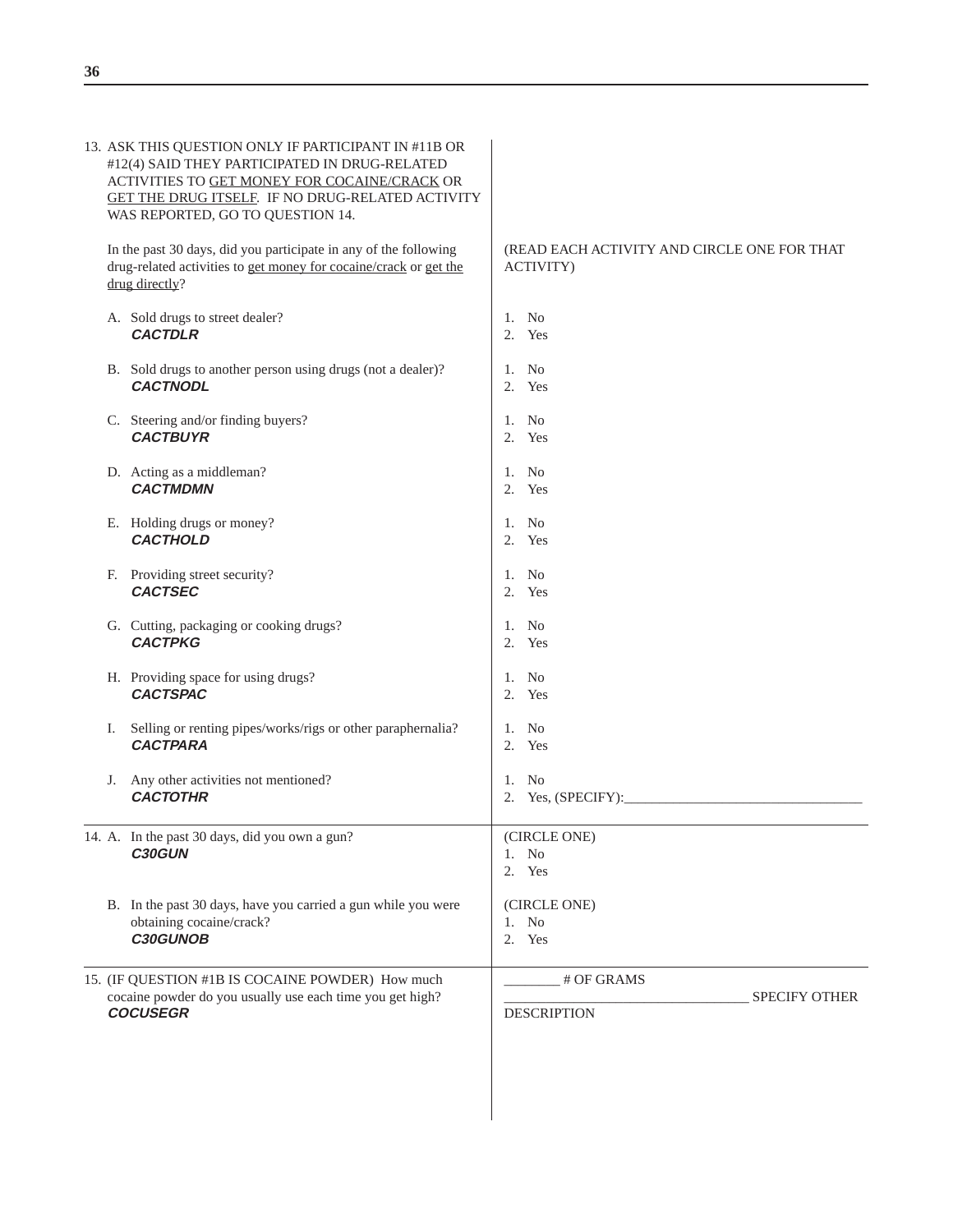| (IF QUESTION #1B IS CRACK) Crack is packaged in different ways.<br>In the past 30 days have you purchased/obtained it: | (READ ALL CHOICES, CIRCLE ALL THAT APPLY)<br>1. In vials<br><b>CRKVIAL</b><br>2. In plastic baggies or zip lock baggies<br><b>CRKBAG</b><br>3. Wrapped in tin foil<br><b>CRKFOIL</b><br>4. By the rock - no packaging<br><b>CRKROCK</b><br>5. In other packaging (SPECIFY):<br><b>CRKPKOT</b><br>(IF MORE THAN ONE METHOD IS GIVEN, ASK A) |
|------------------------------------------------------------------------------------------------------------------------|--------------------------------------------------------------------------------------------------------------------------------------------------------------------------------------------------------------------------------------------------------------------------------------------------------------------------------------------|
| A. Which type of packaging do you usually purchase/obtain crack<br>in?                                                 | (WRITE IN CODE NUMBER FROM ABOVE)                                                                                                                                                                                                                                                                                                          |
|                                                                                                                        | PACKAGING<br><b>CRKPKAGE</b>                                                                                                                                                                                                                                                                                                               |
| ANSWER GIVEN IN A)?                                                                                                    | $\frac{1}{2}$ # of GRAMS<br><b>CRKGRAMS</b>                                                                                                                                                                                                                                                                                                |
|                                                                                                                        | $#$ of ROCKS<br><b>CRKROCKS</b>                                                                                                                                                                                                                                                                                                            |
|                                                                                                                        | <b>SPECIFY OTHER</b><br><b>DESCRIPTION</b>                                                                                                                                                                                                                                                                                                 |
| C. How much crack do you usually use each time you get high?<br><b>CRKUSEUT</b>                                        | (PUT IN QUANTITY AND CIRCLE TYPE OF PACKAGING)<br>QUANTITY: _______ # OF<br><b>CRKUSEQT</b><br>1. Vials<br>2. Plastic baggies or zip lock baggies<br>3. Tin foil packets<br>4. Rocks<br>5. Other packaging (SPECIFY):                                                                                                                      |
| 16. Would you consider yourself a daily cocaine/crack user?<br><b>COCDAILY</b>                                         | (CIRCLE ONE AND ASK ONLY RELEVANT FOLLOW-UP<br>QUESTIONS)<br>1. No (ASK C ONLY)<br>2. Yes $(ASK A & B ONLY)$                                                                                                                                                                                                                               |
| A. During the past seven days, how often did you use cocaine/<br>crack on a typical day?<br><b>C7DAILY</b>             | # OF TIMES PER DAY                                                                                                                                                                                                                                                                                                                         |
| B. In the past seven days how many days were there that you did<br>not use any cocaine/crack?<br><b>C7NOTUSE</b>       | # OF DAYS DIDN'T USE                                                                                                                                                                                                                                                                                                                       |
| C. How many times did you use cocaine/crack during the past<br>seven days?<br><b>C7NUMTME</b>                          | # OF TIMES USED IN PAST SEVEN DAYS                                                                                                                                                                                                                                                                                                         |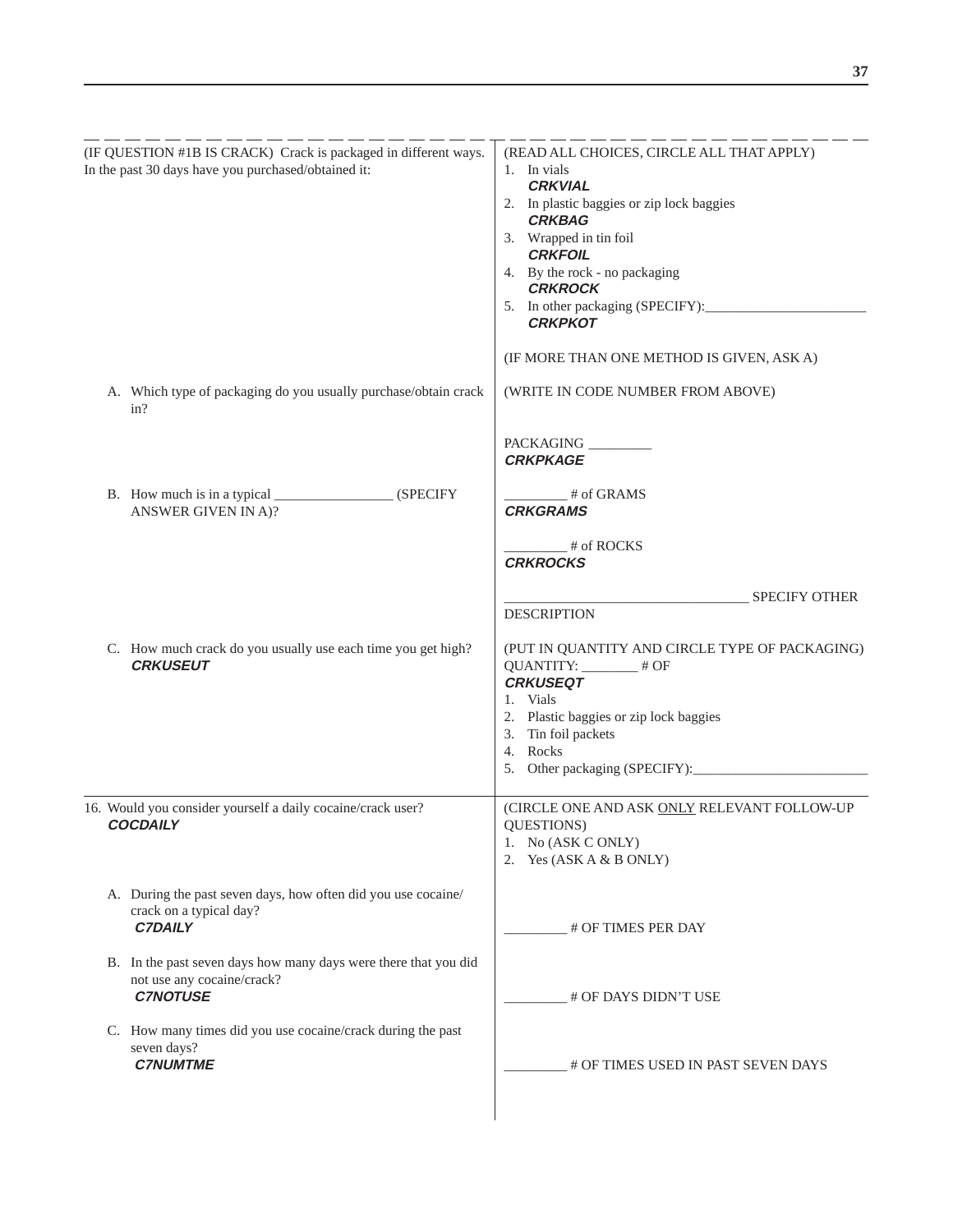**38**

| 17. Compared to a year ago, what, if any, changes have you noticed<br>about the purity of the cocaine/crack you're using?<br><b>COCPURTY</b>                                                        | (CIRCLE ONE)<br>1. Purity is lower now<br>2. Purity is the same now<br>3. Purity is higher now<br>4. $N/A$                                                       |
|-----------------------------------------------------------------------------------------------------------------------------------------------------------------------------------------------------|------------------------------------------------------------------------------------------------------------------------------------------------------------------|
| 18. Compared to a year ago, what, if any, changes have you noticed<br>about the price you pay for cocaine/crack?<br><b>COCPRICE</b>                                                                 | (CIRCLE ONE)<br>1. Price is lower now<br>2. Price is the same now<br>3. Price is higher now<br>4. $N/A$                                                          |
| 19. (IF QUESTION #1B IS COCAINE POWDER) The last time that<br>you purchased cocaine, how much did you buy?<br><b>COCBUYGR</b>                                                                       | $\frac{1}{2}$ # of GRAMS<br><b>SPECIFY OTHER</b><br><b>DESCRIPTION</b>                                                                                           |
| (IF QUESTION #1B IS CRACK) The last time that you purchased<br>crack, how much did you buy?<br><b>CRKBUYUT</b><br><b>CRKBUYQT</b>                                                                   | (PUT IN quantity AND CIRCLE TYPE OF PACKAGING)<br>QUANTITY: _______# OF<br>1. Vials<br>2. Plastic baggies or zip lock baggies<br>3. Tin foil packets<br>4. Rocks |
| 20. How much did you pay for that amount?<br><b>COCBUYPY</b>                                                                                                                                        | $\sim$                                                                                                                                                           |
| 21. Have you purchased cocaine/crack in the past seven days?<br><b>C7COCBUY</b>                                                                                                                     | (CIRCLE ONE)<br>1. No (ASK A, WHICH COMPLETES COCAINE SECTION)<br>2. Yes (GO TO QUESTION 22)                                                                     |
| A. IF NO PURCHASE IN PAST SEVEN DAYS ASK: How<br>many weeks ago did you last purchase cocaine/crack?<br><b>C7WKSAGO</b>                                                                             | # of WEEKS (COCAINE SECTION<br>COMPLETED)                                                                                                                        |
| 22. How many times did you buy cocaine/crack in the past seven days?<br><b>C7BUYTME</b>                                                                                                             | # times per seven days                                                                                                                                           |
| 23. During the past seven days, what was the total amount of money<br>you spent for the cocaine/crack you purchased?<br><b>C7BUYMNY</b>                                                             | TOTAL SPENT PAST SEVEN DAYS<br>$\mathbb{S}$ .                                                                                                                    |
| 24. The last time you bought cocaine/crack, do you remember approx-<br>imately what time it was when you had the money in hand and you<br>made your first move toward buying it?<br><b>CTIMEMNY</b> | (PUT IN NUMBER AND CIRCLE AM OR PM)<br>: $AM/PM$                                                                                                                 |
| 25. Do you remember approximately what time it was when you<br>actually <b>bought</b> the cocaine/crack?<br><b>CTIMEBUY</b>                                                                         | AM/PM                                                                                                                                                            |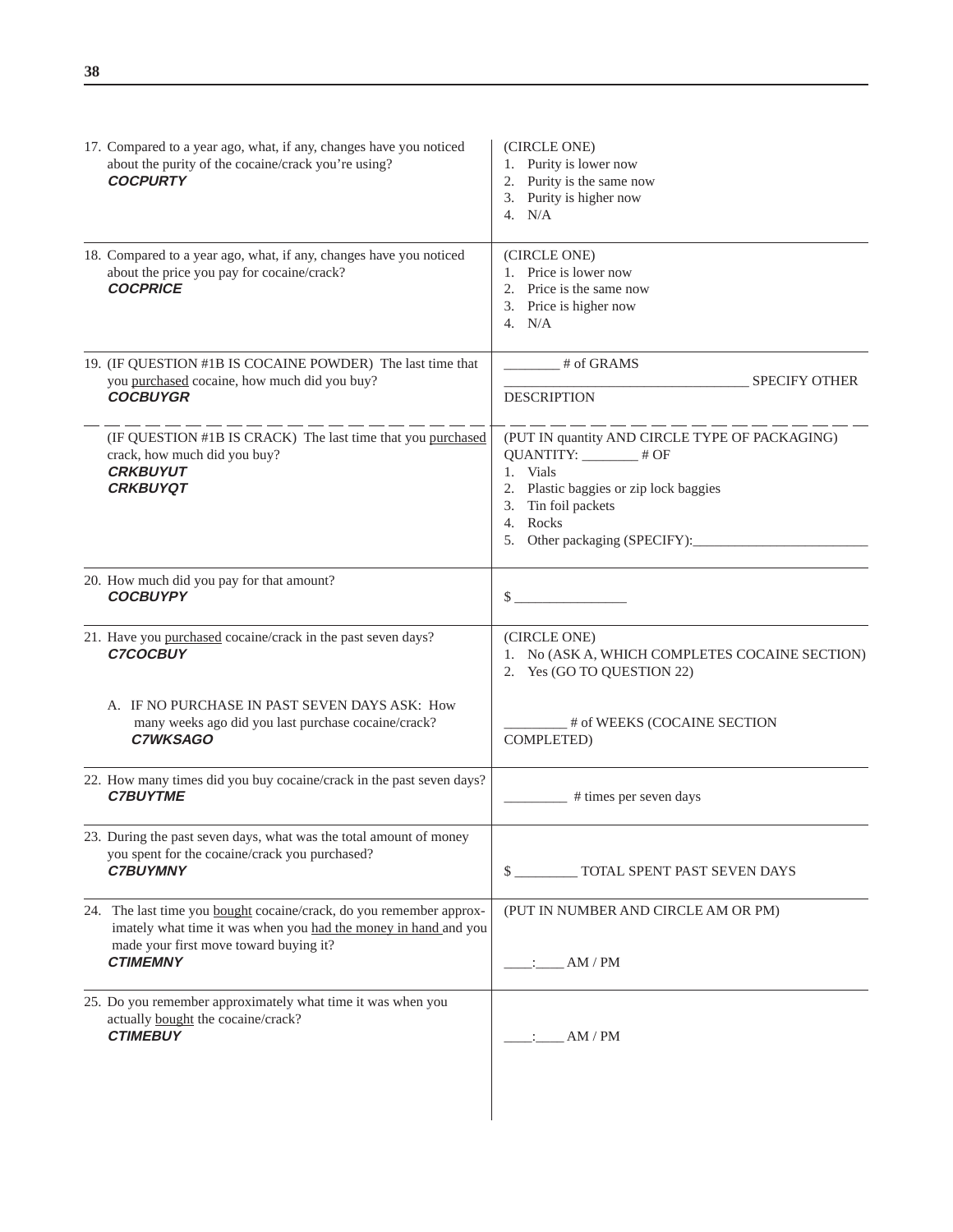| 26. (USING QUESTIONS 24 AND 25, CALCULATE IN HOURS<br>AND MINUTES HOW LONG IT TOOK TO PURCHASE THE<br>COCAINE/CRACK. THEN CONFIRM THIS SEARCH TIME<br>WITH PARTICIPANT)         | (MAKE SURE THE # OF MINUTES GIVEN JIVES WITH<br>THE TIMES GIVEN IN 24 AND 25. IF NOT, PURSUE<br>QUESTIONING UNTIL BOTH TIMES MAKE SENSE. IF<br>SO, ASK A AND B) |
|---------------------------------------------------------------------------------------------------------------------------------------------------------------------------------|-----------------------------------------------------------------------------------------------------------------------------------------------------------------|
| So it took you minutes to buy cocaine/crack from the<br>time you had the money in hand until you actually purchased the<br>cocaine/crack?<br><b>CMINSRCH</b>                    | MINUTES OF TOTAL SEARCH TIME                                                                                                                                    |
| Of the total number of minutes it took you to buy cocaine/<br>crack, how much of that time did you spend traveling to where<br>you bought the cocaine/crack?<br><b>CMINTRVL</b> | <b>MINUTES TRAVELING</b>                                                                                                                                        |
| B. How much of that time did you spend waiting for the dealer to<br>show up or get back to you?<br><b>CMINWAIT</b>                                                              | <b>MINUTES WAITING</b>                                                                                                                                          |
|                                                                                                                                                                                 | (CONTINUE WITH HEROIN SECTION IF APPLICABLE)                                                                                                                    |